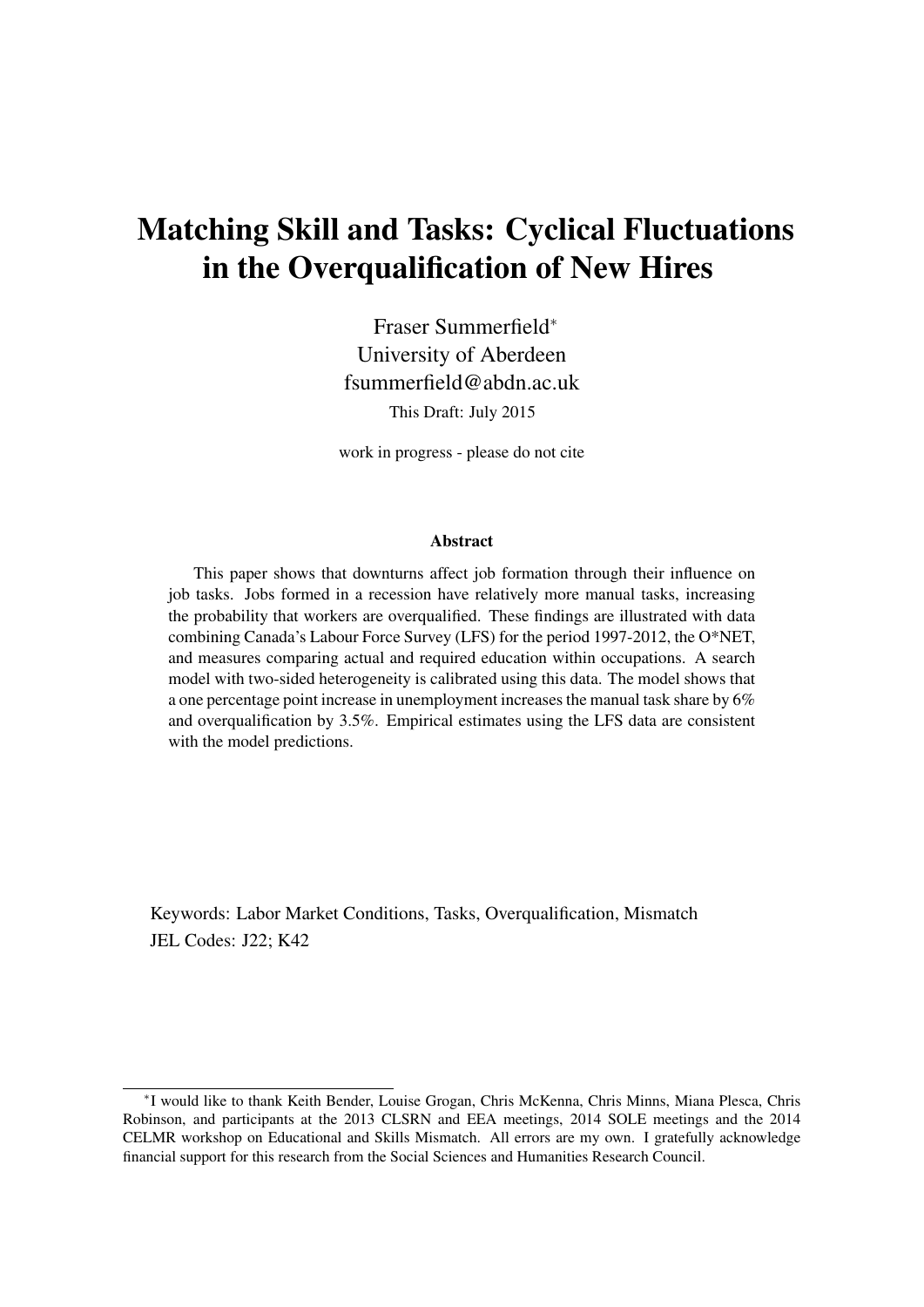## 1 Introduction

The costs of recessions are often characterized in terms of the number of unemployed, the frequency of layoffs or the duration of unemployment spells. However, those workers that find jobs during recessions may also experience some costs. For example, matches that form in recessions may be of lower quality [Bowlus](#page-27-0)  $(1995)$ .<sup>[1](#page-1-0)</sup> Low quality matches in which workers are overqualified are less desirable because of lower pay and decreased job satisfaction [\(Allen and van der Velden,](#page-26-0) [2001;](#page-26-0) [Groot and Maassen van den Brink,](#page-28-0) [2000;](#page-28-0) [Leuven and](#page-28-1) [Oosterbeek,](#page-28-1) [2011;](#page-28-1) [McGuinness,](#page-29-0) [2006;](#page-29-0) Peiró, Agut, and Grau, [2010;](#page-29-1) [Rubb,](#page-29-2) [2003;](#page-29-2) [Sloane,](#page-30-0) [2003;](#page-30-0) [Tsang,](#page-30-1) [1987\)](#page-30-1). These costs may affect a substantial number of workers. Even through the Great Recession, monthly new hires in the US remained above 3.6 million [\(Bureau of](#page-27-1) [Labor Statistics,](#page-27-1) [2015\)](#page-27-1). The prevalence of new hires suggests that there is scope for an understanding of why job match quality changes in a downturn and whether policy might play a role in the reduction of these potential costs.[2](#page-1-1)

This paper establishes two stylized facts that reveal a relationship between economic downturns, job tasks, and overqualification. First, the task composition of jobs is shown to vary with economic conditions at the time of job formation. Composite measures of cognitive and manual tasks are generated from the Occupational Information Network (O\*NET) database following a procedure similar to [Poletaev and Robinson](#page-29-3) [\(2008\)](#page-29-3). The share of newly formed jobs which are manual-task intensive are found to increase in a downturn. This can be interpreted as a relative change in the demand for skill. Second, these job tasks are shown to explain a substantial component of the cyclicality of overqualification. A large nationally representative dataset with worker and job characteristics, as well as retrospective detail about labor market conditions, is created by integrating Canada's Labour Force Survey (LFS) and the O\*NET database. The data show that job tasks have significant predictive power for the probability of overqualification. The findings are robust to various definitions of overqualification including expert ratings of required education, the distribution of education among the employed and the market premium for education for each occupation.

I develop a search model with high- and low-skill workers, and cognitive and manual task jobs. Calibrating the model to match the Canadian economy for the period 1997-2012 suggests that a one percentage point increase in unemployment may increase the manual task share by 6% and subsequently increase overqualification by 3.5%. The role of job tasks as a mechanism by which economic conditions affect overqualification rates is also demonstrated using the model. High-skill workers from the unemployment pool are more likely to accept jobs for which they are overqualified in a downturn because the chances of obtaining

<span id="page-1-1"></span><span id="page-1-0"></span> $1_{\text{Bowlus}}$  $1_{\text{Bowlus}}$  $1_{\text{Bowlus}}$  [\(1995\)](#page-27-0) finds that job matches in the US last longer if formed in booms rather than recessions.

 $2$ The focus on job creation is also motivated by the fact that the cyclicality of unemployment is dominated by the flow *out* of unemployment (see [Shimer](#page-29-4) [\(2012\)](#page-29-4) for the US and [\(Campolieti,](#page-27-2) [2011\)](#page-27-2) for Canada).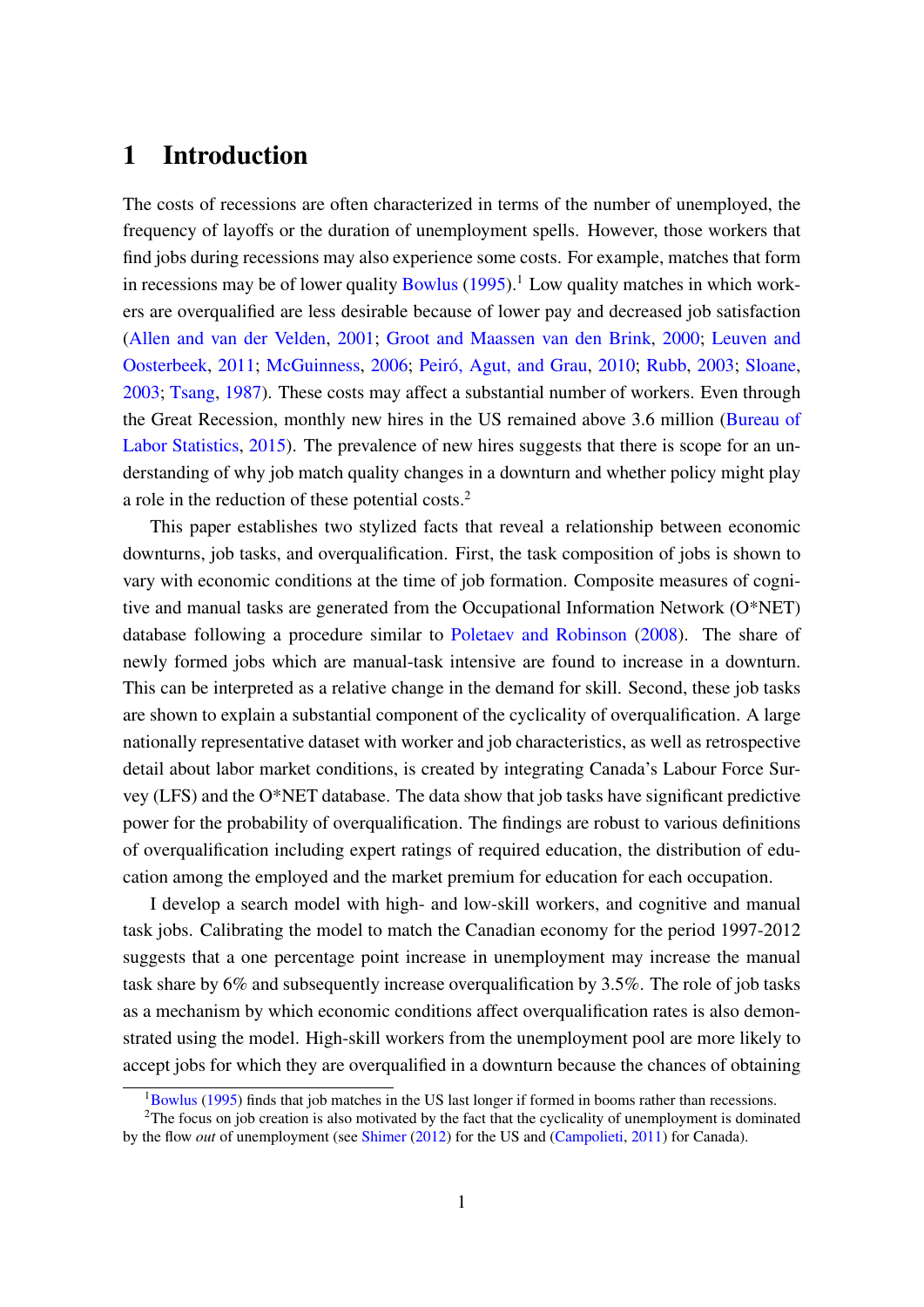a more suitable match decrease. Overqualification increases as firms increase the share of manual task-intensive vacancies, exploiting the willingness of high-skilled workers to accept these lower paying jobs. These predictions differ from those of previous models of this type, including [Albrecht and Vroman](#page-26-1) [\(2002\)](#page-26-1) and [Wong](#page-30-2) [\(2003\)](#page-30-2). The predictions differ because alternative assumptions are made about the production processes and vacancy posting costs. The results appear to be more consistent with the existing empirical evidence on job matches and mismatches, as well as being consistent with the stylized facts demonstrated in this paper. A simple policy experiment shows that increased unemployment benefits may compound rather than alleviate the incidence of overqualification, because recessions can increase the firm's incentive to post less expensive manual task vacancies.

Cyclicality on both sides of the labor market could affect overqualification. The skill supplied by job applicants has been shown to be cyclical (see [Barlevy](#page-26-2) [\(2001\)](#page-26-2); [Devereux](#page-27-3) [\(2002,](#page-27-3) [2004\)](#page-27-4) for example). Data on job-to-job transitions shows that high-skill workers may move up the ladder in an upswing to better paying jobs. However, the literature about the potential cyclicality of skill demand (or job tasks) is relatively sparse. [Jaimovich and Siu](#page-28-2) [\(2012\)](#page-28-2) show that labor market polarization is concentrated during recessions and [Devereux](#page-27-5)  $(2000)$  finds that firms may re-assign their existing workers to "lower" tasks in a downturn.<sup>[3](#page-2-0)</sup> One obstacle limiting the examination of the demand for labor is the availability of job vacancy with sufficient detail to facilitate the analysis of job tasks.<sup>[4](#page-2-1)</sup> Fortunately job vacancy data by occupation are available for the state of Minnesota. Figure [1](#page-3-0) demonstrates that the share of manual tasks among posted job vacancies increases in regions of Minnesota with high unemployment rates over the period 2005-2013. Although the data are specific to a particular US state, they provide important evidence of the cyclicality of job tasks and motivate further analysis.

The results of this paper contribute to the literature relating wage penalties to past labor market conditions. Unemployment rates at hire, and over job duration, have been found to contribute to worker wages in Canada [\(McDonald and Worswick,](#page-28-3) [1999\)](#page-28-3), the US [\(Beaudry](#page-27-6) [and DiNardo,](#page-27-6) [1991\)](#page-27-6), and Europe [\(Bellou and Basis¸,](#page-27-7) [2010\)](#page-27-7). The finding that cyclical task changes lead to overqualification may help to explain the finding that job match quality

<span id="page-2-0"></span><sup>&</sup>lt;sup>3</sup>Examples of cyclical task changes in daily life could include the creation of low-skill construction jobs, including so-called "shovel-ready" infrastructure projects, during the Great Recession. The American Recovery and Reinvestment Act of 2009 detailed over \$100 billion for infrastructure projects. Some of the larger investments included 27.5 billion for highway and bridge construction, \$8 billion for intercity rail projects and \$4.6 billion for flood protection and navigation, and \$4 in wastewater treatment [\(Public Law 111-5,](#page-29-5) [2009\)](#page-29-5). Similarly, \$12 billion of Canada's \$30 billion stimulus spending was devoted to immediate infastructure projects for roads, bridges, broadband internet access, electronic health records, laboratories and border crossings [De](#page-27-8)[partment of Finance](#page-27-8) [\(2009\)](#page-27-8).

<span id="page-2-1"></span><sup>&</sup>lt;sup>4</sup>The Job Openings and Labor Turnover Survey (JOLTS) for the US and the Survey of Employment, Payrolls and Hours (SEPH) for Canada provide information by industry but not occupation. Human capital has been shown to be specific to the occupation rather than the industry [Kambourov and Manovskii](#page-28-4) [\(2009\)](#page-28-4). This suggests that tasks are better measured through occupational information.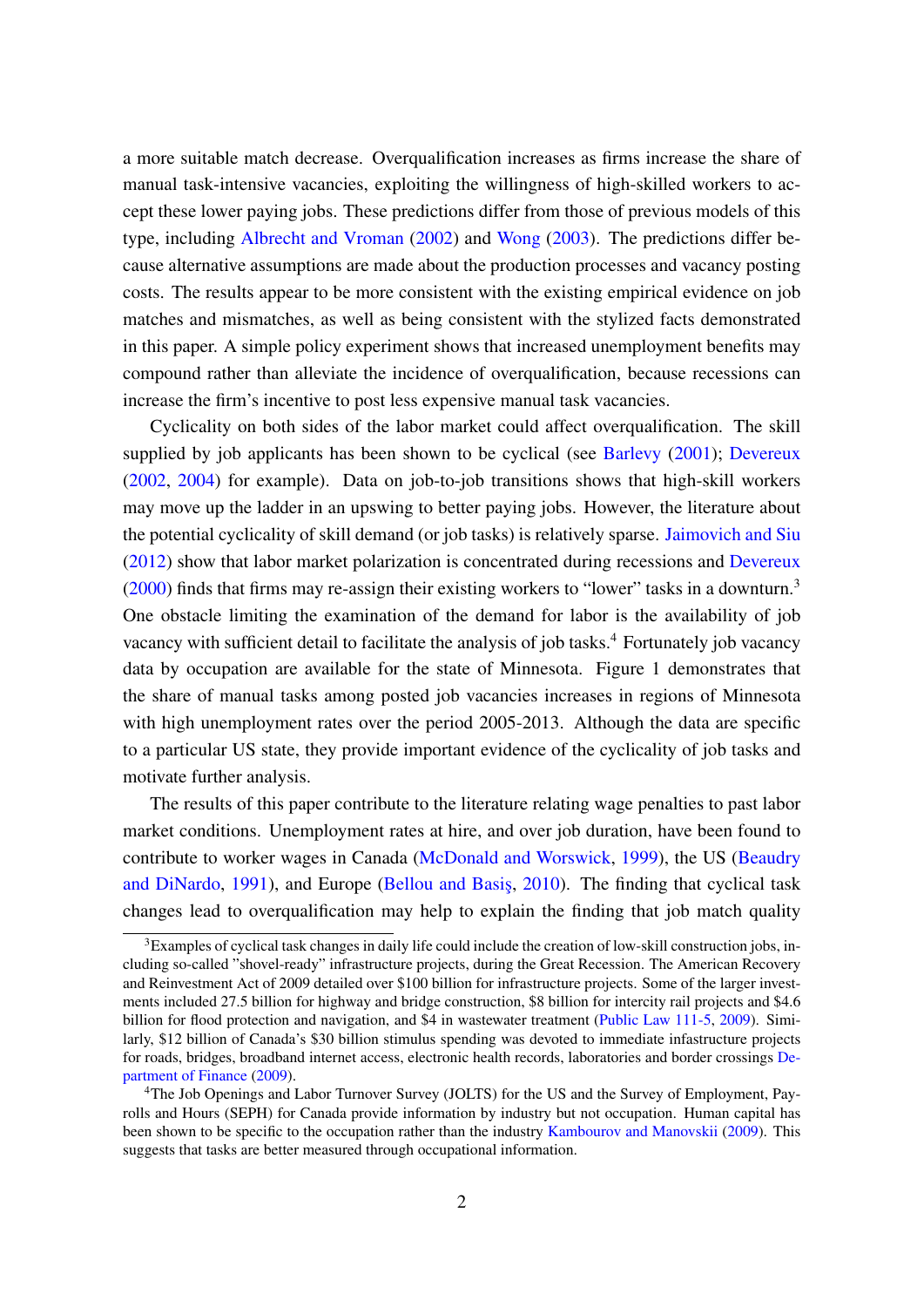<span id="page-3-0"></span>

Figure 1: Cyclical Tasks in Posted Job Vacancies

Plot is a local moving average smooth of the cognitive and manual tasks of posted job vacancies in Minnesota (on the Y axis) against the regional unemployment rates (on the X axis). Smoother uses an Epanechnikov kernel with a bandwidth of 0.15. The tasks are leading components from factors analysis on the O\*NET ability requirements data. Local unemployment rates are from the Minnesota Local Area Unemployment Statistics, and are measured at the Economic Development Region level. Job vacancy counts are from the Minnesota Job Vacancy Survey. All data is collected for the second and fourth quarter for the period 2005 - 2013.

can explain future wage penalties [\(Hagedorn and Manovskii,](#page-28-5) [2013\)](#page-28-5). This paper's findings are also related to the literature detailing the scarring effect of entering the labor market during a downturn [\(Bowlus and Liu,](#page-27-9) [2003;](#page-27-9) [Kahn,](#page-28-6) [2010;](#page-28-6) [Liu, Salvanes, and Sørensen,](#page-28-7) [2012;](#page-28-7) [Oreopoulos, von Wachter, and Heisz,](#page-29-6) [2012\)](#page-29-6).

The rest of the paper proceeds as follows. Section [2](#page-4-0) outlines the data and illustrates the relationship of tasks and overqualification rates with respect to past labor market conditions. Section [3](#page-8-0) presents the search model which shows that overqualification changes because the relative task intensity of job vacancies changes with economic conditions. The model is calibrated to Canada 1997-2012 and quantitative predictions are provided. Section [4](#page-17-0) provides direct empirical evidence of the two stylized facts using LFS and O\*NET data. Section [5](#page-22-0) concludes.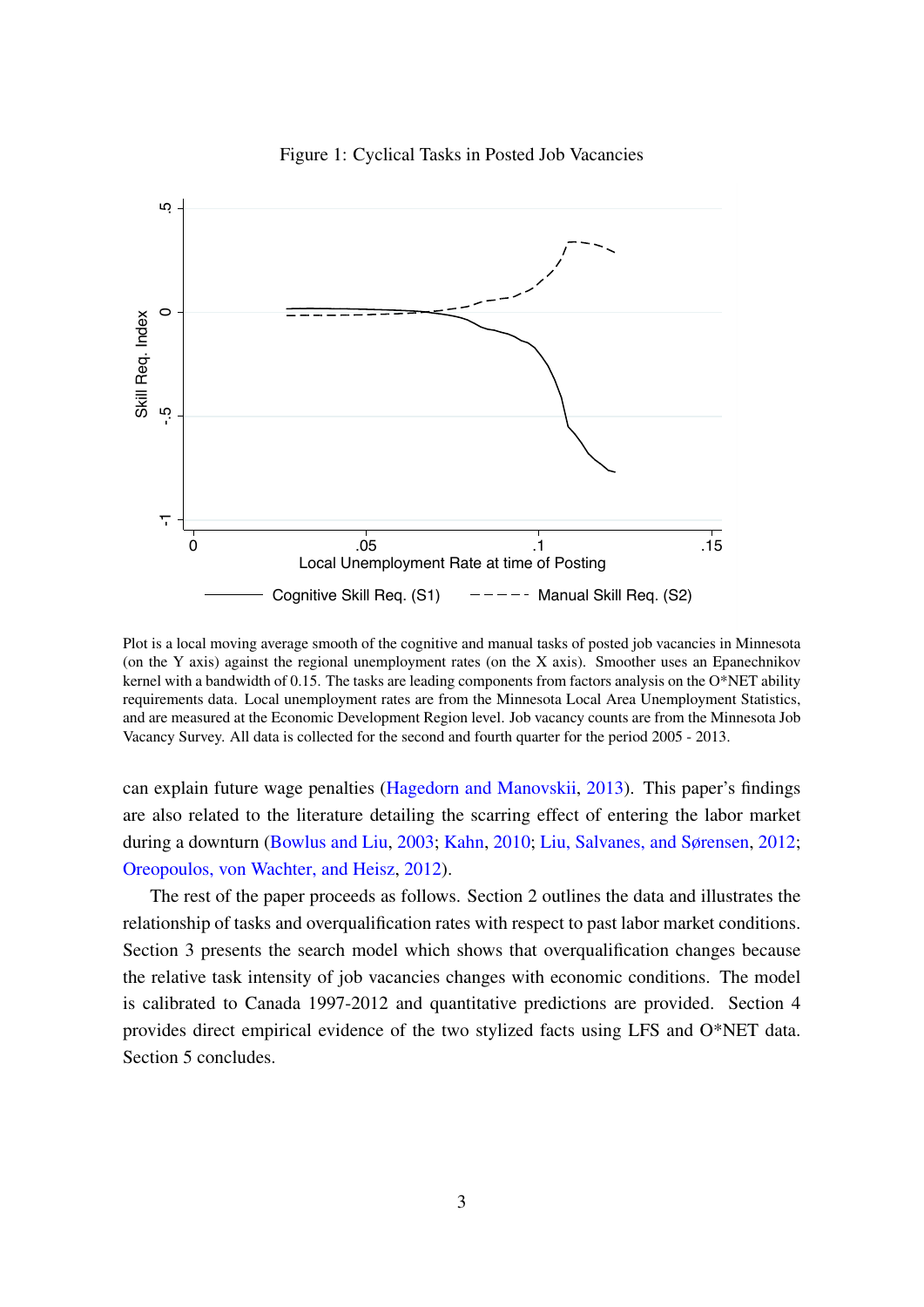## <span id="page-4-0"></span>2 Data and Summary Statistics

This section demonstrates that past labor market conditions can be linked both to job match quality and changing job tasks. Overqualification and the share of manual job tasks are found to be coincident with regional unemployment rates at the time of job formation. These observations suggest that hiring conditions may have important effects on job formation over the business cycle.

### 2.1 Data

Economic conditions at the time of job formation are the relevant conditions to assess job tasks and overqualification. Observable overqualification and job tasks are typically assessed using occupation codes and are therefore fixed for the duration of a single job. Short sampling windows, however, limit the ability to observe new job formation in large representative data sets such as the Current Population Survey (CPS). Fortunately Canada's Labour Force Survey (LFS) contains consistent and detailed job tenure information. The job tenure information is exploited to link currently employed workers in the sample to the regional labor market conditions during the month of job formation. This strategy is also more likely to capture overqualification spells of substantial duration, which are precisely those spells that may impart significant costs on workers over their career.

Regional labor market conditions to be linked to employed workers are generated from the confidential LFS by Economic Region  $(ER)$  for the period  $1987-2012$ <sup>[5](#page-4-1)</sup>. The sample is restricted to employed male respondents age 16-65 and excludes those who are unionized, part-time, and self-employed. These restrictions are similar to those in the US literature on the effects of past labor market conditions and implicit contracts, and include those workers which may be most comparable across countries. The restriction also excludes workers who might appear overqualified due to institutional peculiarities in unionized or public service work. The sub-sample used in this paper therefore includes those workers most likely to respond to changing tasks and least likely to find themselves overqualified for their job. Estimates of the incidence of mismatch are likely to be somewhat conservative for this reason.

<span id="page-4-1"></span><sup>5</sup>Economic region is a Census geographic division for analysis of economic activity. Because the LFS is the official source for Canadian unemployment rates, ER level unemployment rates are calculated directly from the data using counts of labor force participants, unemployed workers and sampling weights. The LFS sample includes 73 of the ERs providing a considerable amount of cross-sectional variation in labor market conditions. The linkage procedure is limited to 1987 because the 2012 ER boundaries in the dataset are not encoded prior to this date. An assumption is also made that the number of workers that re-locate outside of their current ER while staying with the current employer is negligible because workers crossing sampling boundaries are not identified with the same respondent code. Employed workers themselves are observed from 1997 forward because many characteristics, including wages, were not available for waves entering prior to the 1996 survey redesign.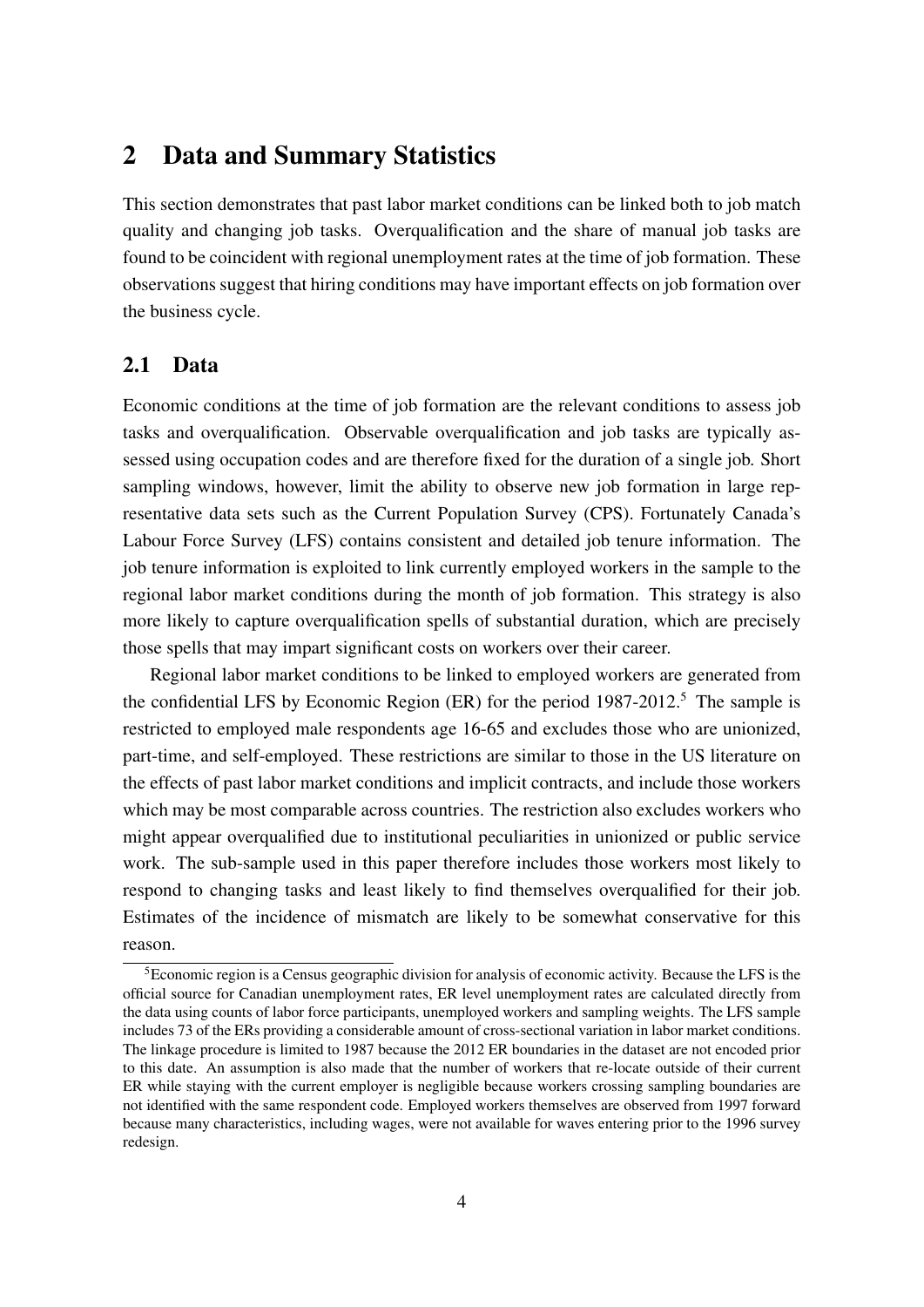To demonstrate the importance of regional unemployment rates at the time of job formation, the top panel of Table [1](#page-5-0) presents sample means for workers in the LFS data that began their job within the prior 4 weeks. Those hired into less favorable labor markets, where the regional unemployment rate is above average, are slightly older with more experience, earn about \$0.6 CAD less per hour and are more likely to have some post-secondary education relative to those hired into labor markets with lower regional unemployment rates.

<span id="page-5-0"></span>

|                        | <b>Region Unemployment</b> |                      |        | <b>Region Unemployment</b> |                      |        |  |  |
|------------------------|----------------------------|----------------------|--------|----------------------------|----------------------|--------|--|--|
| <b>Personal</b>        |                            | <b>Above Average</b> |        |                            | <b>Below Average</b> |        |  |  |
| <b>Characteristics</b> | mean                       | se                   | n      | mean                       | se                   | n      |  |  |
| Age                    | 31.999                     | (0.034)              | 120704 | 31.016                     | (0.027)              | 185606 |  |  |
| Experience             | 12.328                     | (0.034)              | 120704 | 11.455                     | (0.026)              | 185606 |  |  |
| <b>Job Tenure</b>      | 2.541                      | (0.003)              | 120704 | 2.583                      | (0.002)              | 185606 |  |  |
| Real Wage              | 12.610                     | (0.001)              | 120704 | 13.215                     | (0.001)              | 185606 |  |  |
| Educ: LHS              | 0.198                      | (0.001)              | 120704 | 0.193                      | (0.001)              | 185606 |  |  |
| Educ: HS               | 0.328                      | (0.001)              | 120704 | 0.383                      | (0.001)              | 185606 |  |  |
| Educ: PS               | 0.319                      | (0.001)              | 120704 | 0.279                      | (0.001)              | 185606 |  |  |
| Educ: BA               | 0.155                      | (0.001)              | 120704 | 0.145                      | (0.001)              | 185606 |  |  |
| <b>OQ</b> Measures     |                            |                      |        |                            |                      |        |  |  |
| $O*NET$                | 0.242                      | (0.001)              | 91822  | 0.216                      | (0.001)              | 139768 |  |  |
| Median                 | 0.383                      | (0.001)              | 120704 | 0.345                      | (0.001)              | 185606 |  |  |
| <b>GH</b>              | 0.622                      | (0.002)              | 70890  | 0.605                      | (0.001)              | 113356 |  |  |

Table 1: Recently hired males in Canada 1997-2012.

Source: LFS 1997-2012, males with job tenure less than one month, age 16-65, reporting wage and occupation. Sample split at the average Economic Region-level unemployment rate for new hires, which is 7.6%. Also excluded are public sector employees and unionized workers. Age and potential experience measured in years, job tenure measured in weeks. Education categories less than high school (LHS), high school (HS), non-university post-secondary (PS), university degree (BA). Real wages exclude zeros. OQ measures are binary indicators for overqualification.

## 2.2 Overqualification

A worker is said to be overqualified if they have education or skill in excess of what might be considered the "required" amount for their job. Because the literature on overqualification or overeudcation is not in agreement on any single measure, this paper uses three different measures. The use of different measures also speaks to the robustness of the empirical results by demonstrating that the cyclicality of overqualification, and the intermediating role of tasks, are not an artifact of one particular measure.

The first measure is based on expert ratings of an occupation's education requirements from the  $O^*NET$ <sup>[6](#page-5-1)</sup>. Workers are assigned to the overqualified group if they have one half

<span id="page-5-1"></span> $6A$ ppendix Section [C](#page-8-0) outlines the O\*NET database and the merging procedure with the LFS.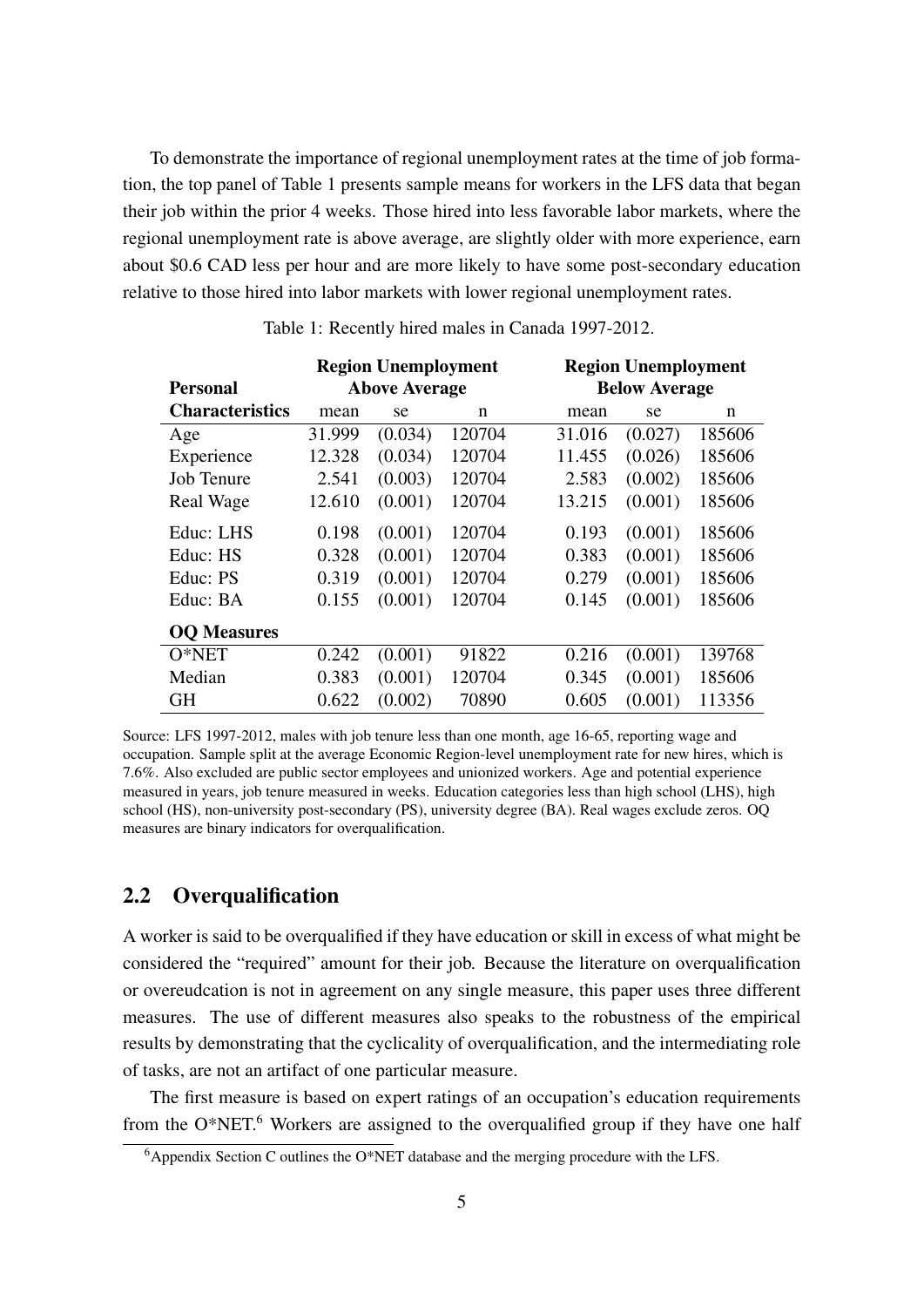a standard deviation (chosen to account for approximately one year) of education or more than the O\*NET education requirements. The second measure, referred to hereafter as the median measure, uses information from the distribution of the skill supply of workers in the data. This measure is taken from the overeducation literature and assigns workers to the overqualified group if they have more than one standard deviation of education above the median observed education in their occupation. This measure provides information about the extent to which a worker is overqualified relative to other workers within their occupation. The third and final measure is an adaptation of the market wage-based measure from [Gottschalk and Hansen](#page-28-8) [\(2003\)](#page-28-8) (GH). The measure is only defined for workers with at least secondary school education, and assigns individuals to the overqualified group if their occupation pays those with secondary school education a wage premium less than 10% above those who have less education.<sup>[7](#page-6-0)</sup> This measure may capture the extent to which worker skills are utilized, assuming that wages at least partially reflect a worker's contribution to production.

The probability of overqualification appears to vary with regional unemployment rates during job formation across all three measures. The bottom panel of Table [1](#page-5-0) shows that recently hired workers are more likely to be overqualified if they are in regional labor markets where the unemployment rate is above the average in the data. Overqualification rates among workers hired within the last four weeks are 24% using the O\*NET measure, 38% using the median measure, and 62% using the GH measure. Corresponding rates for the more favorable labor markets are 22%, 35% and 61%. The data appear consistent with existing evidence linking job match quality to economic conditions [Acemoglu](#page-26-3) [\(1999\)](#page-26-3); [Bowlus](#page-27-0) [\(1995\)](#page-27-0).

#### 2.3 Tasks

To generate task measures for occupations, this paper follows a factor analysis procedure described in the Data Appendix which is similar to that of [Poletaev and Robinson](#page-29-3) [\(2008\)](#page-29-3). Occupation codes are replaced with a five element vector of the leading factors from the O\*NET "abilities" category. The main factor is a cognitive measure, and the second is a manual measure. The factor analysis procedure is weighted so that a single standard devi-

<span id="page-6-0"></span><sup>&</sup>lt;sup>7</sup>The wage premium is given by the coefficient on a high school education dummy in from a mincer regression in an individual's occupation and year of observation. [Gottschalk and Hansen](#page-28-8) [\(2003\)](#page-28-8) use college (or university) educated workers. In Canada, a measure defined only for university educated workers may not be satisfactory because the majority of post-secondary education is at the community college level. I generate the measure at the high school level instead of the more general post-secondary level because community colleges offer a more vocational education which may not capture the general skill which this paper documents. This is apparent by the fact, outside certain professional programs such as nursing, there are few continuation programs available. In fact, many university admission decisions are based on the high school grades of applicants even if the applicant has completed a community college diploma in a related field.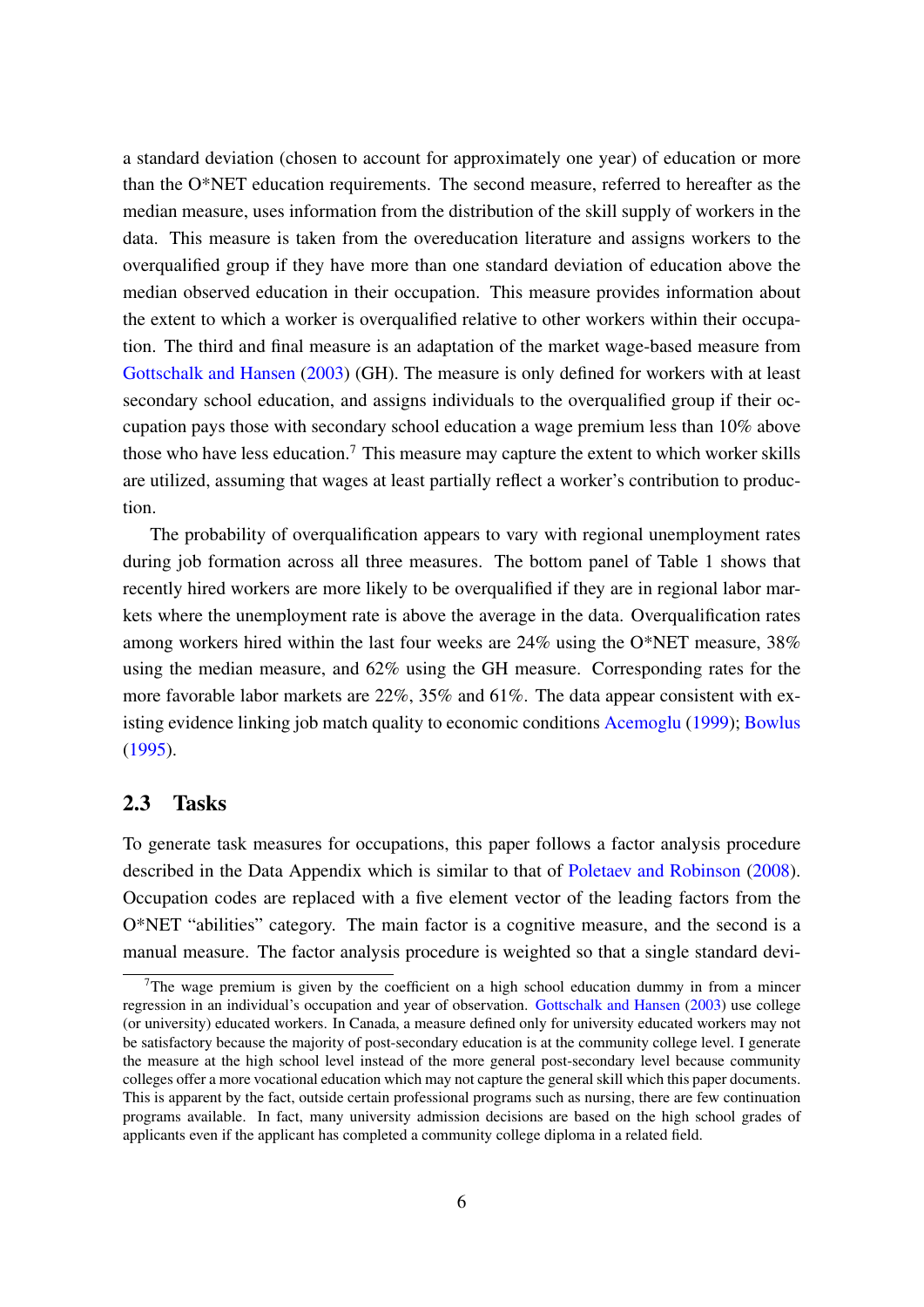ation in any one task measure represents a standard deviation of the tasks in the Canadian occupation distribution.



<span id="page-7-0"></span>Figure 2: Task Measures and Local Economic Conditions During Job Formation

Local moving average smooth relating the share of cognitive and manual tasks among filled jobs ind Canada to regional unemployment rates at the time these jobs were formed. Epanechnikov kernel with bandwidth of 0.015. Tasks are the leading factors from the  $O*NET$  database. A single standard deviation represents the population standard deviation of that particular task. Regional unemployment rates measured monthly at the Economic Region (ER) level 1987-2012. Results are trimmed to the range (3-20%).

Job tasks also appear to change with past labor market conditions. Figure [2](#page-7-0) plots the leading two continuous task measures from the jobs of employed workers against the labor market conditions at the time these jobs were formed. The share of manual tasks increases dramatically among those jobs which are formed in regional labor markets with high unemployment. A second plot also suggests that the opposite may be true for cognitive tasks, although the pattern is somewhat less striking. These measures represent tasks in filled vacancies. It is not possible to observe changes in unfilled vacancies because this data is not available by occupation. However, the trends are supported by the evidence from Minnesota discussed previously.

There is a good reason to suspect that the cyclical patterns of overqualification rates and job tasks are related. [Hagedorn and Manovskii](#page-28-5) [\(2013\)](#page-28-5) show that wage effect of past labor market conditions may in fact be the result of job match quality. Changes in task measures provide one plausible explanation for why job match quality may vary with past biz cycle. This is true because match quality is determined when jobs are formed. Even if workers and jobs evolve to improve the job match quality this could not be observed.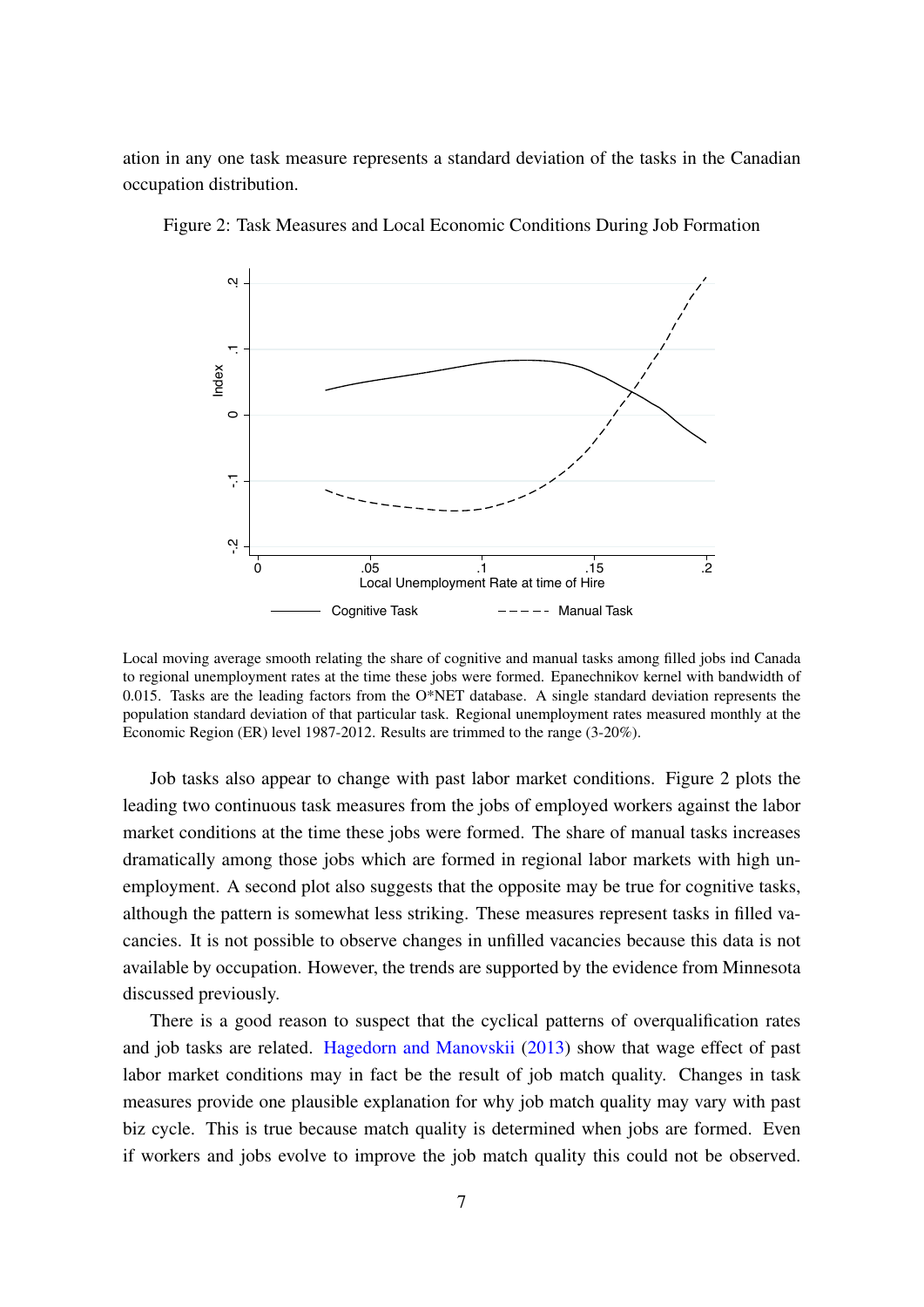This explanation is also consistent with the predictions of a search model. Job tasks, and subsequently overqualification, can depend on labor market conditions at the time of job formation because these conditions may affect the mix of available job vacancies across tasks.

## <span id="page-8-0"></span>3 Model

This section outlines a job search framework to describe the incidence of mismatch and overqualification in the labor market. The relative shares of cognitive and manual job vacancies, unemployment rates, and the incidence of overqualification are endogenous variables to be determined in equilibrium. The model features heterogeneous workers and vacancies with a hierarchical structure. This structure enables the model to make predictions about overqualification that would not arise from a "circular" view of matching [\(Barlevy,](#page-27-10) [2002;](#page-27-10) [Moscarini and Vella,](#page-29-7) [2008;](#page-29-7) [Gautier, Teulings, and Van Vuuren,](#page-28-9) [2010\)](#page-28-9).

The model in this paper departs from other hierarchical search models with two sided heterogeneity, such as [Albrecht and Vroman](#page-26-1) [\(2002\)](#page-26-1), by making different assumptions about production and vacancy posting costs. This departure is critical for the relationship between economic conditions and overqualification. In this model both worker skills and job tasks can contribute to the productivity of a match independent of the other. This is motivated by two stylized facts laid out in [Sicherman](#page-29-8) [\(1991\)](#page-29-8). First, overqualified workers earn more than workers that are well matched. Second, underqualified workers earn more than they would have in a more suitable match. Taken together, these facts suggest an important role for job tasks in productivity and the existence of a "mixing" equilibrium where both over and underqualified matches form. The alternative assumption, that low skill workers produce nothing in a high skill (cognitive) job, may be too strong because underqualified workers are observed in significant numbers across several countries [\(Leuven and Oosterbeek,](#page-28-1) [2011\)](#page-28-1). Many similar models generate overqualification at the expense of underqualification [\(Al](#page-26-1)[brecht and Vroman,](#page-26-1) [2002;](#page-26-1) [Dolado, Jansen, and Jimeo,](#page-27-11) [2009;](#page-27-11) [Gautier,](#page-28-10) [2002\)](#page-28-10). [Chassamboulli](#page-27-12) [\(2011\)](#page-27-12) illustrates that this approach may lead to increased rather than decreased high-skill (or cognitive task) jobs in a downturn.

Because I allow productivity to differ across workers in all job types, or across all tasks, the model generates education premiums for both job types. This feature is important because it permits the existence of overqualified workers by ensuring them a sufficient wage. Furthermore, it is consistent with the empirical literature. Wages have been shown to depend on both worker and job characteristics, [Allen and van der Velden](#page-26-0) [\(2001\)](#page-26-0), and almost all occupations pay an education premium for college educated workers in the US [Gottschalk](#page-28-8) [and Hansen](#page-28-8) [\(2003\)](#page-28-8). A mixing equilibrium can also be supported if overqualified and well matched workers earn different wages because of differences in their non-market income.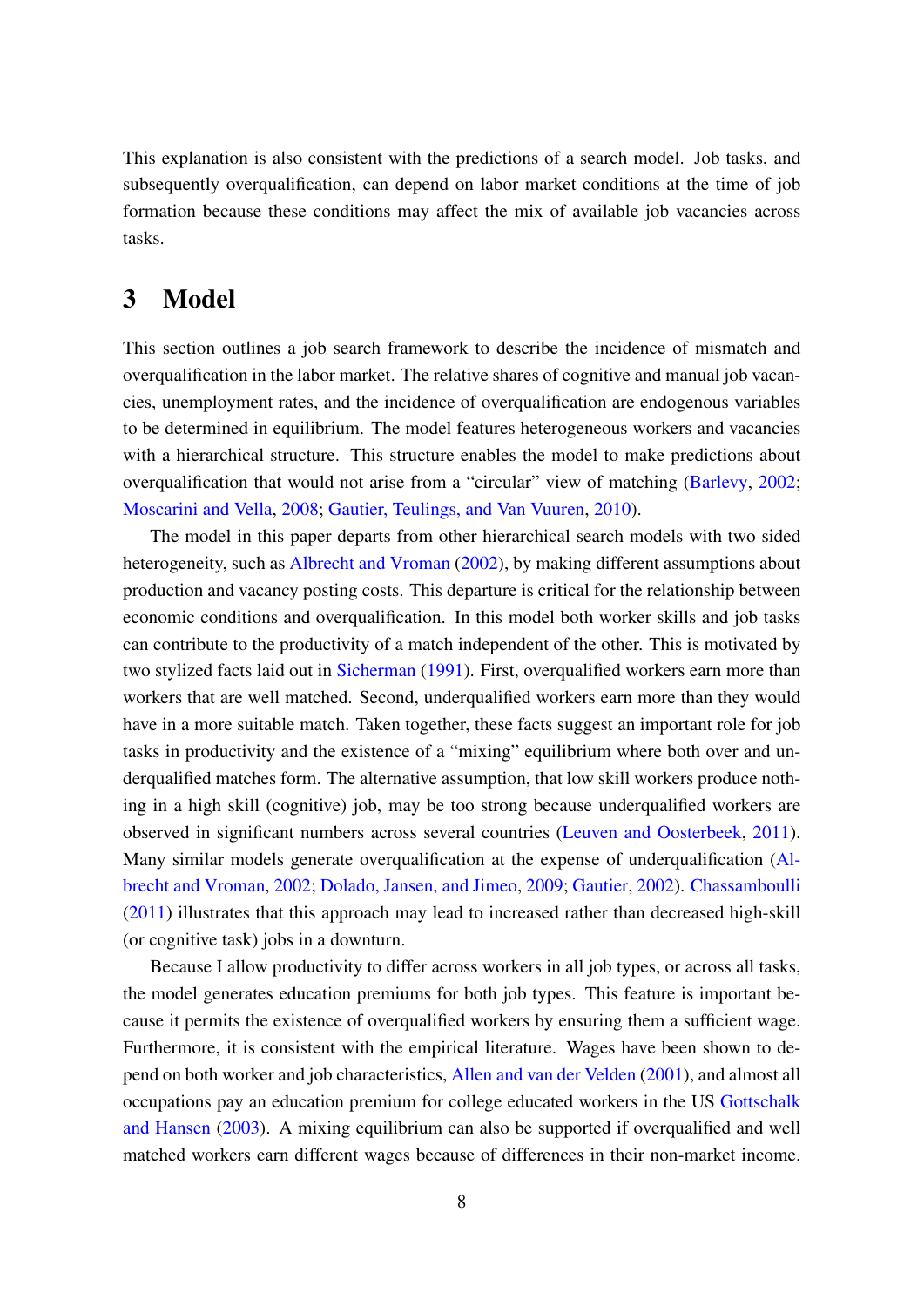The model in [Wong](#page-30-2) [\(2003\)](#page-30-2) employs this strategy, however, all workers in manual jobs produce the same amount.

In this paper I also assume that the costs of posting and filling a cognitive task job will be considerable. When cognitive vacancies are more expensive than manual task vacancies the firm has an incentive to post the manual task jobs even if it would hire a high-skill worker. This assumption is easily defended by observing that management positions may be contracted to head-hunting agencies or advertised in expensive circulars such as *The Economist*, whereas laborer positions are more likely to be advertised inexpensively in local newspapers or on-line job banks.

### 3.1 Environment

Consider an economy with two types of workers, indexed by their level of education  $x \in$  $\{x_L, x_H\}$ , and two types of firms, indexed by the task (or skill requirement)  $s \in \{s_C, s_M\}$ . Manual jobs  $s_M$  are less productive than cognitive jobs, and the endogenous variable  $\phi$  is their share amongst all job vacancies. Workers can chose whether or not to accept wage offers arriving from a firm, and firms chose to enter the market and which type of vacancy to post. All workers who are unemployed, regardless of type, meet vacancies of measure  $v$ according to the standard meeting function

$$
m(u, v) = m(1, \theta)u, \qquad \theta = \frac{v}{u}
$$

where  $u$  denotes the unemployment rate. Only unemployed workers search for jobs, meeting firms with empty vacancies at a rate of  $m(\theta)$ , while firms with vacancies meet unemployed workers at a rate of  $m(\theta)/\theta$ . Cognitive and manual jobs dissolve according to the exogenous probabilities  $\sigma_C$  and  $\sigma_M$ , respectively.<sup>[9](#page-9-1)</sup> The interest rate in the economy is given by  $r > 0$ , and economic conditions are affected by changes in the productivity parameter  $z$ , which is also strictly positive.

#### **Workers**

In this economy there are a continuum of risk-neutral and infinitely lived workers of mass 1, the share  $\psi$  of which is exogenously assigned type  $x_L$ . Workers can be either employed or unemployed, and  $\gamma$  determines the share of unemployed who are endowed with a low level of education.[10](#page-9-2) In a given period, an unemployed worker receives a present value return of

<span id="page-9-3"></span>
$$
rU(x) = b + m(\theta) \left( \phi \max\{N(x, s_M) - U(x), 0\} + (1 - \phi) \max\{N(x, s_C) - U(x), 0\} \right) \tag{1}
$$

<span id="page-9-1"></span><span id="page-9-0"></span><sup>8</sup>Cognitive and manual jobs could also be considered high and low skill jobs respectively.

<sup>&</sup>lt;sup>9</sup>The model behavior with a single job destruction rate is similar provided that vacancy posting costs differ by job type.

<span id="page-9-2"></span><sup>&</sup>lt;sup>10</sup>Because search is random from a common unemployment pool,  $\gamma = \psi$  in equilibrium.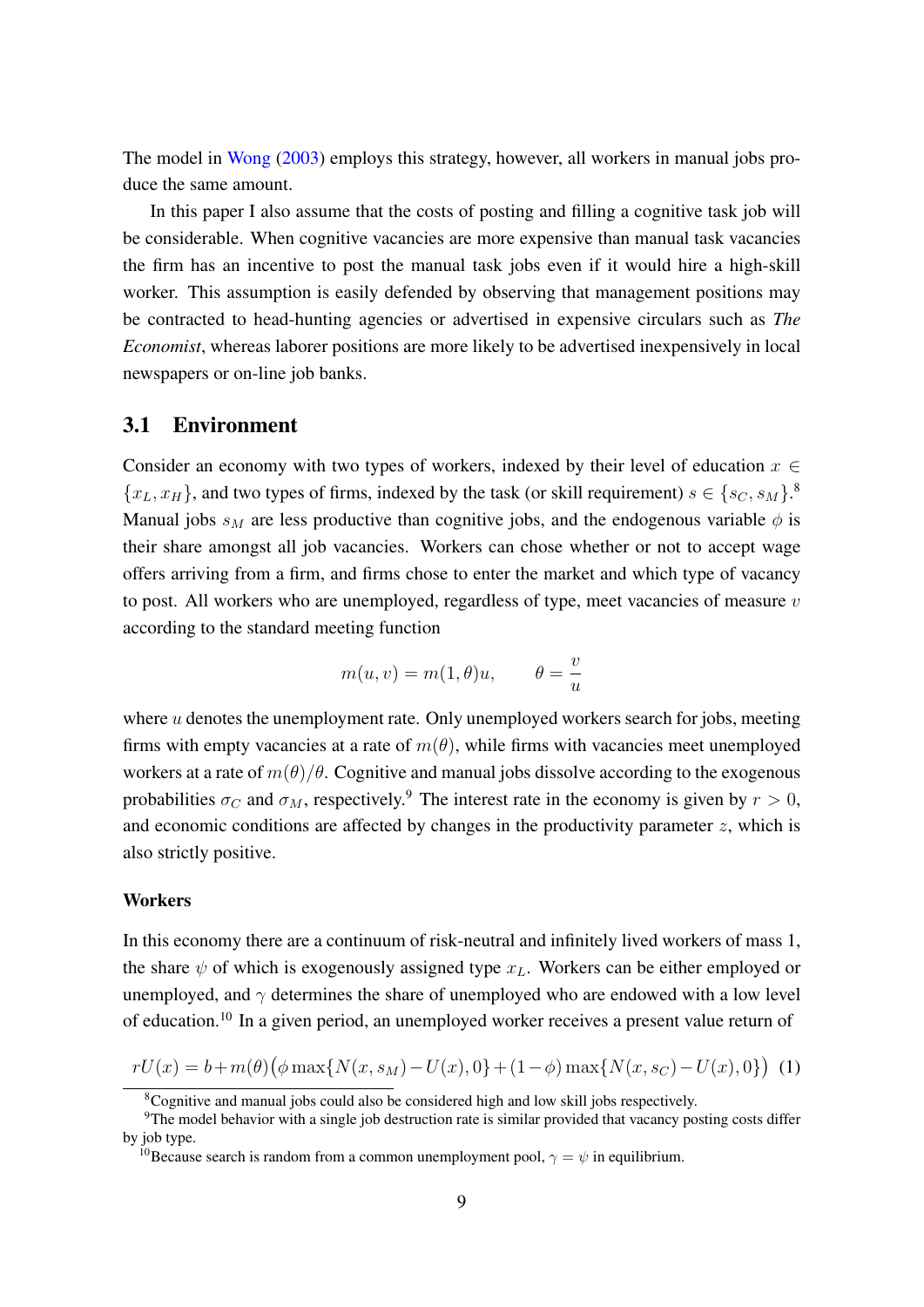where  $b$  is the unemployment benefit to a worker of either type. The present value return to employment for a worker of x in a job of type s, which depends on the wage  $w(x, s)$ , is given by

<span id="page-10-2"></span>
$$
rN(x,s) = w(x,s) + \sigma_s(U(x) - N(x,s))
$$
\n(2)

#### Firms

There is also a continuum of firms in the economy, each capable of posting at most one vacancy. When firms chose to enter the market and post a vacancy, that vacancy may either fill with a worker, or remain empty at a cost of  $k<sub>s</sub>$ . An empty vacancy of type s therefore gives a firm the present value return of

$$
rV(s) = -k_s + \frac{m(\theta)}{\theta} \Big( \gamma \max\{J(x_L, s) - V(s), 0\} + (1 - \gamma) \max\{J(x_H, s) - V(s), 0\} \Big)
$$
 (3)

A reasonable assumption is that cognitive vacancies are more costly to post and fill. Firms likely recruit executives by advertising in circulars such as the Economist or through headhunting agencies. Recruiting for manual labor jobs, on the other hand, likely involves the local newspaper.<sup>[11](#page-10-0)</sup> This assumption is not strictly required for the behavior of the model because differences in separation rates across vacancy types may generate sufficient differences in  $rV(s)$ . However, it is perhaps more palatable for a calibration exercise to constrain vacancy posting costs rather than job destruction rates.

The expected net return of a type s vacancy filled by a type x worker is given by

<span id="page-10-1"></span>
$$
rJ(x,s) = zf(x,s) - w(x,s) + \sigma_s(V(s) - J(x,s)).
$$
\n(4)

A filled vacancy produces according to the production function  $f(x, s)$  where output is characterized by the discrete pairings of  $x$  and  $s$ :

$$
f(x,s) > \begin{cases} f(x',s) & \text{if } x' < x \\ f(x,s') & \text{if } s' < s \end{cases}
$$

Output is higher for higher  $x$  or  $s$ . It is reasonable to assume that more educated workers are more productive than less educated workers, regardless of the job. This is suggested by wages in the data. Workers who are overqualified, still earn slightly more than properly qualified workers on average, but less than they would have earned in a job more suited to their skill level. Additionally, a cognitive job may be more productive than a manual job because technological advances allow for the use of more sophisticated forms of capital. For example, a manual laborer in a factory may be less productive than an engineer who can program robots to perform similar tasks. The wage data also support this task ranking.

<span id="page-10-0"></span> $11$ The interview process for jobs with a high cognitive task intensity is also likely to be more lengthy.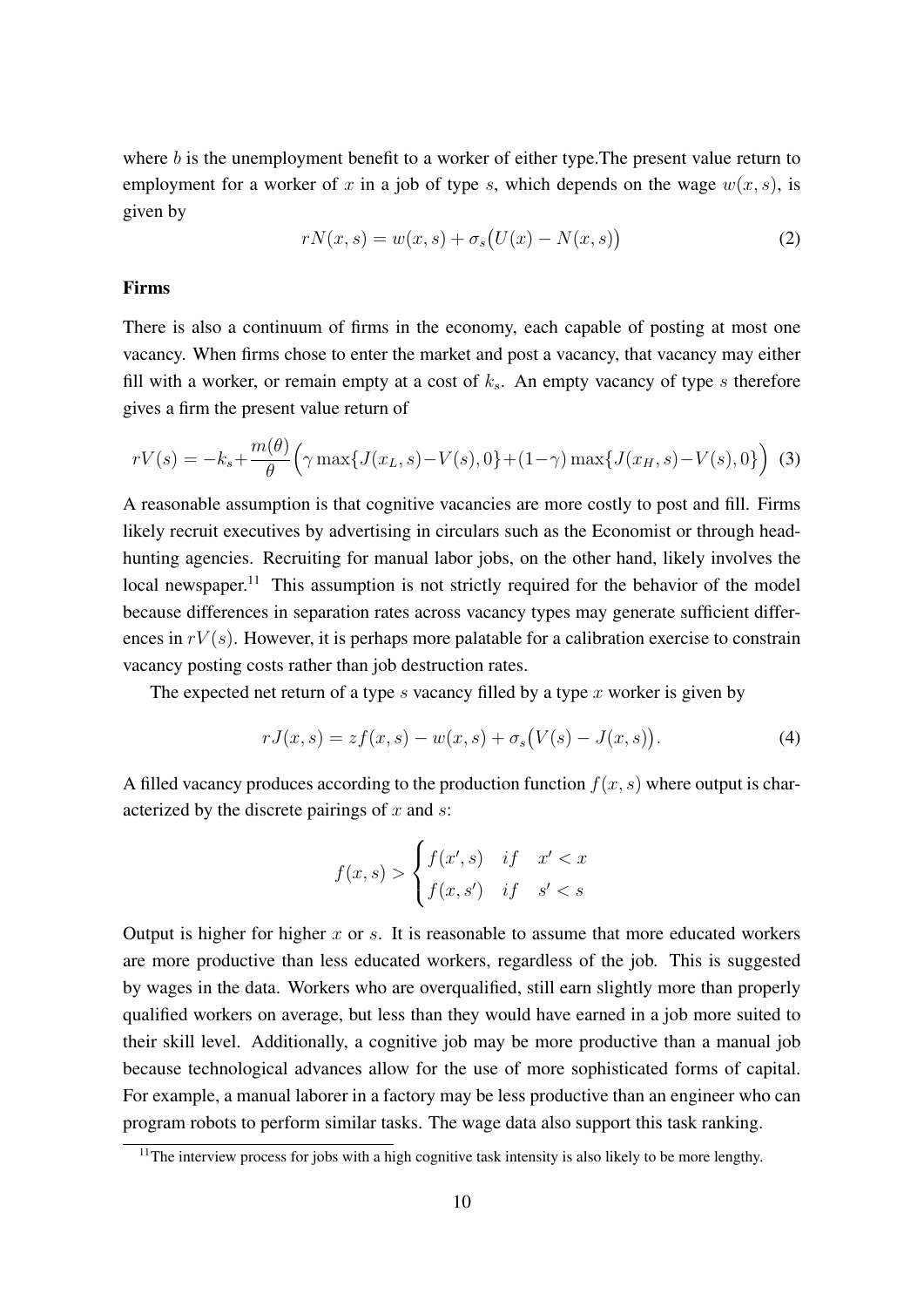An overqualified worker is denoted by the pair  $\{x_H, s_M\}$  job because this highly educated worker would have been more productive and earned higher wages in a cognitive task job. With a production function that increases with both arguments, the worker  $x_H$  can be more productive in a manual task job than the worker  $x_L$  even though they are not as well matched. Empirical findings support this production process because overqualified workers, although earning less than they would in a more suitable match, still earn more than other workers in the same job who have only the required level of education [\(Allen and van der](#page-26-0) [Velden,](#page-26-0) [2001\)](#page-26-0).

#### Wage Determination

Following the literature, wages are determined by Nash bargaining, where the parameter  $\beta$ represents the worker's share of the total surplus in the economy.

<span id="page-11-3"></span>
$$
N(x,s) - U(x) = \beta[N(x,s) + J(x,s) - U(x) - V(s)]
$$
\n(5)

Substitution of the value functions, following the steps outlined in Appendix Section [A.1,](#page-30-3) leads to an expression for the wage of worker  $x$  in vacancy  $s$ :

<span id="page-11-4"></span>
$$
w(x,s) = \beta z f(x,s) + (1-\beta)r \left( \frac{b + z\beta m(\theta) \left[ \frac{\phi}{r+\sigma_M} f(x,s_M) + \frac{1-\phi}{r+\sigma_C} f(x,s_C) \right]}{r + r\beta m(\theta) \left[ \frac{\phi}{r+\sigma_M} + \frac{1-\phi}{r+\sigma_C} \right]} \right)
$$
(6)

#### 3.2 Equilibrium

Multiple equilibria are possible from search models with two sided heterogeneity [\(Wong,](#page-30-2) [2003\)](#page-30-2). I examine only the equilibrium which is supported by the data. In this equilibrium, sometimes referred to as the "mixing equilibrium," some workers are well matched, some workers are overqualified and yet other workers are underqualified. Instead, the other equilibria are not supported by the data because they rule out one or more of these cases.

To solve the model for this equilibrium, firms are assumed to have free entry into either type of vacancy in the steady state. Also, because  $\dot{u} = 0$ , the share of either type of workers flowing into and out of unemployment at any given time must be equal.

$$
m(\theta)(1-\gamma)u = (1-\psi - (1-\gamma)u)(\phi\sigma_M + (1-\phi)\sigma_C)
$$
\n<sup>(7)</sup>

$$
m(\theta)\gamma u = (\psi - \gamma u)(\phi \sigma_M + (1 - \phi)\sigma_C) \tag{8}
$$

Equations [7](#page-11-0) and [8](#page-11-1) can be solved for  $\gamma$  and u to obtain the following equilibrium conditions:

<span id="page-11-2"></span><span id="page-11-1"></span><span id="page-11-0"></span>
$$
u = \frac{(\phi \sigma_M + (1 - \phi)\sigma_C)}{m(\theta) + (\phi \sigma_M + (1 - \phi)\sigma_C)}
$$
(9)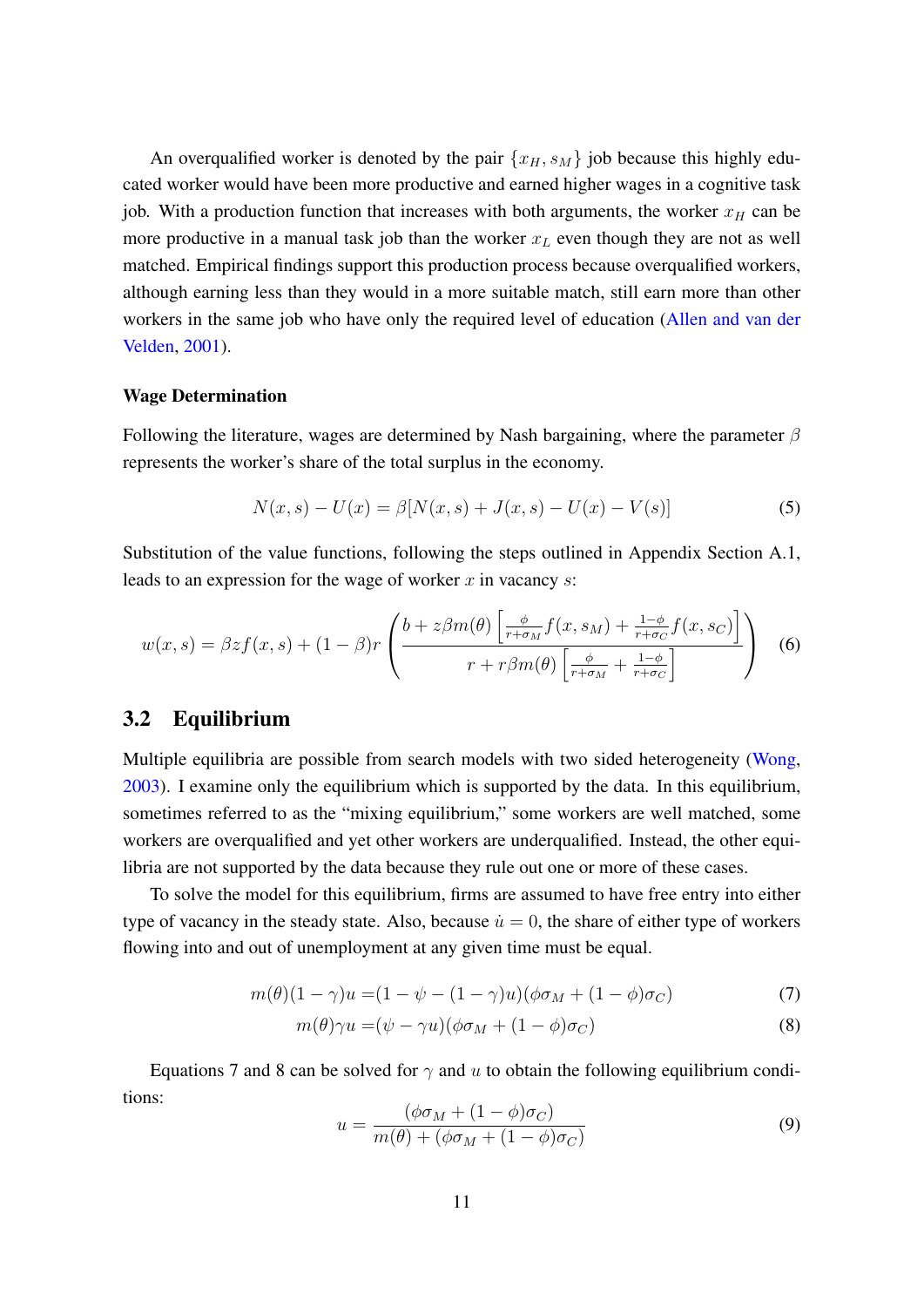<span id="page-12-0"></span>
$$
\gamma = \psi \tag{10}
$$

The expression [\(9\)](#page-11-2) is simply the Beveridge curve condition, expressed as a weighted average of the job destruction rates. The common unemployment pool ensures that all workers the same job finding probability regardless of their type. This symmetry also explains why equation [\(10\)](#page-12-0) equates the share of unemployed  $x<sub>L</sub>$  workers is equal to the overall share of  $x_L$  workers in the population.

The two free entry conditions,  $V(s_M) = 0$  and  $V(s_C) = 0$  can be combined to find:

<span id="page-12-1"></span>
$$
\phi = \frac{k_C(r + \sigma_C)[b - zrF_M] - k_M(r + \sigma_M)[b - zrF_C]}{zr\beta m(\theta)[F_M - F_C](k_M - k_C)} + \frac{k_C}{k_M - k_C}
$$
(11)

where

$$
F_M = \gamma f(x_L, s_M) + (1 - \gamma) f(x_H, s_M)
$$

$$
F_C = \gamma f(x_L, s_C) + (1 - \gamma) f(x_H, s_C)
$$

Finally, equation [\(11\)](#page-12-1) can be substituted back into either free entry condition to obtain

<span id="page-12-2"></span>
$$
\theta = \frac{m(\theta)(1-\beta)z(F_M - F_C)}{(r+\sigma_M)k_M - (r+\sigma_C)k_C}
$$
\n(12)

A solution for the equilibrium triplet  $\{u, \theta, \phi\}$  follows from [\(9\)](#page-11-2), [\(11\)](#page-12-1) and [\(12\)](#page-12-2). A closed form solution, assuming Cobb-Douglas matching, is derived in the Appendix Section [A.4.](#page-34-0)

Certain conditions on parameter values are required to support the mixing equilibrium. First, high-skill workers must be willing to accept manual task jobs. For the first to be true, high-skill workers must earn high enough wages in manual task jobs or have low enough unemployment benefits so that they are unwilling to wait for a cognitive task job to arrive. In other words the marginal cost of rejecting the overqualified job opportunity bust be higher than the marginal benefit of waiting for a suitable match. It is reasonable to assume that this assumption should hold as long as the generosity of unemployment benefits is limited, or if the productivity of the high-skill worker is still reasonably high in a manual task job.

The second assumption requires that firms who post cognitive vacancies must be willing to hire low-skill workers if the two should find each other during the search process. For the second assumption to be hold, the expected productivity loss from an underqualified worker should not be too high. In other words the expected surplus of this pairing should not be lower than it would be from the alternative pairing with a high-skilled worker. This can be satisfied by a production process that hinges relatively more on the task of the job relative to the worker skill. Another interpretation might be that the input of physical capital provides more to the output of a job relative to the input of labor or human capital. The proofs are formally presented in Appendix section [A.3.](#page-33-0)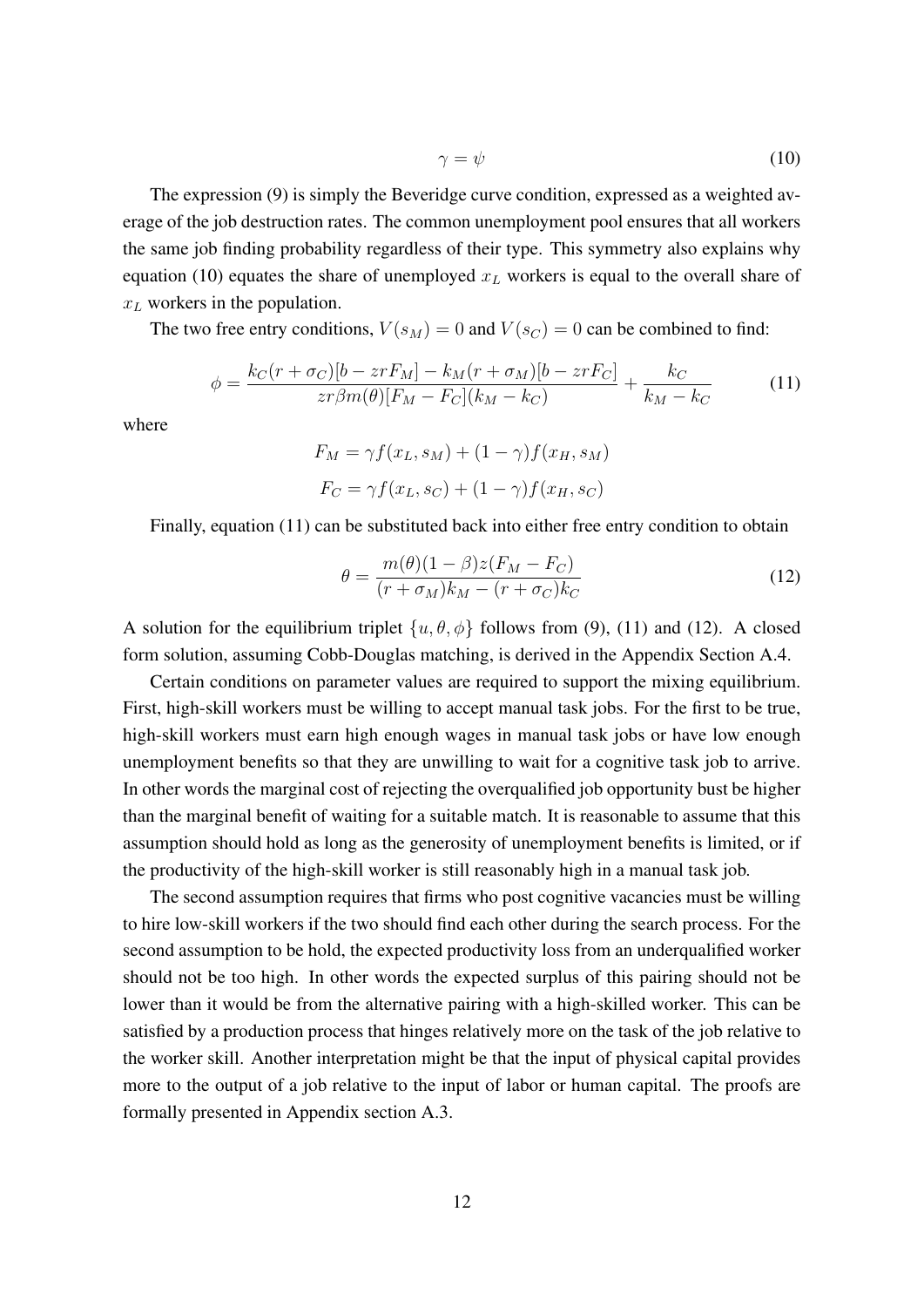### 3.3 Market Conditions

Labor market conditions in the model are a product of aggregate productivity  $\zeta$ . Because the model solution describes a steady state, I follow [Pissarides](#page-29-9) [\(2009\)](#page-29-9) and others approximating the cyclical results with comparative statics across steady states.<sup>[12](#page-13-0)</sup> Equation [\(12\)](#page-12-2) shows that a low state,  $z'$  will have fewer vacancies per unemployed worker relative to a high state, z, under the assumptions outlined earlier.<sup>[13](#page-13-1)</sup> Since  $m(\theta)$  is increasing in  $\theta$ , and is in the denominator of the Beveridge curve condition, [\(9\)](#page-11-2), unemployment rates rise in response to the change of state. Adopting the Cobb-Douglas meeting function  $m(\theta) = \theta^{1-\xi}$ , which is common in the literature, equation [\(12\)](#page-12-2) can be written as:

$$
\theta^{\xi} = \frac{(1-\beta)z(F_M - F_C)}{(r + \sigma_M)k_M - (r + \sigma_C)k_C}
$$

.

With this matching technology it is straightforward to show that

$$
\frac{\partial \theta}{\partial z} = \frac{z^{\frac{1-\xi}{\xi}}}{\xi} \left( \frac{(1-\beta)(F_M - F_C)}{(r + \sigma_M)k_M - (r + \sigma_C)k_C} \right)^{\frac{1}{\xi}}
$$

is positive. Whether or not this productivity change also increases the share of manual vacancies depends on the relative shifts of the  $\theta$  and  $\phi$  curves. The overall effect is not obvious because a productivity decrease will lead to fewer of both types of vacancy overall. To see how productivity changes lead to changes in vacancy shares,  $\phi$ , it is necessary to consider direct, and indirect effects (through changes in  $\theta$ ). Partial differentiation of [\(11\)](#page-12-1) shows that the share of manual vacancies will increase as long as  $\frac{\partial \theta}{\partial z} > 0$ :

$$
\frac{\partial \phi}{\partial z} = -\frac{m'(\theta) \frac{\partial \theta}{\partial z} [F_C k_M (r + \sigma_M) - F_M k_C (r + \sigma_C)]}{(F_M - F_C) [k_M - k_C] \beta m(\theta)^2} + \frac{b[k_M (r + \sigma_M) - k_C (r + \sigma_C)] \Big\langle zm'(\theta) \frac{\partial \theta}{\partial z} + m(\theta) \Big\rangle}{r \beta (F_M - F_C) (k_M - k_C) z^2 m(\theta)^2}
$$

This term is negative when  $k_C(r+\sigma_C) > k_M(r+\sigma_M)$  and  $F_Mk_C(r+\sigma_C) < F_Ck_M(r+\sigma_M)$ . [14](#page-13-2)

A shift in favor of manual skill jobs when z falls leads to an increase in overqualification. In this way, the second main prediction of the model leads to the first. Overqualification in

<span id="page-13-0"></span> $12$ [Shimer](#page-29-10) [\(2005\)](#page-29-10) argues that comparative steady states are a reasonable approximation for the cyclical behavior of the labor market in similar models.

<span id="page-13-1"></span><sup>&</sup>lt;sup>13</sup>The reader is reminded of these assumptions. The expected output of a filled cognitive vacancy exceeds the output of a manual vacancy,  $F_M < F_C$ , and it is relatively more expensive to recruit for a cognitive position,  $k_M < k_C$ . [Albrecht and Vroman](#page-26-1) [\(2002\)](#page-26-1) specify a single posting cost but pin down  $\phi$  by eliminating underqualified matches with the assumption that  $f(x_L, s_C) = 0$ .

<span id="page-13-2"></span><sup>&</sup>lt;sup>14</sup>The second conditions can be interpreted as requiring any expected productivity gains of a cognitive job must outweigh the additional posting costs.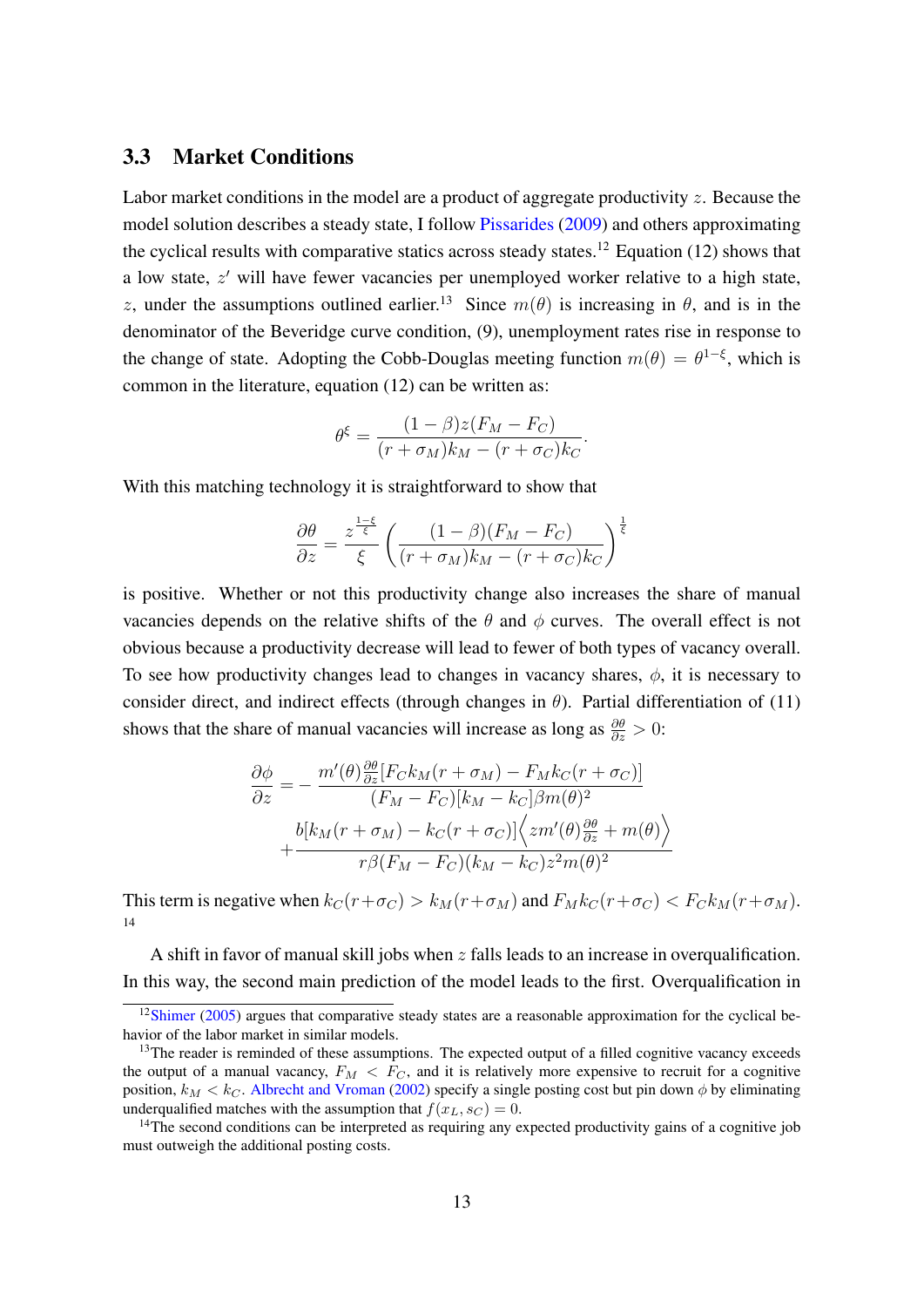the model is represented by the share of  $x_H$  workers in  $s_M$  jobs and is given by the expression

<span id="page-14-1"></span>
$$
\frac{\left[1-\psi-(1-\gamma)u\right]}{(1-u)}\phi\tag{13}
$$

which simplifies to

$$
(1 - \gamma)\phi. \tag{14}
$$

Because  $\phi$  is a function of  $\theta$ , task changes are the mechanism by which cyclical economic conditions are transmitted to job match quality. This expression motivates the empirical specification in Section [4,](#page-17-0) and shows that overqualification should depend on worker types,  $\psi$ , and the tasks of vacancies,  $\phi$ , rather than directly upon labor market conditions. In other words, overqualification depends on the relative demand for different types of skill, rather than depending directly on labor market tightness.

The model makes two key predictions. First, there is more overqualification in a downturn. Higher unemployment implies a longer unemployment duration. Therefore high-skill workers that happen to meet with lower paying vacancies, for which they are overqualified, are more likely to accept these jobs. Second, firms respond to a state of reduced productivity not only by posting fewer vacancies in total but also by posting relatively more manual skill (or low skill) vacancies. There are two reasons why firms shift the relative share of available jobs in this way. One reason is the cost. Jobs which require manual skill workers are less expensive to post, and to fill. The other reason is more strategic. Firms know that the unemployment pool contains relatively more high-skill workers in a downturn. As long as highly educated workers can produce slightly more than less educated workers in a manual skill job, firms have an incentive to exploit the buyers market. Firms know that they stand to gain by employing highly educated workers in manual skill jobs provided that the unemployment benefit is not too high.

### 3.4 Calibration

Using the LFS data, the model is calibrated to statistics for the Canadian economy for the period 1997-2012. The share of low-skill workers,  $\gamma$ =0.447, is derived from the share of employed males with high school education or less. This is consistent with the GH measure of overqualification presented in Section [2](#page-4-0) and used in the empirical analysis to follow. The quarterly interest rate of  $r = 0.008$ , matches the Bank of Canada 10 year bond rate.<sup>[15](#page-14-0)</sup> Unemployment benefits are set at 55%, the basic rate awarded by Canadian employment insurance. For simplicity, I follow the literature and assign equal bargaining power,  $\beta =$ 0.5, to firms and workers. The matching function is parameterized as a Cobb-Douglas,

<span id="page-14-0"></span><sup>&</sup>lt;sup>15</sup>This information is taken from the period April 2005-March 2014, where the average annual interest rate was 3.23 .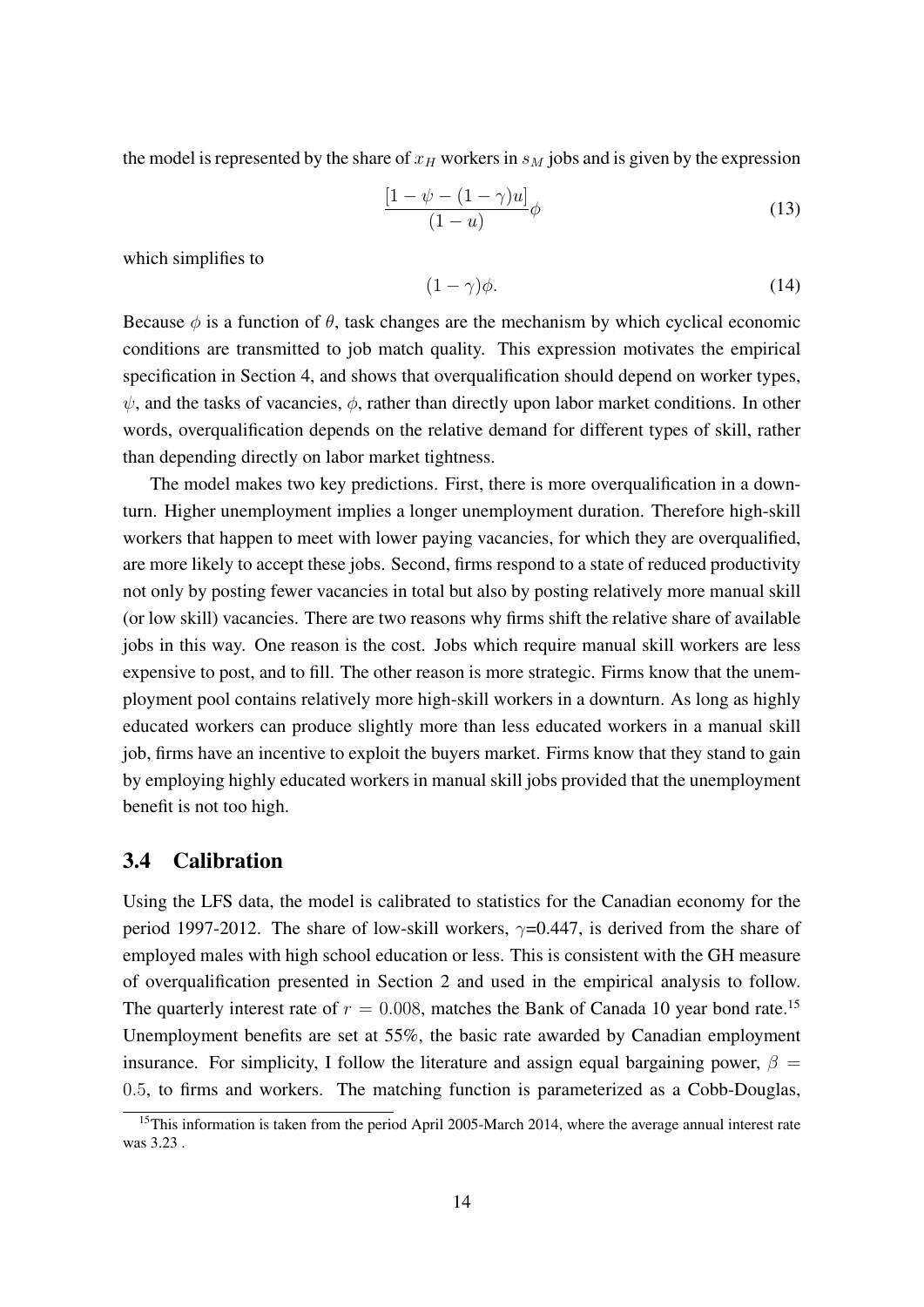$m(\theta) = \theta^{1-\xi}$ , and the aggregate productivity parameter, z, is normalized to 1. Using the observed average job duration of 1.469 quarters and the economy average unemployment rate of 7.2%, the aggregate separation rate is 0.048. Using the observation that manual jobs in the LFS separate at exactly twice the rate of cognitive jobs, and adjusting weights for the relative shares of cognitive and manual jobs, the individual job destruction rates are  $\sigma_M = 0.056$  and  $\sigma_C = 0.033$ .

Several other parameters in the model do not have an intuitive counterpart in the Canadian data. These are calibrated by matching other statistics against the LFS data. Normalizing the productivity of a low skill manual job,  $f(x_L, s_M) = 1$ , I derive the other output quantities, the matching elasticity, and vacancy posting costs  $k_M = 0.193$ ,  $k_C = 0.339$  from the relative wages of corresponding matches, the unemployment rate, the share of manual skill vacancies and the job arrival rate. To determine the share of manual skill vacancies, occupations are labeled as cognitive or manual based on the relative magnitude of the leading two tasks  $S_1$  and  $S_2$ . The job arrival rate is derived from an unemployment duration of 1.469 quarters, which is the average value for workers in the sample. Panel A of Appendix Table [B.1](#page-36-0) shows the calibrated parameters, and Panel B compares the moments used to calibrate these results to values in the LFS. The model matches the data well for  $u, \phi$  and  $m(\theta)$ , but wage ratios are less accurate. In particular, the education premium for workers in manual skill jobs is too low in the model. However, the calibration reproduces a ranking of wages that rewards high-skill over low-skill labor, and cognitive over manual tasks. The calibrated values for production are ranked:  $f(x_H, s_C) > f(x_L, s_C) > f(x_H, s_M) > f(x_L, s_S)$ . This ranking suggests that job tasks contribute more to productivity than worker skills. Such a ranking may reflect the potential of workers to adapt to their jobs, while the machinery on the job is unlikely to adapt to the worker.

#### 3.5 Productivity Changes

Changes in the productivity parameter demonstrate the model behavior as economic conditions vary. When productivity falls, characterized by a decrease in the parameter  $z$ , the model simulates an economic downturn. Unemployment increases, the job matching rate falls and the number of vacancies also decrease. Of particular interest, however, is the relative share of manual skill vacancies,  $\phi$ . As the unemployment rate rises, firms increase the relative share of manual skill jobs. Changes in these endogenous variables for small changes in  $z$  are illustrated by Figure [B.1](#page-35-0) in the Appendix.

As an experiment, the model is used to simulate the increase in overqualification which may arise as the economy enters a downturn. Consider Case V in Table [2.](#page-16-0) With an unemployment rate of 7% roughly 60% of the job vacancies favor manual tasks and the model economy has an overqualification rate of 33%. A productivity decrease leading to a single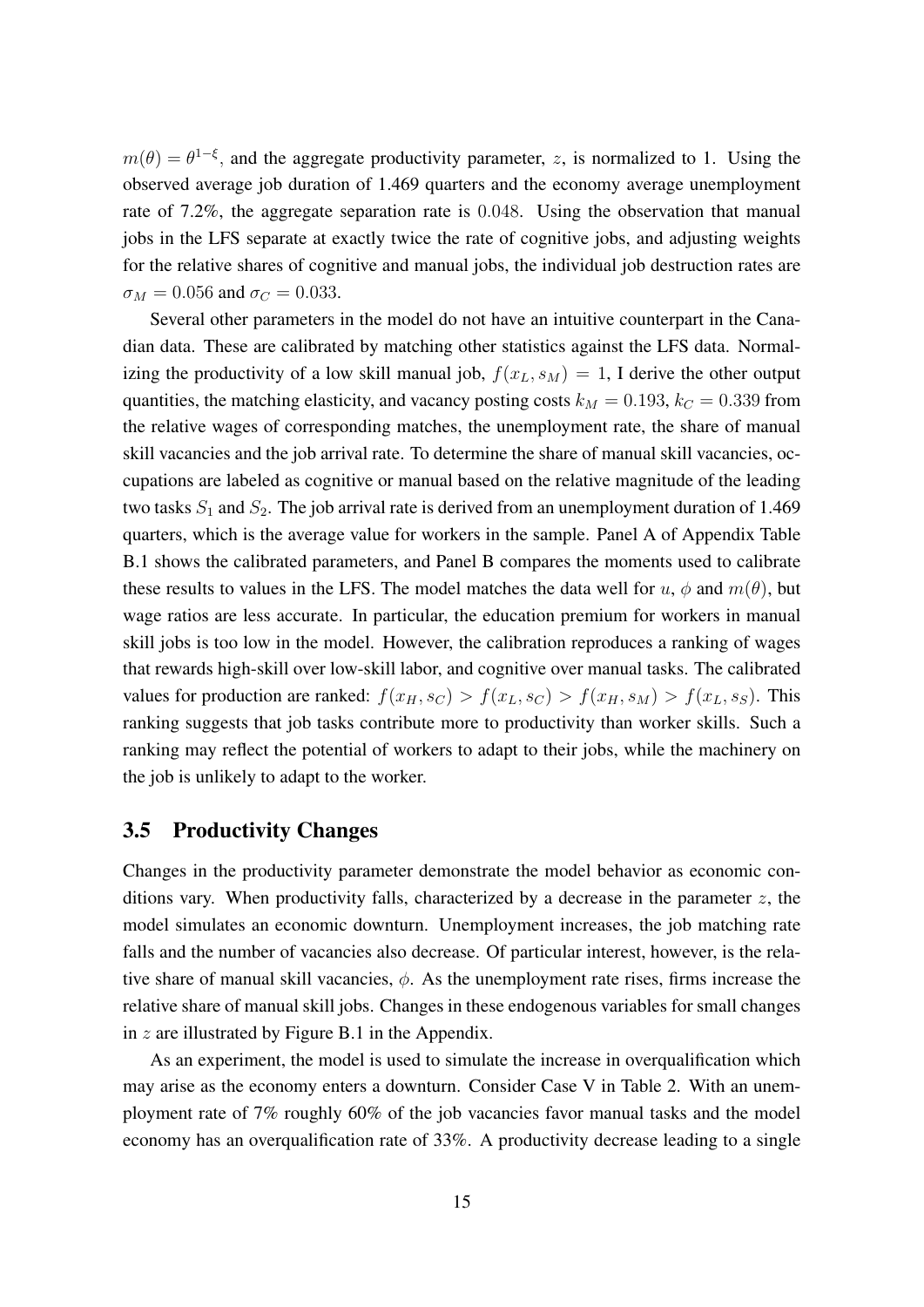percentage point increase in the unemployment rate moves the model economy to a state where the share of overqualified workers rate rises to roughly  $36\%$  (Case II). Overqualification rises because of the share of manual vacancies increases to 65%. This is a general equilibrium response, which includes changes in the overall number of vacancies, the number of employed workers, and the relative share of high and low skill vacancies. The model also predicts an increase in the fraction of separations which are attributed to manual skill jobs. This occurs in the model because there is more turnover among manual task jobs, which then fill with high-skill workers. This could be considered consistent with observations that construction and manufacturing accounted for almost half of all US workers laid off in the Great Recession Sahin et al.  $(2014)$ , and the suggestion that economic downturns are when many of the "routine" task jobs are shed from an economy with [Autor](#page-26-4) [\(2010\)](#page-26-4); [Jaimovich and Siu](#page-28-2) [\(2012\)](#page-28-2).

Table 2: Productivity Changes

<span id="page-16-0"></span>

| Case         |        | z u $\phi$ $m(\theta)$ $OQ$ $\phi \sigma_M$  |  |        | $(1-\phi)\sigma_C$                               |
|--------------|--------|----------------------------------------------|--|--------|--------------------------------------------------|
| $\mathbf{I}$ | 0.8000 | 0.0851 0.6810 0.5877 0.3766 0.0443           |  |        | 0.0104                                           |
| $\mathbf{H}$ |        |                                              |  |        | 0.8600 0.0803 0.6483 0.6136 0.3585 0.0421 0.0114 |
| III          |        | 0.9400 0.0751 0.6170 0.6470 0.3412 0.0401    |  |        | 0.0124                                           |
|              |        | IV 1.0000 0.0719 0.6003 0.6713 0.3319 0.0390 |  |        | 0.0130                                           |
|              |        | V 1.0400 0.0700 0.5916 0.6871 0.3271 0.0385  |  |        | 0.0133                                           |
| VI           |        | 1.1700 0.0649 0.5732 0.7371 0.3170 0.0373    |  |        | 0.0139                                           |
| VII          | 1.1800 | 0.0645 0.5723 0.7408 0.3165 0.0372           |  |        | 0.0139                                           |
| VIII         | 1.3300 | 0.0601 0.5641 0.7956 0.3120                  |  | 0.0367 | 0.0142                                           |

#### 3.6 Unemployment Benefits

Unemployment benefits may affect worker incentives because they represent the outside option. In circular models of mismatch, such as [Marimon and Zilibotti](#page-28-11) [\(1999\)](#page-28-11), decreases in unemployment benefits lead to more mismatch. Workers cannot afford to wait as long in the unemployment pool for a more suitable match and therefore become more willing to accept mismatched jobs. In hierarchical models, however, this may not always be the case. In the current framework, the type of job posted by the firm plays an important role in determining the share of overqualified workers. Because cognitive jobs are more expensive for the firm to post and fill, firms may reduce the share of manual skill jobs they post leading to less mismatch. The comparative static

$$
\frac{\partial \phi}{\partial b} = \frac{k_C(\sigma_C + r) - k_M(\sigma_M + r)}{zr\beta m(\theta)[F_M - F_C](k_M - k_C)}
$$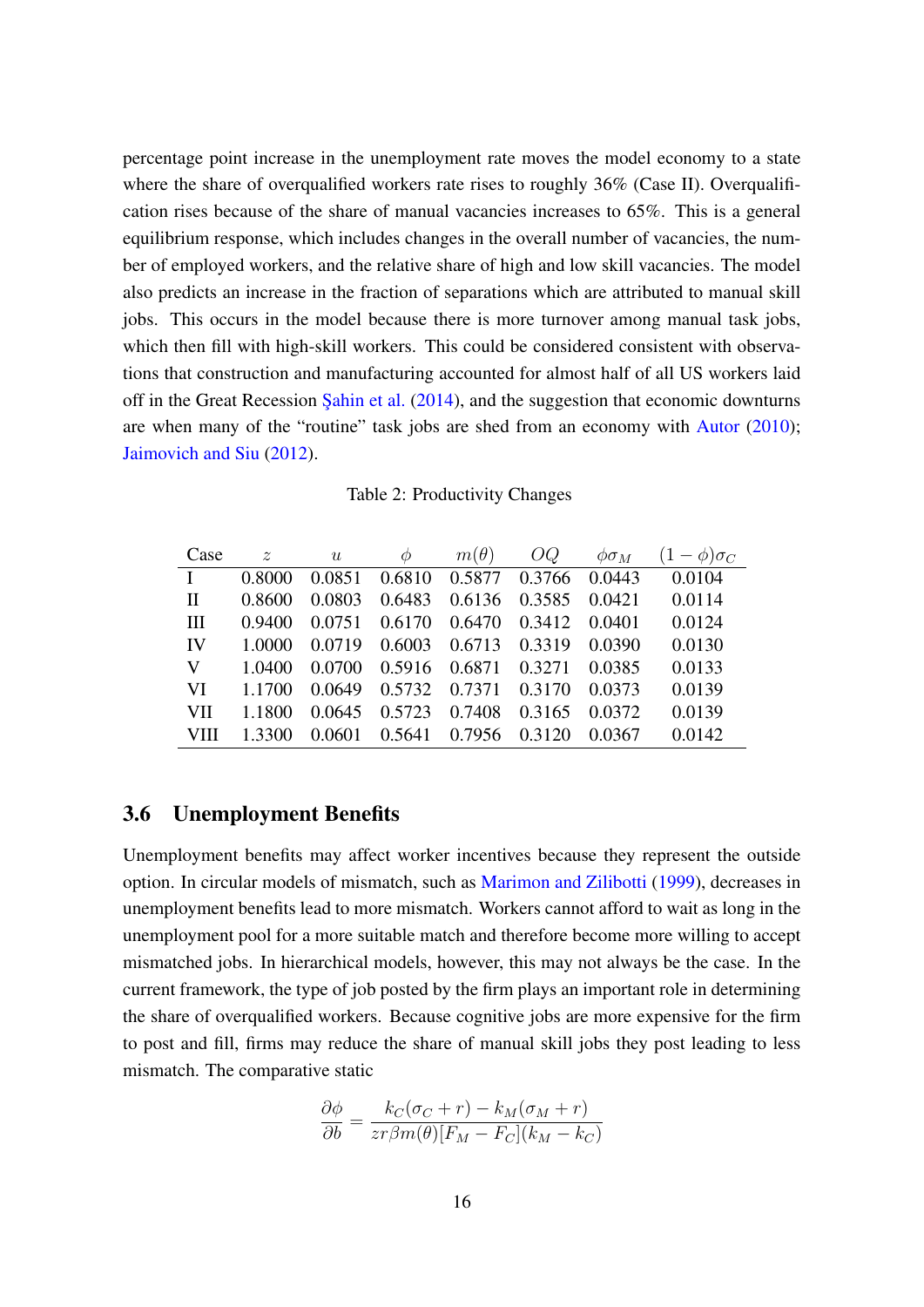is positive whenever the now familiar condition  $k_C(\sigma_C + r) > k_M(\sigma_M + r)$  holds. This comparative static reveals that the firms expected costs for cognitive jobs matter. When workers accept jobs sooner it is relatively more affordable for firms to create cognitive vacancies despite the increased posting costs. Because job destruction tilts towards cognitive jobs, firms also need to increase the share of vacancies in order to keep the desired number of cognitive jobs filled.

This propensity to reduce the share of manual skill jobs also dampens the effect of productivity changes on overqualification. Table [3](#page-17-1) below compares the quantitative predictions of the model with different values of the unemployment benefit b. The first rows show the predictions of the model as calibrated to the Canadian economy from 1997-2012 with  $b=0.55$ . An fall in the productivity parameter of 0.16 leads to approximately a 1 percentage point increase in the unemployment rate. Firms respond by increasing the share of manual skill jobs by 5 percentage points, and overqualification rises by 3.5 percentage points. Rows 3 and 4 depict an equivalent fall in z under a regime of lower unemployment benefits  $(b=0.5)$ . With lower benefits, workers take jobs more freely and there is less unemployment overall. However, the market is less volatile. The comparable productivity decrease increases unemployment by 0.9 percentage points. The share of manual job vacancies also starts lower,  $\phi = 0.55$  and increases less. The comparable downturn increases the share of manual skill jobs by only 4.3 percentage points instead of 5.8, and increases overqualification by 2.4 percentage points instead of 3.5. Lines 5 and 6 show the converse case where unemployment benefits increase to b=0.6. In this case, the response of  $u, \phi$ , and overqualification to a change in z are amplified.

<span id="page-17-1"></span>

| $b=0.55$ | $\mathcal{Z}$ | $\boldsymbol{u}$ | Ф      | $m(\theta)$ | OQ     | $\phi \sigma_M$ | $(-\phi)\sigma_C$ |
|----------|---------------|------------------|--------|-------------|--------|-----------------|-------------------|
|          | 1.0000        | 0.0719           | 0.6003 | 0.6713      | 0.3319 | 0.0390          | 0.0130            |
|          | 0.8400        | 0.0818           | 0.6582 | 0.6050      | 0.3640 | 0.0428          | 0.0111            |
| $b=0.50$ |               |                  |        |             |        |                 |                   |
|          | 1.0000        | 0.0700           | 0.5545 | 0.6713      | 0.3066 | 0.0360          | 0.0145            |
|          | 0.8400        | 0.0790           | 0.5977 | 0.6050      | 0.3305 | 0.0389          | 0.0131            |
| $b=0.60$ |               |                  |        |             |        |                 |                   |
|          | 1.0000        | 0.0738           | 0.6461 | 0.6713      | 0.3573 | 0.0420          | 0.0115            |
|          | 0.8400        | 0.0845           | 0.7186 | 0.6050      | 0.3974 | 0.0467          | 0.0091            |

Table 3: Productivity Changes at different values of b

## <span id="page-17-0"></span>4 Estimation

This section uses the combined LFS and O\*NET data to provide direct evidence in favor of the model predictions.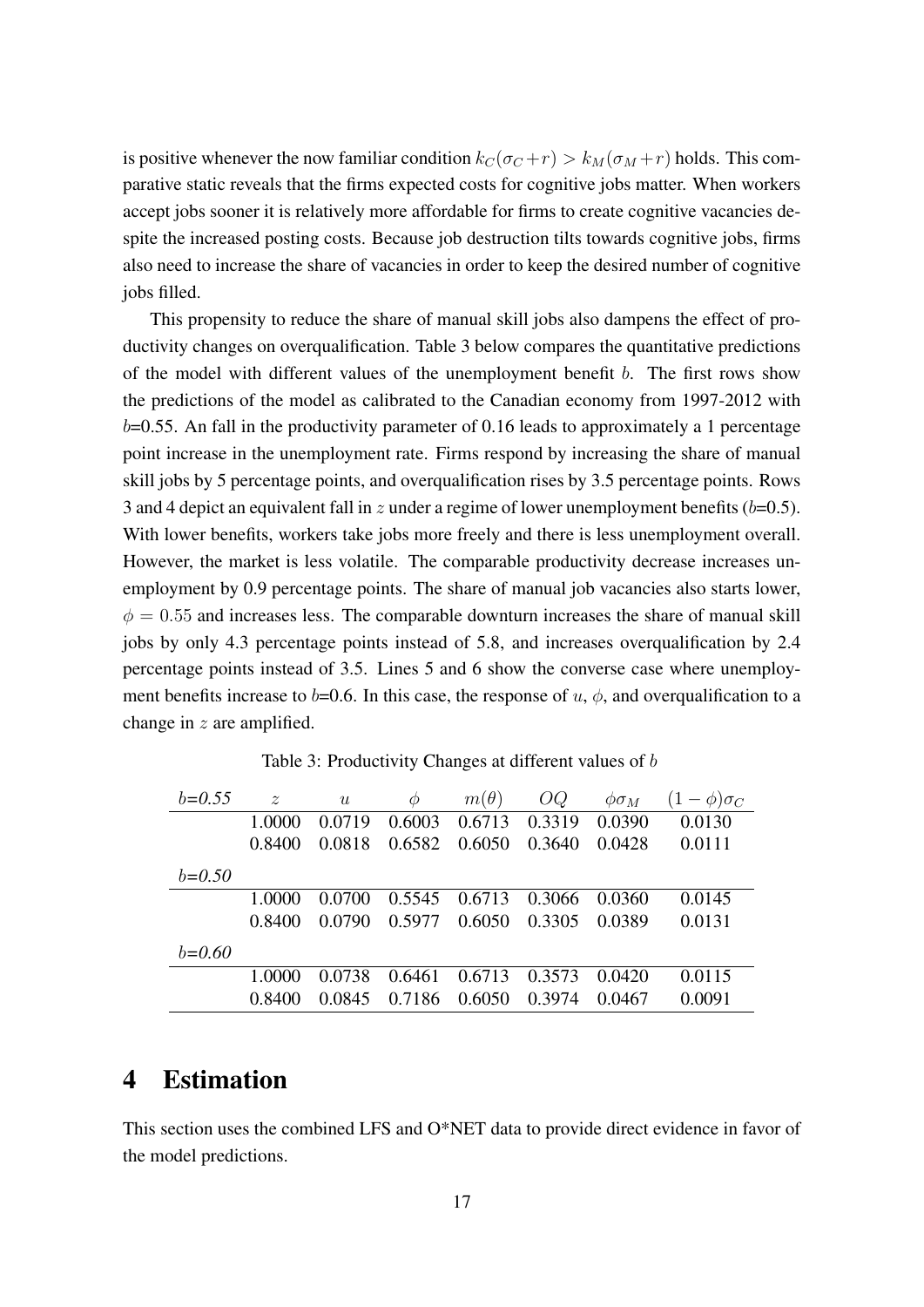### 4.1 Tasks and Past Labor Market Conditions

The first prediction of the model is that the share of available jobs which are manual-task intensive is higher in a downturn. The expression for the share of manual task jobs in a given economic region (ER) can be summarized as a function of unemployment rates, as well as many other exogenous parameters which may be fixed by economic regions across time, or by time across regions  $\phi_{\ell t} = \phi(U_{\ell t}, \delta_{\ell}, \tau_t)$ . For any job match formed in period  $t - k$  and observed in period t, each element r of the of task vector is measured with error  $\epsilon_r$ . The empirical specification to test this prediction is given by:

<span id="page-18-0"></span>
$$
S_{rtt} = c_{r0} + c_{r1}U_{\ell t-k} + c_{r2} + \delta_{\ell} + \epsilon_{rtt}.
$$
 (15)

Using data collapsed to the ER-level, the definition of a regional labor market, taskshares are obtained for each region. Job tasks are given by the ER averages of the O\*NET factors in formed jobs, S. These provide a measure that captures the relative shares of cognitive and manual jobs,  $\phi$ . The vector X includes demographic controls including the ER-averages of education level dummies, experience and its quadratic, job tenure and marital status. The vector  $U$  contains regional unemployment rates at the economic region level,  $\ell$ , both current and at the time of hire. The parameters  $\delta$  and  $\tau$  represent economic region and time fixed effects respectively.

Results show that the task-shares of newly formed jobs vary with local economic conditions. Panel A of Table [4](#page-19-0) provides estimates of [\(15\)](#page-18-0) for the leading cognitive task measure. Better local economic conditions appear to decrease the relative cognitive task intensity among recently formed jobs. The estimates for manual task shares in Panel B are more conclusive. The share of manual tasks in newly formed jobs increases with regional unemployment across all specifications. The coefficients suggest that a single percentage point increase in the unemployment rate leads to one-tenth of a standard deviation increase in the manual tasks of newly formed jobs. The tasks  $S$  are measured in standard deviation units of the employed population and the coefficient for regional unemployment rates is scaled up by a factor of 100.

### 4.2 Tasks and Cyclical Overqualification

The second prediction of the model is that changes in tasks are the mechanism by which economic downturns bring about overqualification. This is the main contribution of the paper. The Equilibrium expression for the share of overqualification the share of vacancies given by equation [\(13\)](#page-14-1) can be written as a function of worker characteristics  $X$  and firm, or vacancy, characteristics S.

<span id="page-18-1"></span>
$$
OQ_{\ell t} = a_0 + S'_{\ell t} A_1 + X'_{\ell t} A_2 + \epsilon_{\alpha \ell t} \tag{16}
$$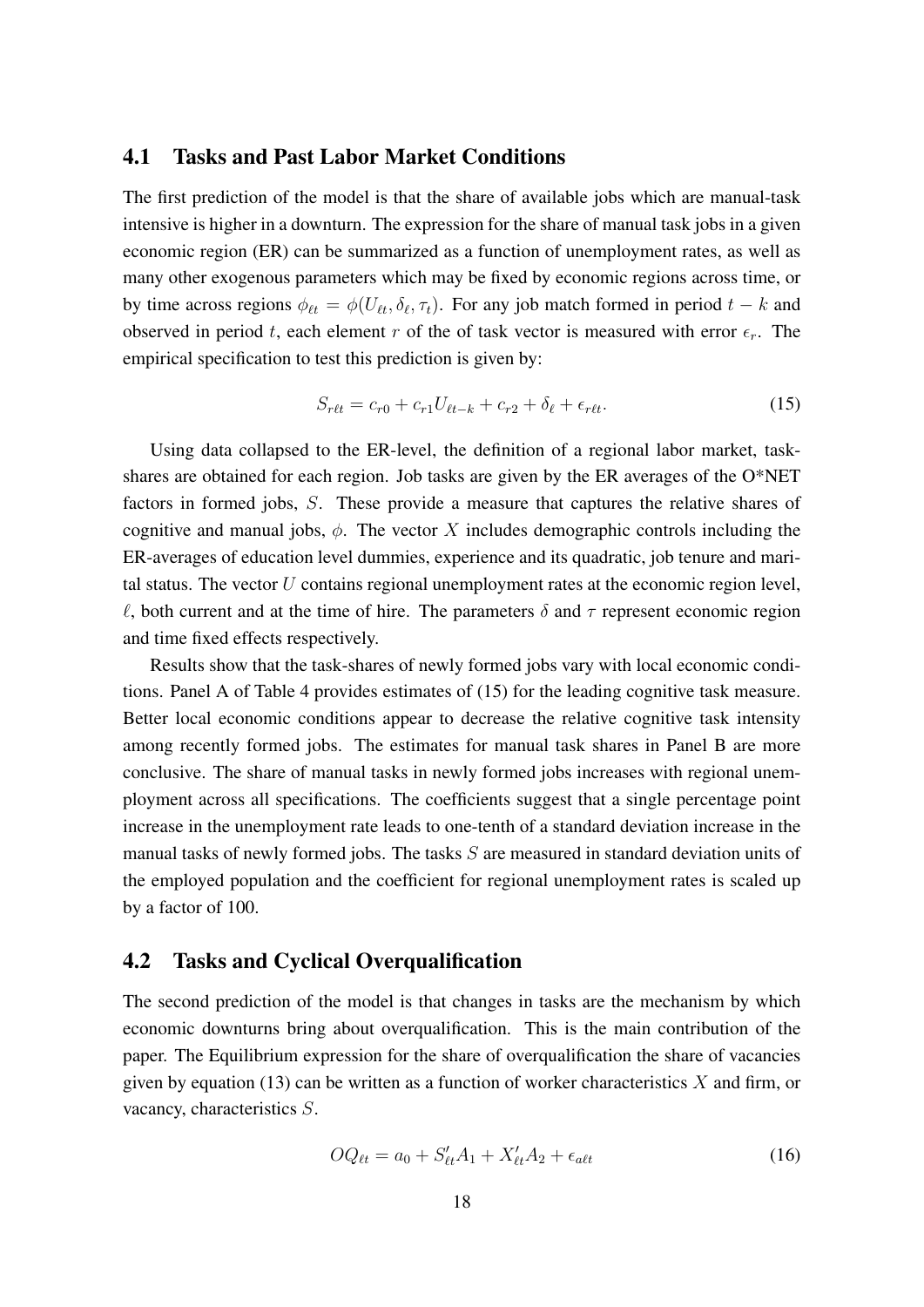| Panel A: COG            | $S_1$       | $S_1$     | $S_1$      | $S_1$       |
|-------------------------|-------------|-----------|------------|-------------|
| <b>Task Measure</b>     | (1)         | (2)       | (3)        | (4)         |
| Urate at                | $-1.939***$ | $-0.269$  | $-0.108$   | $-0.432***$ |
| Hire                    | (0.252)     | (0.531)   | (0.115)    | (0.134)     |
|                         |             |           |            |             |
| <b>ER</b> Fixed-effects |             |           |            |             |
| <b>Time Dummies</b>     |             |           |            |             |
| Dem. Controls           |             |           |            |             |
| $\mathbb{R}^2$          | 0.643       | 0.807     | 0.722      | 0.736       |
|                         |             |           |            |             |
| Panel B: MAN            | $S_2$       | $S_2$     | $S_2$      | $S_2$       |
| <b>Task Measure</b>     | (1)         |           |            |             |
|                         |             | (2)       | (3)        | (4)         |
| Urate at                | $0.912***$  | $0.975**$ | $0.746***$ | 1.019***    |
| Hire                    | (0.327)     | (0.393)   | (0.135)    | (0.161)     |
|                         |             |           |            |             |
| <b>ER</b> Fixed-effects |             |           |            |             |
| <b>Time Dummies</b>     |             |           |            |             |
| Dem. Controls           |             |           |            |             |

<span id="page-19-0"></span>Table 4: The Effect of Local Unemployment Rates on Job Tasks

Estimates are the impact of regional unemployment rates when jobs were formed on the employed shares of cognitive and manual task measures,  $S_1$ and  $S_2$  receptively. Coefficients  $\times 100$ . Standard errors in parentheses robust to heteroskedasticity. Task measures are the two leading components from factor analysis on O\*NET ability requirements. Cell-level data by economic region and month. N=14010. Dem. Controls are cell-level means of potential years of experience, a marital status indicator, job tenure in months and years of education. Estimates also conditioned on current unemployment rates.

Overqualification in the data can be measured at the individual level, because the O\*NET data have been merged at the occupation level with the LFS data. Equation [\(16\)](#page-18-1) can therefore be considered an aggregate of individual-level binary overqualification measures

<span id="page-19-1"></span>
$$
Pr(OQ_{ijt} = 1|S_{jt}, X_{it}) = \Phi(a_0 + S'_{jt}A_1 + X'_{it}A_2). \tag{17}
$$

Estimates of equation [17](#page-19-1) are presented in Tables [5-](#page-23-0)[7](#page-25-0) for the three different measures of overqualification. Table [5](#page-23-0) presents estimates based on the O\*NET overqualification measure. This measure classifies workers as overqualified if their years of education exceed those recommended in the O\*NET database by at least 1/2 of a standard deviation (approximately one "excess" year of education). Table [6](#page-24-0) presents similar estimates using an alternative measure of overqualification based on the median education observed for a worker's occupation in the data. Results are also presented for the GH measure in Table [7.](#page-25-0) In this measure workers at least high school education are classified as overqualified if they are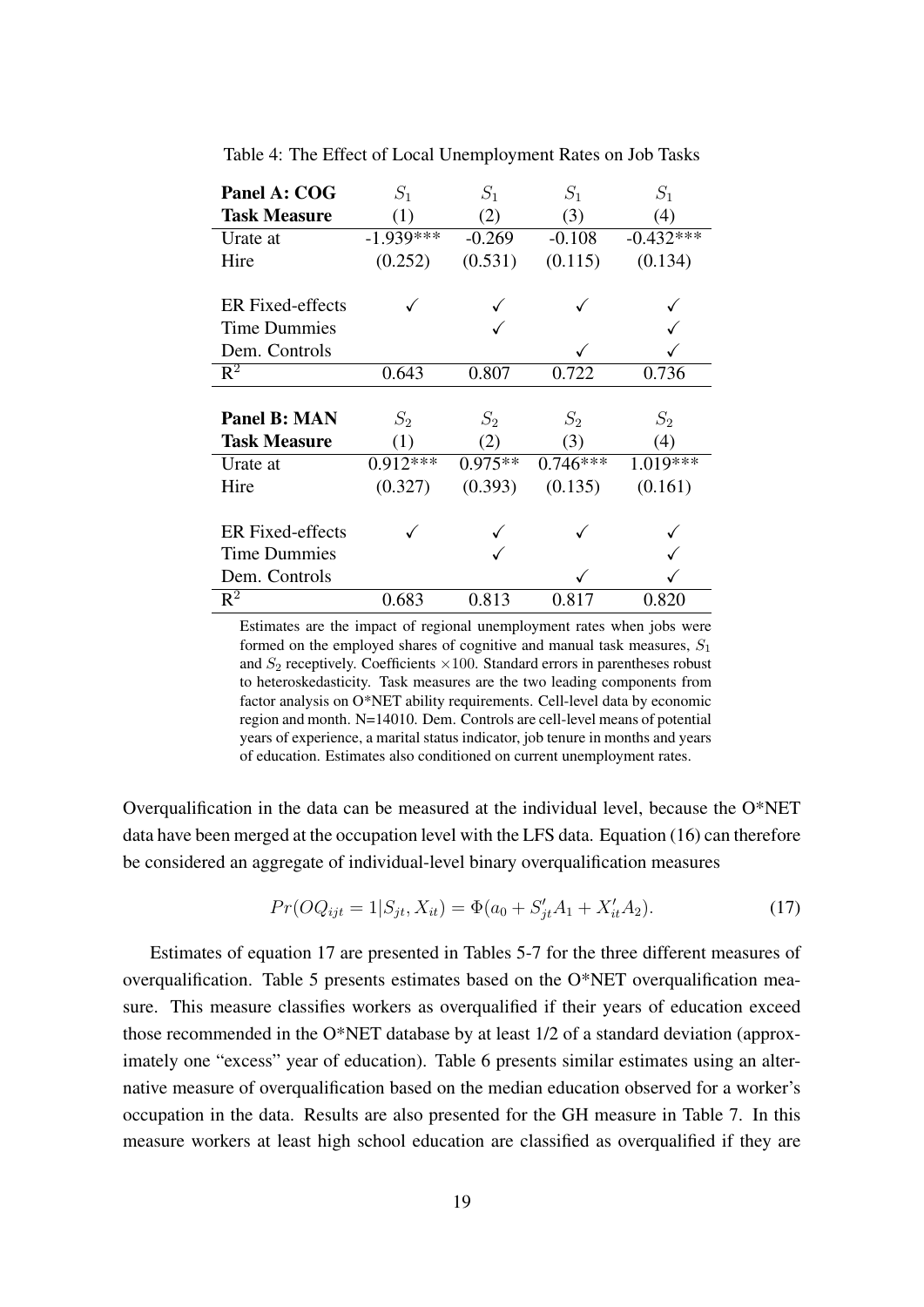employed in an occupation where they are paid a premium of less than 10% above workers with less education.<sup>[16](#page-20-0)</sup>

Within each table, specification 1 provides the marginal effect from a probit estimation of the effect of labor market conditions at hire on overqualification. The effect of the labor market condition is identified from the within-ER time changes because estimates are conditioned on a full set of time dummies and ER dummies. Standard errors are clustered at the ER level to match the identifying variation in labor market conditions. Specification 2 presents marginal effects from a binary sample selection model [\(Van de Ven and Van](#page-30-4) [Praag](#page-30-4) [\(1981\)](#page-30-4)). There may be scope for selection bias of workers into and out of jobs for which they are overqualified, in which case estimates in specification 1 are unsatisfactory. Several studies document differences in the job duration [\(Bowlus,](#page-27-0) [1995\)](#page-27-0) and mobility patters [\(Sicherman,](#page-29-8) [1991\)](#page-29-8) of workers with low match quality, suggesting that overqualified workers will switch to "better jobs" where the return to their skill is higher [\(Robst,](#page-29-12) [1995\)](#page-29-12). If overqualified workers are more likely to switch out of their jobs, then the share of these types of job matches observed in the cross section sample is too small.<sup>[17](#page-20-1)</sup> The selection equation for the probability of remaining in the job  $h_{ijt+1}$  is identified using an exclusion restriction measuring the probability that a worker's "peers" remain in their jobs is included.<sup>[18](#page-20-2)</sup>

$$
h_{ijt+1} = \zeta \bar{h}_{\ell - it + 1} + X_{it}' A_2 + e_{2ijt}
$$
 (18)

This (negative) selection decision of a worker's peers,  $\bar{h}$ , is the average of h for all other workers of the same age, in the same ER and month. Peer mobility is relevant to the selection equation because the probability that observed peers remain is highly correlated to an individual's staying probability. Peer mobility should also be a valid exclusion restriction because a worker's overqualification is predetermined.<sup>[19](#page-20-3)</sup> Finally, specification 3 presents coefficients from a conditional logit model that accounts for worker-specific time-invariant effects.[20](#page-20-4) The estimates from this model should be interpreted with caution because identification is only achieved for workers who are observed switching jobs during the six month

<span id="page-20-1"></span><span id="page-20-0"></span><sup>&</sup>lt;sup>16</sup>This measure is only defined for workers with high school education.

<sup>&</sup>lt;sup>17</sup>This concern is relevant because workers rotate out of the sample after 6 months, so only the most recently formed job is observed. If regional labor market conditions have been favorable for quite some time, then it is possible that a large share of overqualified workers from the previous downturn have switched into more suitable jobs since. In this case their overqualification is missed. This is particularly true for any job formed between 1987-1996, where workers are not observed.

<span id="page-20-2"></span> $18$ Although it is possible to achieve identification from the functional form, in the case where a majority of the covariates are near the mean value the probit model is approximately linear and collinearity problems may arise in the absence of an exclusion restriction [\(Bushway, Johnson, and Slocum,](#page-27-13) [2007\)](#page-27-13).

<span id="page-20-3"></span> $19$ Job match quality is determined at the time of hire. Even though these workers are from the same cohort, the date of hire at the most recent job varies widely suggesting that the current peer group is not the same as the peer group at the time of hire.

<span id="page-20-4"></span> $^{20}$ Because the conditional logit does not estimate a constant term additional assumptions must be imposed in order to calculate marginal effects.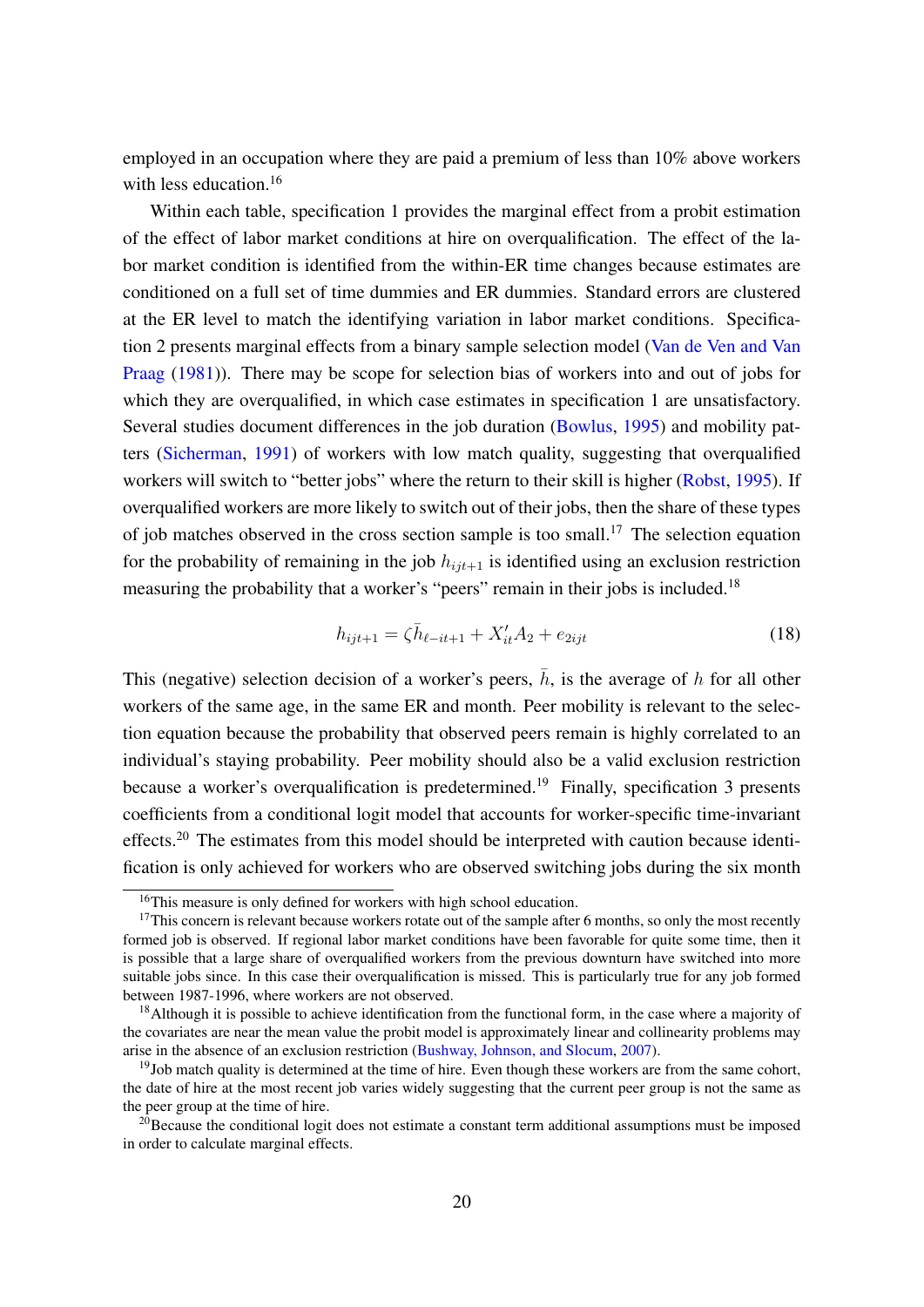window.

Consistent with estimates of job match quality from the US [\(Bowlus,](#page-27-0) [1995;](#page-27-0) [Hagedorn](#page-28-5) [and Manovskii,](#page-28-5) [2013\)](#page-28-5), results in the left panel of Tables [5](#page-23-0)[-7](#page-25-0) show that overqualification varies across the economic cycle in Canada. The estimates from the O\*NET and median measures suggest that an increase in regional unemployment rates from 5% to 9% coincides with an average increase in the probability of being overqualified of approximately half a percentage point. In the context of the Canadian population, a downturn of this magnitude would result in the population of Kingston becoming overqualified. In the US population, a comparable change would overqualify the population of Phoenix or Philadelphia. Small impacts of past labor market conditions on wages are common in the literature. [Oreopoulos,](#page-29-6) [von Wachter, and Heisz](#page-29-6) [\(2012\)](#page-29-6) find that a single percentage point increase in regional unemployment rates at graduation induce job mobility at a rate of 0.003%, and affect starting wages by 0.01-0.02%. One reason for coefficients to be small is that the fraction of employed who begin a new job in any given year is low (1.6 - 2.4% in this sample). Another reason is the sample choice which excludes workers that may be less mobile and or less willing to seek out better job match quality. Despite the small magnitude of these impacts, in aggregate they may account for significant productivity losses from idle skill. Estimates of the impact using the GH measure, however, are much larger in magnitude at 3%. Larger impacts for this measure might be expected if employers decrease wages during downturns, but are still able to attract highly skilled individuals because there are few vacancies available. If this is true, then the GH measure could pick up two effects, the migration of high-skilled workers to jobs which require less education and a decrease in the likelihood that jobs pay substantial education premiums.

The importance of changing job tasks can be seen by comparing the estimates in the left and right panel of tables [5-](#page-23-0)[7.](#page-25-0) Corresponding results in the right panels of Tables [5](#page-23-0)[-7](#page-25-0) are also conditioned on S from the  $O*NET<sup>21</sup>$  $O*NET<sup>21</sup>$  $O*NET<sup>21</sup>$ . The impact of past unemployment rates on the probability of overqualification is reduced and becomes insignificant when conditioned on the tasks of the job. It is evident that tasks displace the predictive power of past labor market conditions, in some cases entirely. Instead, the coefficients on the tasks themselves indicate that having accepted a job with lower cognitive and higher manual tasks increases

<span id="page-21-0"></span><sup>&</sup>lt;sup>21</sup>Other dimensions, such as geography or individual preferences, may be important in fully characterizing the match between a worker and their job, however, [Green and McIntosh](#page-28-12) [\(2009\)](#page-28-12) find that overqualification "on paper" coincides with unused skill in practice for 47% of workers. Prior measures of match quality using Canadian data include subjective questions about how well a worker's education fits within the job requirements: [Yuen](#page-30-5) [\(2010\)](#page-30-5) uses these measures from the Survey of Labour and Income Dynamics, while [Finnie](#page-27-14) [\(2001\)](#page-27-14); [Boudarbat and Chernoff](#page-27-15) [\(2009\)](#page-27-15) use measures from the National Graduates Survey. [Uppal](#page-30-6) and LaRochelle-Côté [\(2014\)](#page-30-6) use measures of education requirements from ESDC (Employment and Social Development Canada) to define one digit occupation groups which are suitable for various education levels This approach is most similar to the current paper, although it finds fewer workers to be overqualified (17% of men in 2011).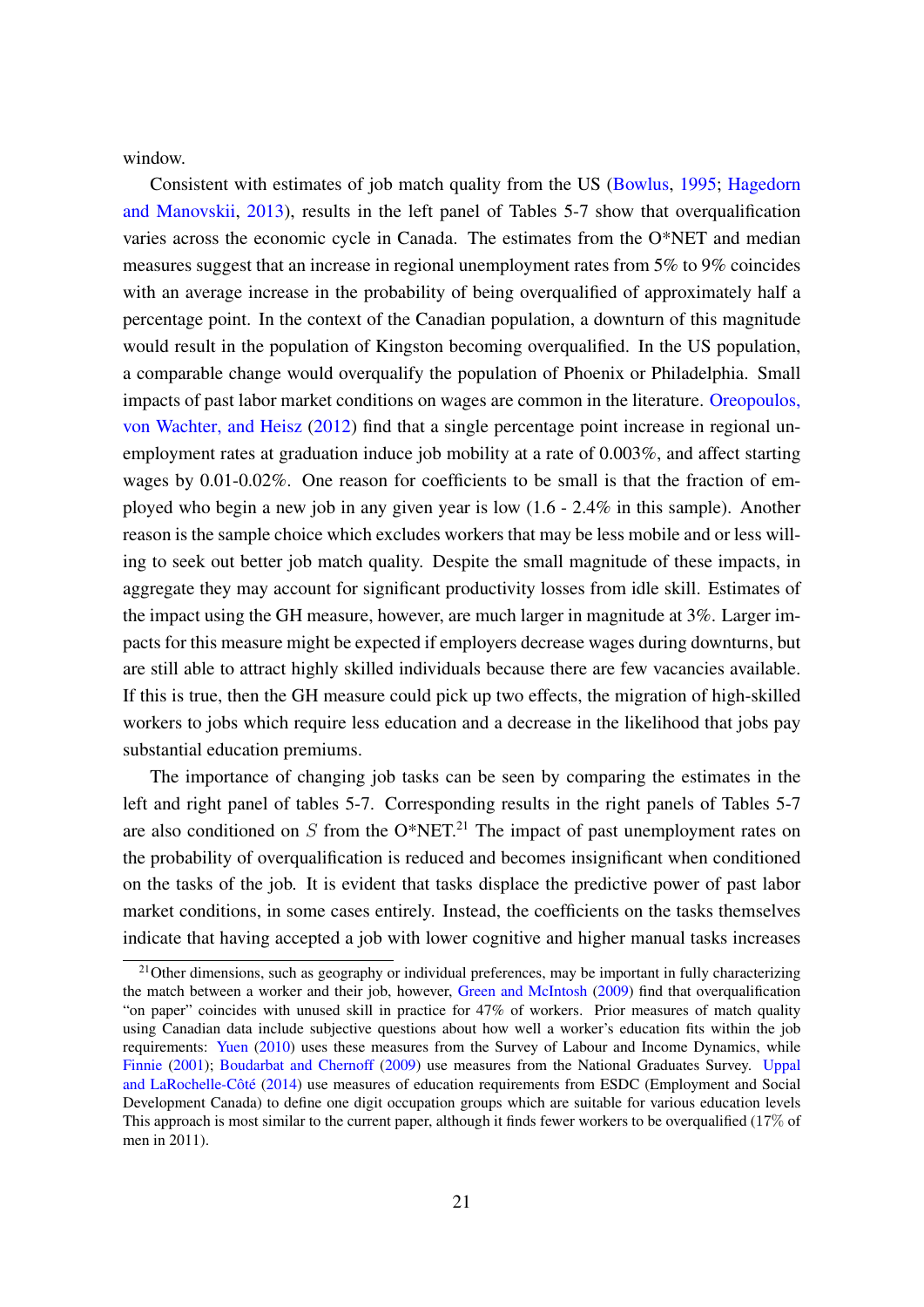the likelihood that a worker is overqualified. I interpret this as evidence of the second model prediction that the cyclicality of job match quality is due to changes in the type of job. The marginal effects of the task measures themselves are informative because tasks are measured in standard deviations. In Table [5,](#page-23-0) then, a single standard deviation increase in the cognitive tasks of jobs decreases the probability that a worker is overqualified by up to 17%. An increase in the likelihood of overqualification from a standard deviation in manual tasks ranges from 5%-12%.

The results are robust to alternative specifications. Increased overqualification could be partially due to temporary work arrangements [\(McKenna,](#page-29-13) [1996\)](#page-29-13), or credential recognition issues specific to immigrants [\(Piracha, Tani, and Vadean,](#page-29-14) [2012\)](#page-29-14). Appendix Tables [B.2](#page-37-0) and [B.3](#page-38-0) provide results for the O\*NET and median measures which include these covariates. Unfortunately, immigration information was not available prior to 2006 and so the resulting sample is limited to the time period covered by the great recession. Coefficients from this subsample are much larger, and are likely biased upwards because the time period is one where the Canadian economy experience more fluctuation.<sup>[22](#page-22-1)</sup>

## <span id="page-22-0"></span>5 Conclusion

This paper establishes stylized facts about job formation in economic downturns using data from Canada's LFS and the O\*NET. The relative share of employment in manual taskintensive jobs increases with unemployment rates at the time of hire. Estimation shows that cognitive and manual job tasks hold predictive power for the probability of overqualification. This finding suggests that job tasks are an important transmission mechanism by which economic conditions affect overqualification rates. The empirical findings support general equilibrium evidence from a job search model. The model shows that firms may exploit their relatively favorable position in the labor market to attract high-skill workers into lower paying, manual task, jobs. One result of this change is an increase in overqualification. These predictions are new to the literature and arise from the model because of alternative assumptions that I argue are more consistent with the empirical evidence.

The framework in this paper may help to explain why overqualified workers suffer wage penalties. Manual task jobs are lower paying jobs, and the findings in this paper suggests that jobs formed in a recession will be dis-proportionately of this type. The potential surplus of a job match may be restricted by the task even if workers supply high skill. The mechanism proposed in this paper is also consistent with a scarring effect from graduating during a recession. Overqualification in the initial job could be one reason for wage penalties among recent graduates. Persistent wage penalties may follow among those who remain in their

<span id="page-22-1"></span> $22$ Unlike the US, Canada did not officially experience a recession in the early 2000s.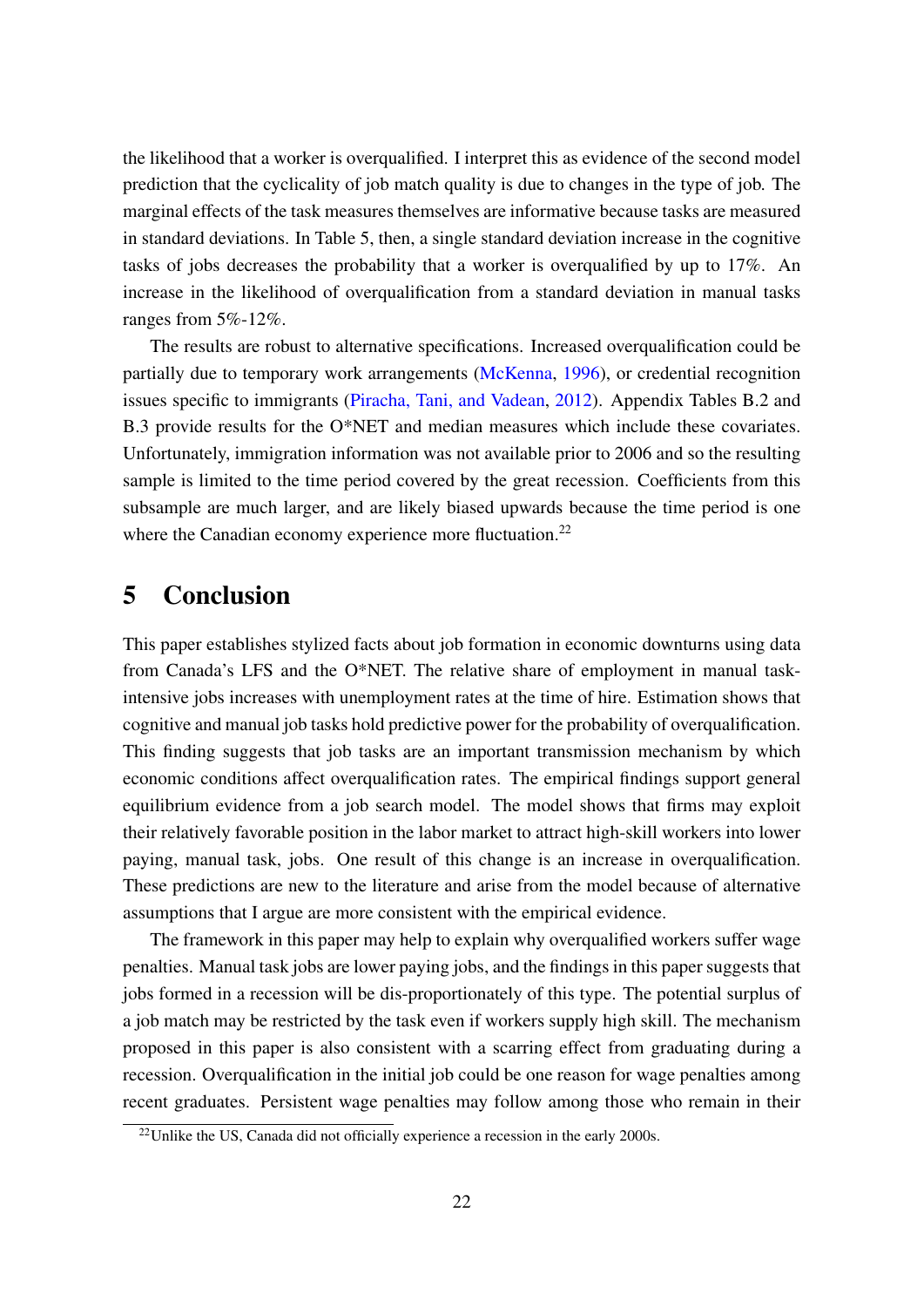|                   | (1)          | (2)          | (3)          | (4)          | (5)         | (6)         |
|-------------------|--------------|--------------|--------------|--------------|-------------|-------------|
| <b>Outcome</b>    | Pr(OQ)       | Pr(OQ)       | Pr(OQ)       | Pr(OQ)       | Pr(OQ)      | Pr(OQ)      |
| Urate at          | $0.071**$    | 0.049        | $1.995**$    | $-0.016$     | $-0.016$    | 1.038       |
| Hire $\times$ 100 | (0.036)      | (0.034)      | (0.858)      | (0.032)      | (0.030)     | (1.635)     |
| $S_1$             |              |              |              | $-0.174***$  | $-0.152***$ | $-3.591***$ |
| (COG)             |              |              |              | (0.005)      | (0.004)     | (0.057)     |
| $S_2$             |              |              |              | $0.052***$   | $0.046***$  | $1.152***$  |
| (COG)             |              |              |              | (0.005)      | (0.004)     | (0.034)     |
| $S_3$             |              |              |              | $0.074***$   | $0.063***$  | $1.545***$  |
| (COG)             |              |              |              | (0.002)      | (0.002)     | (0.035)     |
| $S_4$             |              |              |              | $-0.002$ *** | $-0.001$    | $-0.080***$ |
| (COG)             |              |              |              | (0.003)      | (0.003)     | (0.028)     |
| $S_5$             |              |              |              | $-0.027***$  | $-0.024***$ | $-0.565***$ |
| (COG)             |              |              |              | (0.002)      | (0.002)     | (0.029)     |
| Region FE         | $\checkmark$ | $\checkmark$ |              | ✓            | ✓           |             |
| Month FE          |              |              |              |              |             |             |
| Person FE         |              |              | $\checkmark$ |              |             | ✓           |
| Year FE           |              |              |              |              |             |             |
| Dem. Controls     | ✓            | ✓            | ✓            | $\checkmark$ | ✓           | ✓           |
| Selection         |              |              |              |              |             |             |
| Fraction of       |              | $1.252***$   |              |              | $1.252***$  |             |
| Peers Stay        |              | (0.055)      |              |              | (0.055)     |             |
|                   |              |              |              |              |             |             |
| N                 | 1450984      | 1372347      | 99102        | 1450984      | 1372347     | 99102       |
| $R^2$             | 0.025        |              |              | 0.445        |             |             |
| $\chi^2$          |              | 0.16         |              |              | $6.02**$    |             |

<span id="page-23-0"></span>Table 5: Task Measures and The Cyclicality of Overqualification: O\*NET Measure

Urate estimates are the effect of increases in regional unemployment rates  $(\times 100)$  on the probability of overqualification. Column 1 presents probit marginal effects at the mean. Column 2 presents probit marginal effects corrected for sample selection bias. Sample selection indicates whether workers selected out of their current job. The selection equation is identified using an exclusion restriction for the selection decisions of peers. Column 3 presents conditional logit coefficients. O\*NET overqualification measure is based on expert ratings of required education. Demographic controls include dummies for education (LHS HS PS BA PG), experience and its quadratic, marital status and job tenure. Results also conditional on current unemployment rate. Standard errors in parentheses clustered at the economic region. Results weighted with LFS final weights.  $S_r$  are tasks generated from factor analysis of occupations. Tasks 1 and 5 represent cognitive, while 2-4 represent manual, job requirements.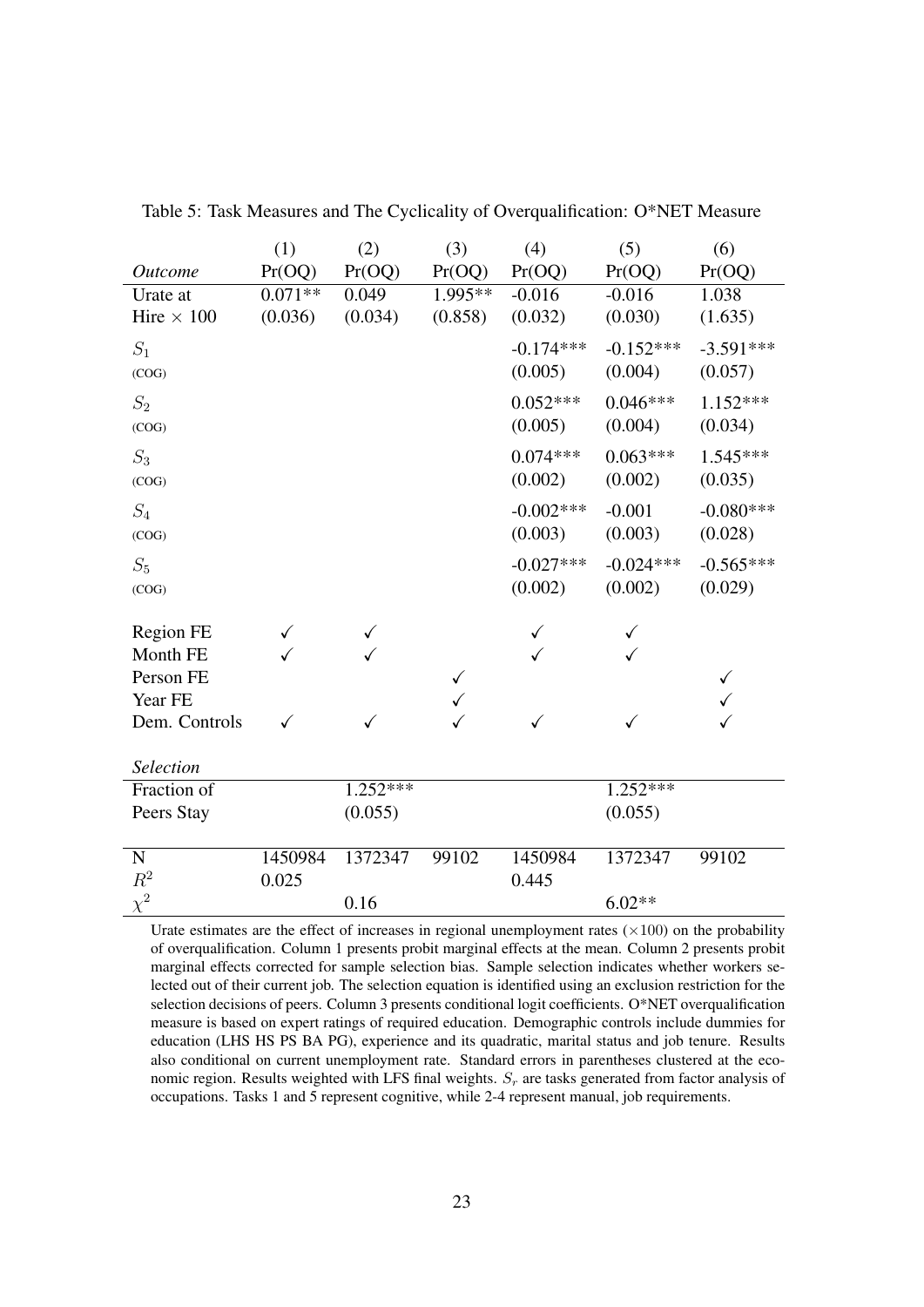|                       | (1)          | (2)          | (3)          | (4)         | (5)         | (6)         |
|-----------------------|--------------|--------------|--------------|-------------|-------------|-------------|
| <i><u>Outcome</u></i> | Pr(OQ)       | Pr(OQ)       | Pr(OQ)       | Pr(OQ)      | Pr(OQ)      | Pr(OQ)      |
| Urate at              | 0.035        | $0.096**$    | $2.541***$   | 0.018       | 0.024       | $3.276**$   |
| Hire $\times$ 100     | (0.049)      | (0.044)      | (0.767)      | (0.052)     | (0.043)     | (1.311)     |
| $\mathcal{S}_1$       |              |              |              | 0.002       | $-0.128***$ | $-2.744***$ |
| (COG)                 |              |              |              | (0.004)     | (0.003)     | (0.039)     |
| $S_2$                 |              |              |              | $-0.002$    | $0.074***$  | $1.534***$  |
| (COG)                 |              |              |              | (0.002)     | (0.001)     | (0.029)     |
| $S_3$                 |              |              |              | $-0.009***$ | $0.058***$  | 1.380***    |
| (COG)                 |              |              |              | (0.002)     | (0.001)     | (0.028)     |
| $\mathcal{S}_4$       |              |              |              | $-0.015*$   | $-0.034***$ | $-0.458***$ |
| (COG)                 |              |              |              | (0.008)     | (0.007)     | (0.023)     |
| $\mathcal{S}_5$       |              |              |              | $-0.024***$ | $-0.017***$ | $-0.181***$ |
| (COG)                 |              |              |              | (0.003)     | (0.003)     | (0.021)     |
| Region FE             | $\checkmark$ | $\checkmark$ |              | ✓           | ✓           |             |
| Month FE              |              |              |              |             |             |             |
| Person FE             |              |              | $\checkmark$ |             |             | ✓           |
| Year FE               |              |              |              |             |             |             |
| Dem. Controls         | ✓            | ✓            |              | ✓           | ✓           | ✓           |
| Selection             |              |              |              |             |             |             |
| Fraction of           |              | $1.207***$   |              |             | $1.207***$  |             |
| Peers Stay            |              | (0.052)      |              |             | (0.052)     |             |
|                       |              |              |              |             |             |             |
| N                     | 1744784      | 1338530      | 51487        | 1744784     | 1338530     | 51487       |
| $R^2$                 | 0.139        |              |              | 0.1417      |             |             |
| $\chi^2$              |              | 0.56         |              |             | 11.19***    |             |

<span id="page-24-0"></span>Table 6: Task Measures and The Cyclicality of Overqualification: Median Measure

Urate estimates are the effect of increases in regional unemployment rates  $(\times 100)$  on the probability of overqualification. Column 1 presents probit marginal effects at the mean. Column 2 presents probit marginal effects corrected for sample selection bias. Sample selection indicates whether workers selected out of their current job. The selection equation is identified using an exclusion restriction for the selection decisions of peers. Column 3 presents conditional logit coefficients. Median overqualification measure is based on the distribution of observed education within an occupation. Demographic controls include dummies for education (LHS HS PS BA PG), experience and its quadratic, marital status and job tenure. Results also conditional on current unemployment rate. Standard errors in parentheses clustered at the economic region. Results weighted with LFS final weights.  $S_r$  are tasks generated from factor analysis of occupations. Tasks 1 and 5 represent cognitive, while 2-4 represent manual, job requirements.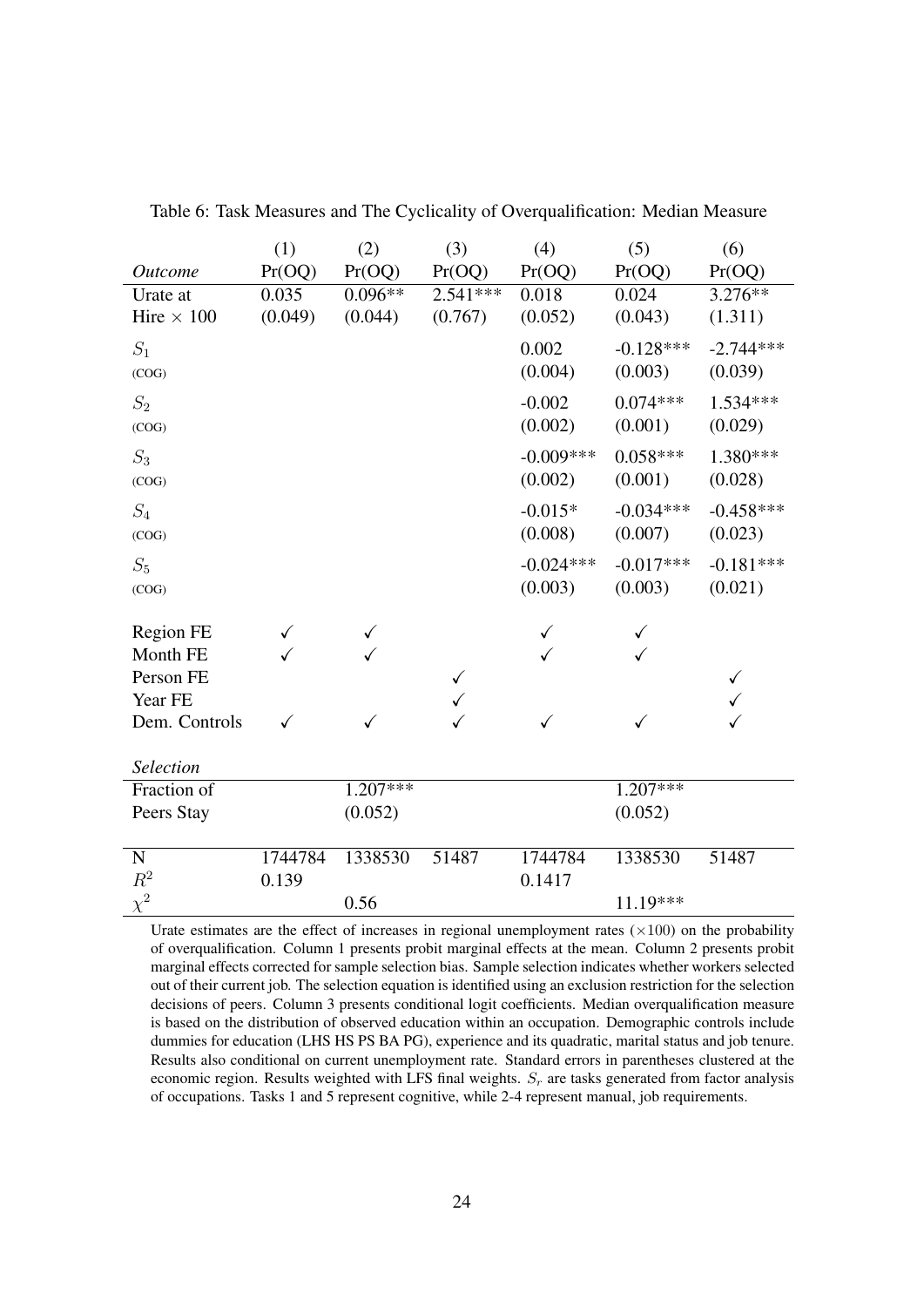<span id="page-25-0"></span>

|                   | (1)        | (2)        | (3)          | (4)          | (5)          | (6)          |
|-------------------|------------|------------|--------------|--------------|--------------|--------------|
| <b>Outcome</b>    | Pr(OQ)     | Pr(OQ)     | Pr(OQ)       | Pr(OQ)       | Pr(OQ)       | Pr(OQ)       |
| Urate at          | $0.296***$ | $0.312***$ | $2.306***$   | 0.164        | 0.024        | $1.930**$    |
| Hire $\times$ 100 | (0.099)    | (0.117)    | (0.685)      | (0.104)      | (0.043)      | (0.853)      |
| $S_1$             |            |            |              | $-0.191***$  | $-0.190***$  | $-1.433***$  |
| (COG)             |            |            |              | (0.002)      | (0.002)      | (0.021)      |
| $\mathcal{S}_2$   |            |            |              | $0.097***$   | $0.096***$   | $0.713***$   |
| (COG)             |            |            |              | (0.004)      | (0.004)      | (0.018)      |
| $S_3$             |            |            |              | $0.066***$   | $-0.065***$  | $0.406***$   |
| (COG)             |            |            |              | (0.002)      | (0.002)      | (0.018)      |
| $S_4$             |            |            |              | $-0.174***$  | $-0.174***$  | $-1.242***$  |
| (COG)             |            |            |              | (0.002)      | (0.002)      | (0.022)      |
| $S_5$             |            |            |              | 0.002        | $-0.001$     | $0.157***$   |
| (COG)             |            |            |              | (0.005)      | (0.005)      | (0.019)      |
| <b>Region FE</b>  |            |            |              | ✓            | $\checkmark$ |              |
| Month FE          |            |            |              | ✓            | ✓            |              |
| Person FE         |            |            | $\checkmark$ |              |              | $\checkmark$ |
| Year FE           |            |            | ✓            |              |              |              |
| Dem. Controls     | ✓          | ✓          | $\checkmark$ | $\checkmark$ | ✓            |              |
| Selection         |            |            |              |              |              |              |
| Fraction of       |            | $1.262***$ |              |              | $1.262***$   |              |
| Peers Stay        |            | (0.059)    |              |              | (0.059)      |              |
|                   |            |            |              |              |              |              |
| $\mathbf N$       | 1007150    | 827630     | 115820       | 1007150      | 827630       | 115820       |
| $\mathbb{R}^2$    | 0.044      |            |              | 0.259        |              |              |
| $\chi^2$          |            | 4.09**     |              |              | 0.10         |              |

Table 7: Task Measures and The Cyclicality of Overqualification: GH Measure

Urate estimates are the effect of increases in regional unemployment rates  $(\times 100)$  on the probability of overqualification. Column 1 presents probit marginal effects at the mean. Column 2 presents probit marginal effects corrected for sample selection bias. Sample selection indicates whether workers selected out of their current job. The selection equation is identified using an exclusion restriction for the selection decisions of peers. Column 3 presents conditional logit coefficients. The GH overqualification measure is based on the education premium for HS graduates in a given occupation and year, similar to the measure defined in [Gottschalk and Hansen](#page-28-8) [\(2003\)](#page-28-8). Demographic controls include dummies for education (LHS HS PS BA PG), experience and its quadratic, marital status and job tenure. Results also conditional on current unemployment rate. Standard errors in parentheses clustered at the economic region. Results weighted with LFS final weights.  $S_r$  are tasks generated from factor analysis of occupations. Tasks 1 and 5 represent cognitive, while 2-4 represent manual, job requirements.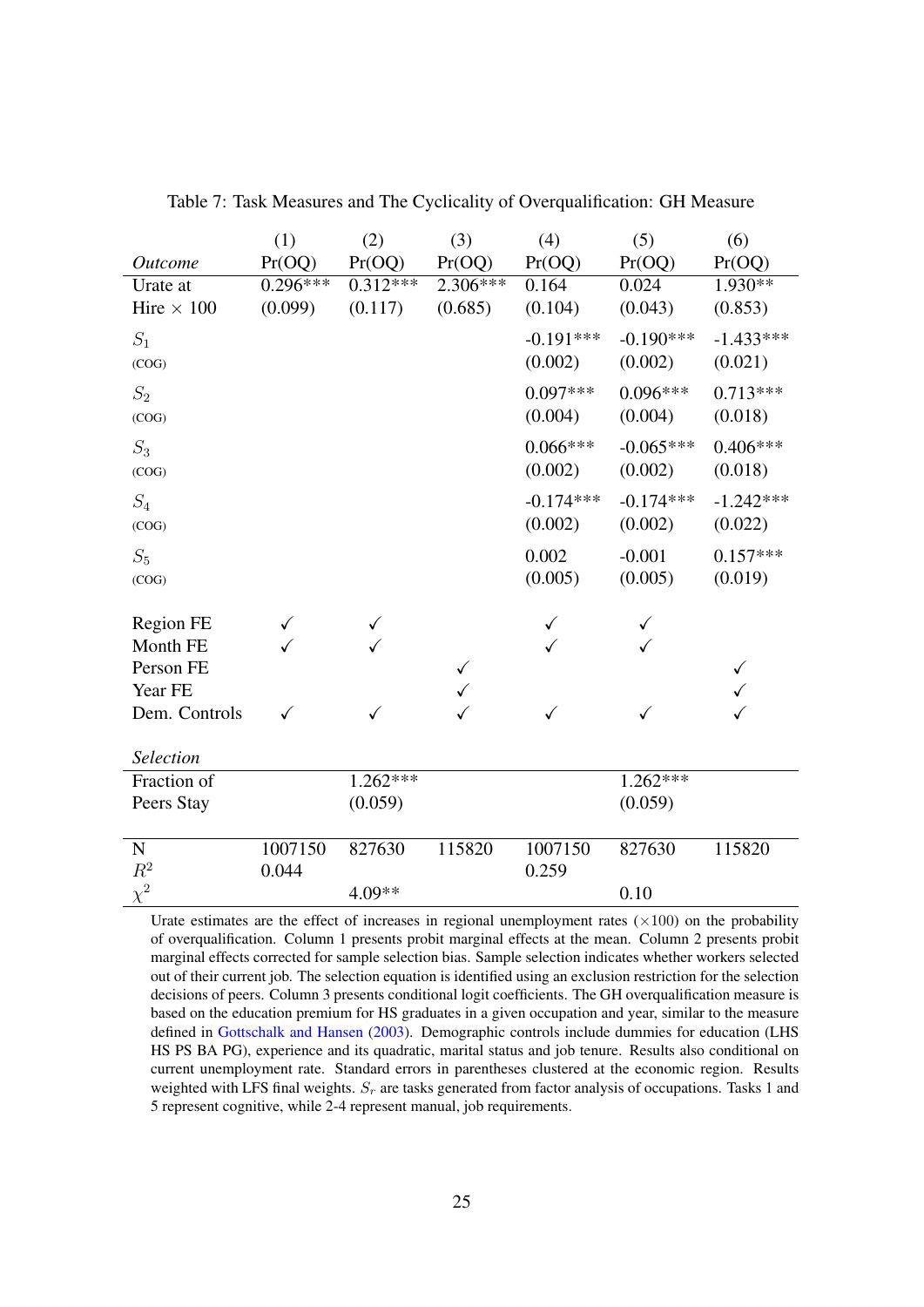initial job and for those whose career trajectory is affected by the initial match.

This paper suggests a limited scope for policy aimed directly at reducing overqualification. First, to the extent that overqualification represents an alternative to unemployment, it may be considered a relatively beneficial option. Reduced overqualification at the expense of employment may not be a desirable outcome for workers or policymakers. Second, the policy experiment conducted in this paper challenges the conventional wisdom that increased unemployment benefits would improve job matches by affording workers a longer search period. Third, overqualification is shown to arise partially due to the equilibrium response of firms in a downturn. This suggests that the reductions in overqualification might arise from the greater effort to dampen business cycle fluctuations. It is also true that the jobs formed in the recovery phase would decrease the overqualification rate with time.

Important areas for further research remain. The analysis could be extended to measures of job match quality besides overqualification. The education-based measures in this paper are relevant to policymakers interested in subsidizing levels of education because "excess" education is indicative of idle skill the foregone productivity. However, field of study or the quality of educational institutions where degrees have been obtained may also affect job match quality. The empirical results in this paper focus on filled job vacancies because the analysis of unfilled vacancies is beyond the scope of the nationally representative data currently available for the US or Canada. Testing the findings of this paper with detailed job vacancy data therefore remains an important avenue for future research.

## References

- <span id="page-26-3"></span>Acemoglu, Daron. 1999. "Changes in Unemployment and Wage Inequality: An Alternative Theory and Some Evidence." *American Economic Review* 89:1259–1278.
- <span id="page-26-1"></span>Albrecht, James and Susan Vroman. 2002. "A matching model with endogenous skill requirements." *International Economic Review* 43 (1):283–305.
- <span id="page-26-0"></span>Allen, Jim and Rolf van der Velden. 2001. "Educational mismatches versus skill mismatches: effects on wages, job satisfaction, and on-the-job search." *Oxford Economics Papers* 3:434–452.
- <span id="page-26-4"></span>Autor, David. 2010. "The Polarization of Job Opportunities in the U.S. Labor Market: Implications for Employment and Earnings." Tech. rep., Center for American Progress and The Hamilton Project.
- <span id="page-26-5"></span>Autor, David, Frank Levy, and Richard Murnane. 2003. "The Skill Content of Recent Technological Change: An Empirical Exploration." *The Quarterly Journal of Economics* 118 (4):1279–1333.
- <span id="page-26-2"></span>Barlevy, Gadi. 2001. "Why are the Wages of Job Changers So Procyclical." *Journal of Labor Economics* 19 (4):837–878.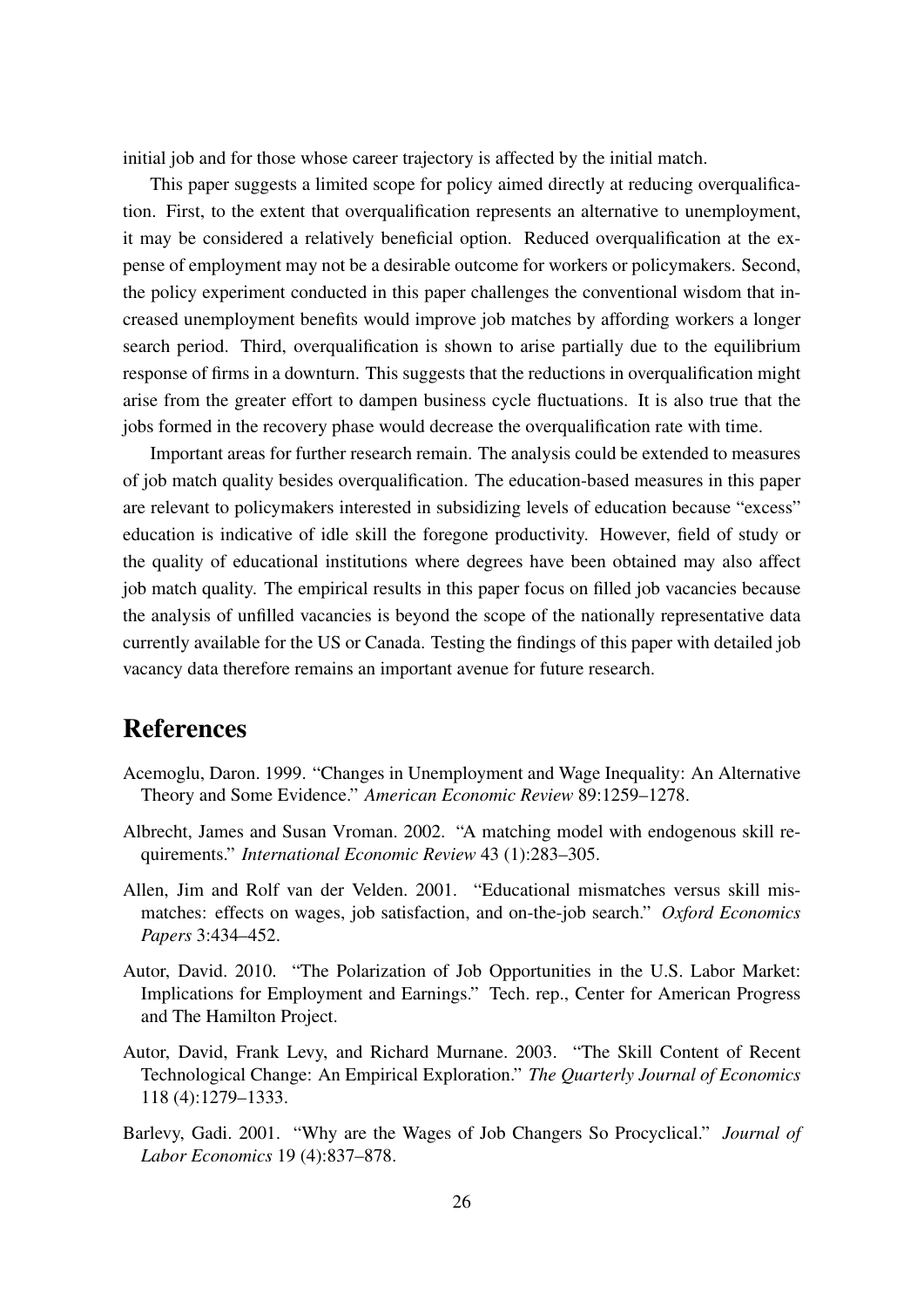<span id="page-27-10"></span>———. 2002. "The sullying effect of recessions." *The Review of Economic Studies* 69 (1):65–96.

- <span id="page-27-6"></span>Beaudry, Paul and John DiNardo. 1991. "The Effect of Implicit Contracts on the Movement of Wages Over the Business Cycle." *Journal of Political Economy* 99 (4):665–688.
- <span id="page-27-7"></span>Bellou, Andriana and Kaymak Basis, 2010. "Real Wage Growth over the Business Cycle: Contractual versus Spot Markets." Working paper.
- <span id="page-27-15"></span>Boudarbat, Brahim and Victor Chernoff. 2009. "The Determinants of Education-Job Match among Canadian University Graduates." Discussion Paper 4513, IZA.
- <span id="page-27-9"></span>Bowlus, Audra and Haoming Liu. 2003. "The long-term Effects of Graduating from High School During a Recession: Bad Luck or Forced Opportunity." Working Paper 2003-7, CIBC Center for Human Capital and Productivity.
- <span id="page-27-0"></span>Bowlus, Audra J. 1995. "Matching Workers and Jobs: Cyclical Fluctuations in Match Quality." *Journal of Labor Economics* 13 (2):335–350.
- <span id="page-27-1"></span>Bureau of Labor Statistics. 2015. "Job Openings and Labor Turnover Survey." Total nonfarm Hires, 2005-2015.
- <span id="page-27-13"></span>Bushway, Shawn, Brian D Johnson, and Lee Ann Slocum. 2007. "Is the magic still there? The use of the Heckman two-step correction for selection bias in criminology." *Journal of Quantitative Criminology* 23 (2):151–178.
- <span id="page-27-2"></span>Campolieti, Michele. 2011. "The ins and outs of unemployment in Canada, 19762008." *Canadian Journal of Economics* 44 (4):1331–1349.
- <span id="page-27-16"></span>Cattell, Raymond B. 1966. "The scree test for the number of factors." *Multivariate Behavioral Research* 1:245–276.
- <span id="page-27-12"></span>Chassamboulli, Andri. 2011. "Cyclical Upgrading of Labor and Employment Differences across Skill Groups." *The B.E. Journal of Macroeconomics* 11.
- <span id="page-27-8"></span>Department of Finance. 2009. "Budget 2009: Canada's Economic Action Plan."
- <span id="page-27-5"></span>Devereux, Paul. 2000. "Task Assignment over the Business Cycle." *Journal of Labor Economics* 18:98–124.

<span id="page-27-4"></span><span id="page-27-3"></span>———. 2002. "Occupational Upgrading and the Business Cycle." *Labour* 16 (3):423–452.

———. 2004. "Cyclical Quality Adjustment in the Labor Market." *Southern Economic Journal* 70 (3):600–615.

- <span id="page-27-11"></span>Dolado, Juan J., Marcel Jansen, and Juan F. Jimeo. 2009. "On-the-Job Search in a Matching Model with Heterogeneous Jobs and Workers." *The Economic Journal* 119:200–228.
- <span id="page-27-14"></span>Finnie, Ross. 2001. "Graduates' earnings and the job skills-education match." *Education Quarterly Review* 7 (2):7–21.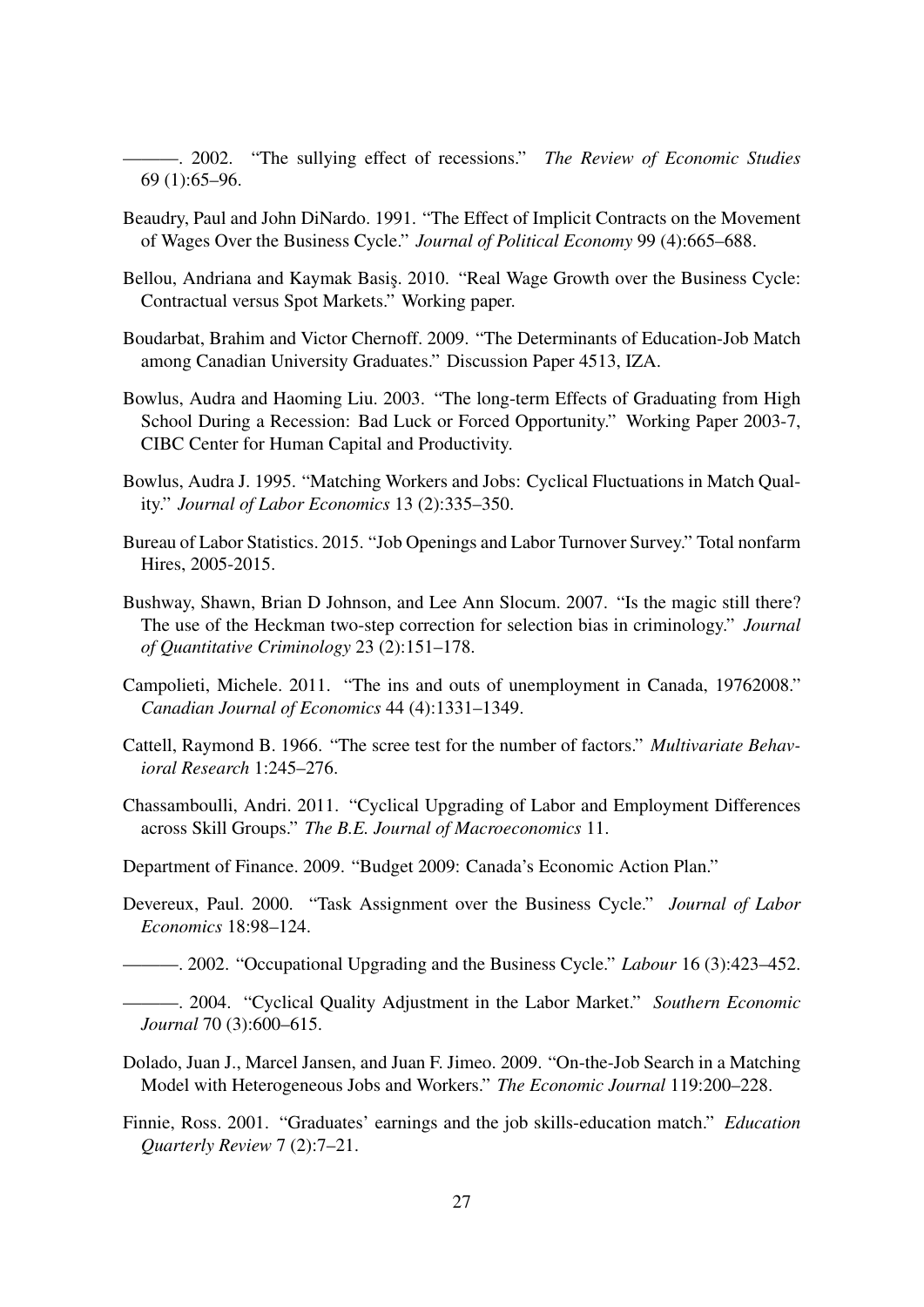- <span id="page-28-13"></span>Firpo, Sergio, Nicole Fortin, and Thomas Lemieux. 2011. "Occupational Tasks and Changes in the Wage Structure." Working Paper 5542, IZA.
- <span id="page-28-10"></span>Gautier, Pieter. 2002. "Unemployment and Search Externalities in a Model with Heterogeneous Jobs and Workers." *Economica* 69:21–40.
- <span id="page-28-9"></span>Gautier, Pieter, Coen Teulings, and Aico Van Vuuren. 2010. "On-the-Job Search, Mismatch and Efficiency." *The Review of Economic Studies* 77:245–272.
- <span id="page-28-8"></span>Gottschalk, Peter and Michael Hansen. 2003. "Is the Proportion of College Workers in Noncollege Jobs Increasing?" *Journal of Labor Economics* 21 (2):pp. 449–471.
- <span id="page-28-12"></span>Green, Francis and Steven McIntosh. 2009. "Is there a genuine under-utilization of skills amongst the over-qualified?" *Applied Economics* 39 (4):427–439.
- <span id="page-28-0"></span>Groot, Wim and Henriëtte Maassen van den Brink. 2000. "Overeducation in the labor market: a meta-analysis." *Economics of Education Review* 19 (2):149 – 158.
- <span id="page-28-5"></span>Hagedorn, Marcus and Iourii Manovskii. 2013. "Job Selection and Wages over the Business Cycle." *American Economic Review* 103 (2):771–803.
- <span id="page-28-15"></span>Ingram, Beth and George Neumann. 2006. "The Returns to Skill." *Labour Economics* 13:35–59.
- <span id="page-28-2"></span>Jaimovich, Nir and Henry E. Siu. 2012. "The Trend is the Cycle: Job Polarization and Jobless Recoveries." Working Paper 18334, National Bureau of Economic Research.
- <span id="page-28-6"></span>Kahn, Lisa B. 2010. "The long-term labor market consequences of graduating from college in a bad economy." *Labour Economics* 17:303–316.
- <span id="page-28-14"></span>Kaiser, Henry. 1958. "The varimax criterion for analytic rotation in factor analysis." *Psychometrika* 23:187200.
- <span id="page-28-4"></span>Kambourov, Gueorgui and Iourri Manovskii. 2009. "Occupational specificity of human capital." *International Economic Review* 50:63–115.
- <span id="page-28-1"></span>Leuven, Edwin and Hessel Oosterbeek. 2011. "Overeducation and Mismatch in the Labor Market." In *Handbook of the Economics of Education*, vol. 4, edited by Eric Alan Hanushek, Finis Welch, Stephen Machin, and Ludger Woessman. Amsterdam: North-Holland, 283–326.
- <span id="page-28-7"></span>Liu, Kai, Kjell Salvanes, and Erik Sørensen. 2012. "Good Skills in Bad Times: Cyclical Skill Mismatch and the Long-term Effects of Graduating in a Recession." Discussion paper, NHH Economics.
- <span id="page-28-11"></span>Marimon, Ramon and Fabrizio Zilibotti. 1999. "Unemployment vs. mismatch of talents: Reconsidering unemployment benefits." *The Economic Journal* 109:266–291.
- <span id="page-28-3"></span>McDonald, James T. and Christopher Worswick. 1999. "Wages, Implicit Contracts, and the Business Cycle: Evidence from Canadian Micro Data." *Journal of Political Economy* 107 (4):884–892.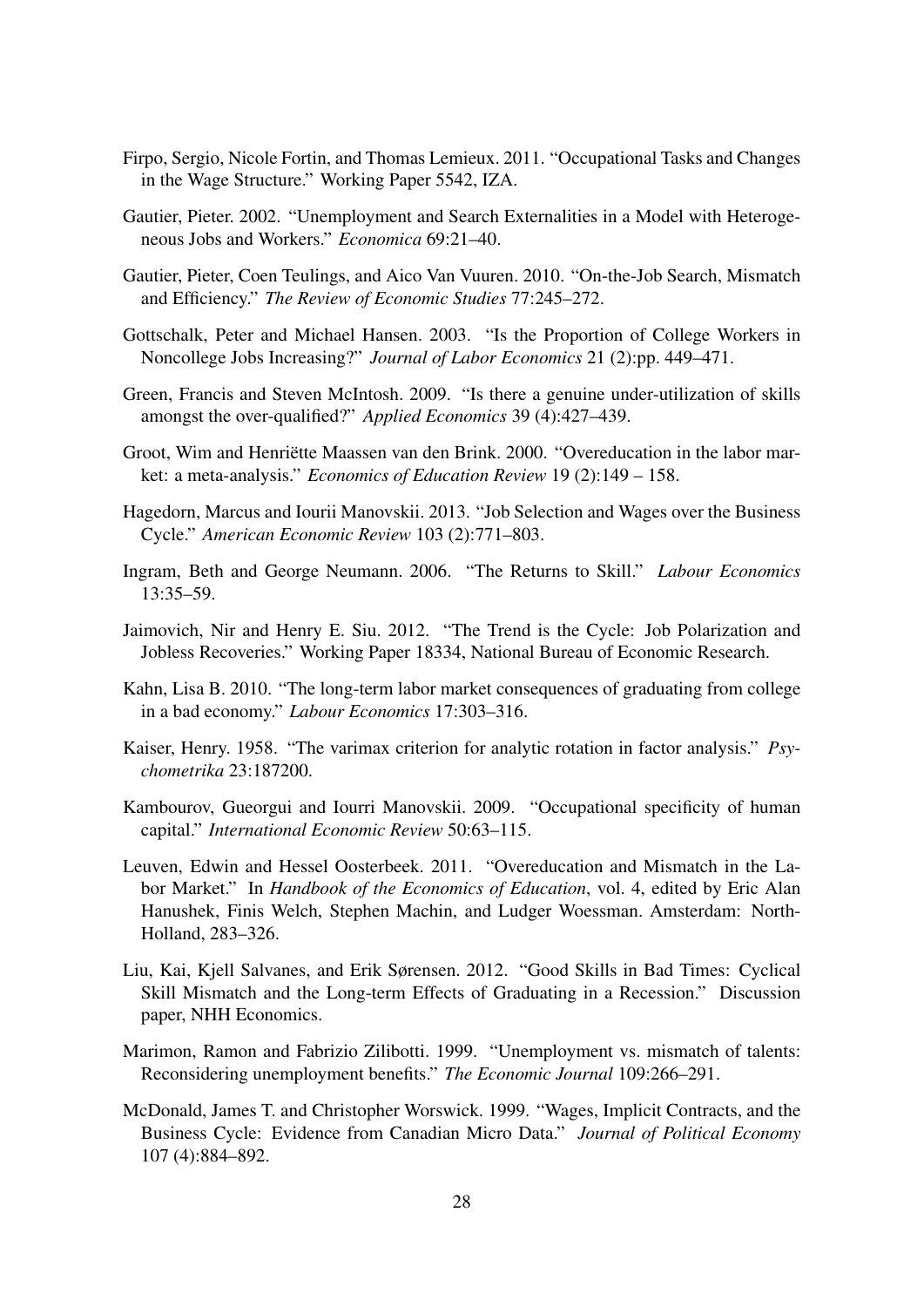- <span id="page-29-0"></span>McGuinness, Seamus. 2006. "Overeducation in the Labour Market." ´ *Journal of Economic Surveys* 20 (3):387–418.
- <span id="page-29-13"></span>McKenna, Chris J. 1996. "Education and the distribution of unemployment." *European Journal of Political Economy* 12 (1):113 – 132.
- <span id="page-29-7"></span>Moscarini, Giuseppe and Francis Vella. 2008. "Occupational Mobility and the Business Cycle." Working Paper 13819, NBER.
- <span id="page-29-6"></span>Oreopoulos, Philip, Till von Wachter, and Andrew Heisz. 2012. "The Short- and Long-Term Career Effects of Graduating in a Recession." *American Economic Journal: Applied Economics* 4 (1):1–29.
- <span id="page-29-1"></span>Peiró, José M., Sonia Agut, and Rosa Grau. 2010. "The Relationship Between Overeducation and Job Satisfaction Among Young Spanish Workers: The Role of Salary, Contract of Employment, and Work Experience." *Journal of Applied Social Psychology* 40 (3):666– 689.
- <span id="page-29-14"></span>Piracha, Matloob, Massimiliano Tani, and Florin Vadean. 2012. "Immigrant over- and under-education: The role of home country labour market experience." *IZA Journal of Migration* 1 (1):1–21.
- <span id="page-29-9"></span>Pissarides, Christopher A. 2009. "The unemployment volatility puzzle: Is wage stickiness the answer?" *Econometrica* 77 (5):1339–1369.
- <span id="page-29-3"></span>Poletaev, Maxim and Chris Robinson. 2008. "Human Capital Specificity: Evidence from the Dictionary of Occupational Titles and Displaced Worker Surveys 1984-2000." *Journal of Labor Economics* 26 (3):387–420.
- <span id="page-29-5"></span>Public Law 111-5. 2009. "American Recovery and Reinvestment Act." [http://www.](http://www.gpo.gov/fdsys/pkg/PLAW-111publ5/pdf/PLAW-111publ5.pdf) [gpo.gov/fdsys/pkg/PLAW-111publ5/pdf/PLAW-111publ5.pdf](http://www.gpo.gov/fdsys/pkg/PLAW-111publ5/pdf/PLAW-111publ5.pdf).
- <span id="page-29-12"></span>Robst, John. 1995. "Career mobility, job match, and overeducation." *Eastern Economic Journal* 21 (4):539–550.
- <span id="page-29-2"></span>Rubb, Stephen. 2003. "Overeducation in the labor market: a comment and re-analysis of a meta-analysis." *Economics of Education Review* 22:621–629.
- <span id="page-29-11"></span>Sahin, Ayşegül, Joseph Song, Giorgio Topa, and Giovanni L Violante. 2014. "Mismatch" Unemployment." *American Economic Review* 104 (11):3529–64.
- <span id="page-29-10"></span>Shimer, Robert. 2005. "The Assignment of Workers to Jobs in an Economy with Coordination Frictions." *Journal of Political Economy* 113 (5):996–1025.
- <span id="page-29-4"></span>———. 2012. "??Reassessing the ins and outs of unemployment." *Review of Economic Dynamics* 15:127–148.
- <span id="page-29-8"></span>Sicherman, Nachum. 1991. "Overeducation in the Labor Market." *Journal of Labor Economics* 9:101122.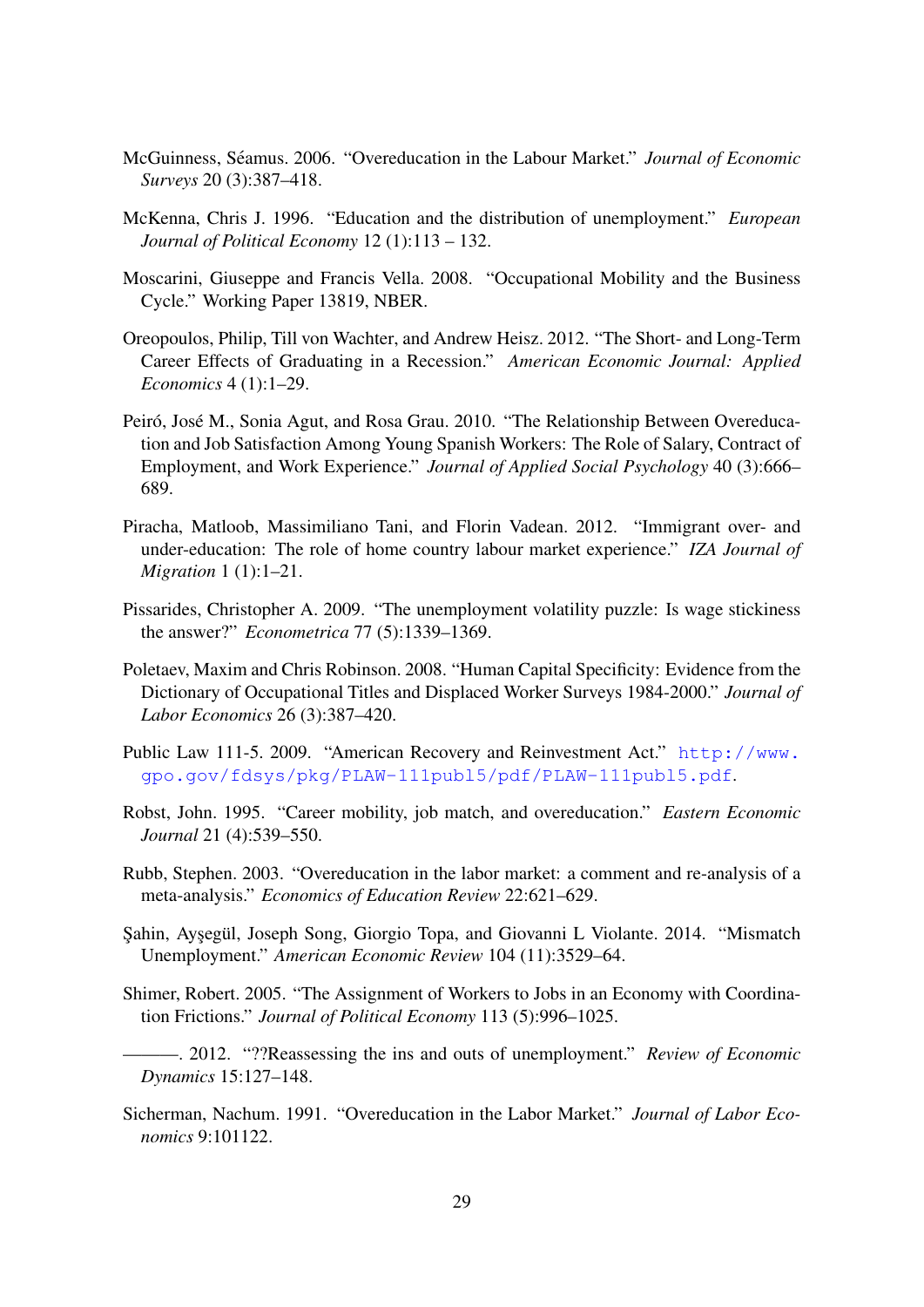- <span id="page-30-0"></span>Sloane, Peter. 2003. "Much ado About Nothing? What does the Overeducation Literature Really Tell us?" In *Overeducation in Europe*, edited by Felix Büchel, Andries de Grip, and Antje Mertens. Northhampton, MA: Edward Elgar Publishing, 11–47.
- <span id="page-30-1"></span>Tsang, Mun Chiu. 1987. "The impact of underutilization of education on productivity: A case study of the US Bell companies." *Economics of Education Review* 6 (3):239–254.
- <span id="page-30-6"></span>Uppal, Sharanjit and Sébastien LaRochelle-Côté. 2014. "Overqualification among recent university graduates in Canada." *Insights on Canadian Society* Catalogue no. 75-006-X.
- <span id="page-30-4"></span>Van de Ven, Wynand P. and Bernard M. Van Praag. 1981. "The demand for deductibles in private health insurance: A probit model with sample selection." *Journal of Econometrics*  $17(2):229-252.$
- <span id="page-30-2"></span>Wong, Linda Y. 2003. "Can the Mortensen-Pissarides Model with Productivity Changes Explain US Wage Inequality?" *Journal of Labor Economics* 21 (1):70–105.
- <span id="page-30-8"></span>Yamaguchi, Shintaro. 2012a. "Changes in Returns to Task-Specific Skills and Gender Wage Gap." Working paper, McMaster University.
- <span id="page-30-9"></span>———. 2012b. "Tasks and Heterogeneous Human Capital." *Journal of Labor Economics* 30 (1):1–53.
- <span id="page-30-5"></span>Yuen, Jennifer. 2010. "Job-education match and mismatch: Wage differentials." Tech. rep., Statistics Canada.

## A Model Solutions Appendix

### <span id="page-30-3"></span>A.1 Wages

Solving the value functions, it is first assumed that the equilibrium value of employment always exceeds unemployment. Similarly, free entry means that the value to a firm of a filled vacancy is always positive. Re-arranging [\(4\)](#page-10-1) and [\(2\)](#page-10-2) leads to the expressions:

$$
N(x,s) = \frac{w(x,s) + \sigma_s U(x)}{r + \sigma_s}
$$
 (A.1)

$$
J(x,s) = \frac{zf(x,s) - w(x,s)}{r + \sigma_s}
$$
 (A.2)

Substitution of these simplified expressions for the value of a filled job into the wage sharing condition [\(5\)](#page-11-3) gives the following expression:

<span id="page-30-7"></span>
$$
w(x,s) = \beta z f(x,s) + (1 - \beta) r U(x)
$$
\n(A.3)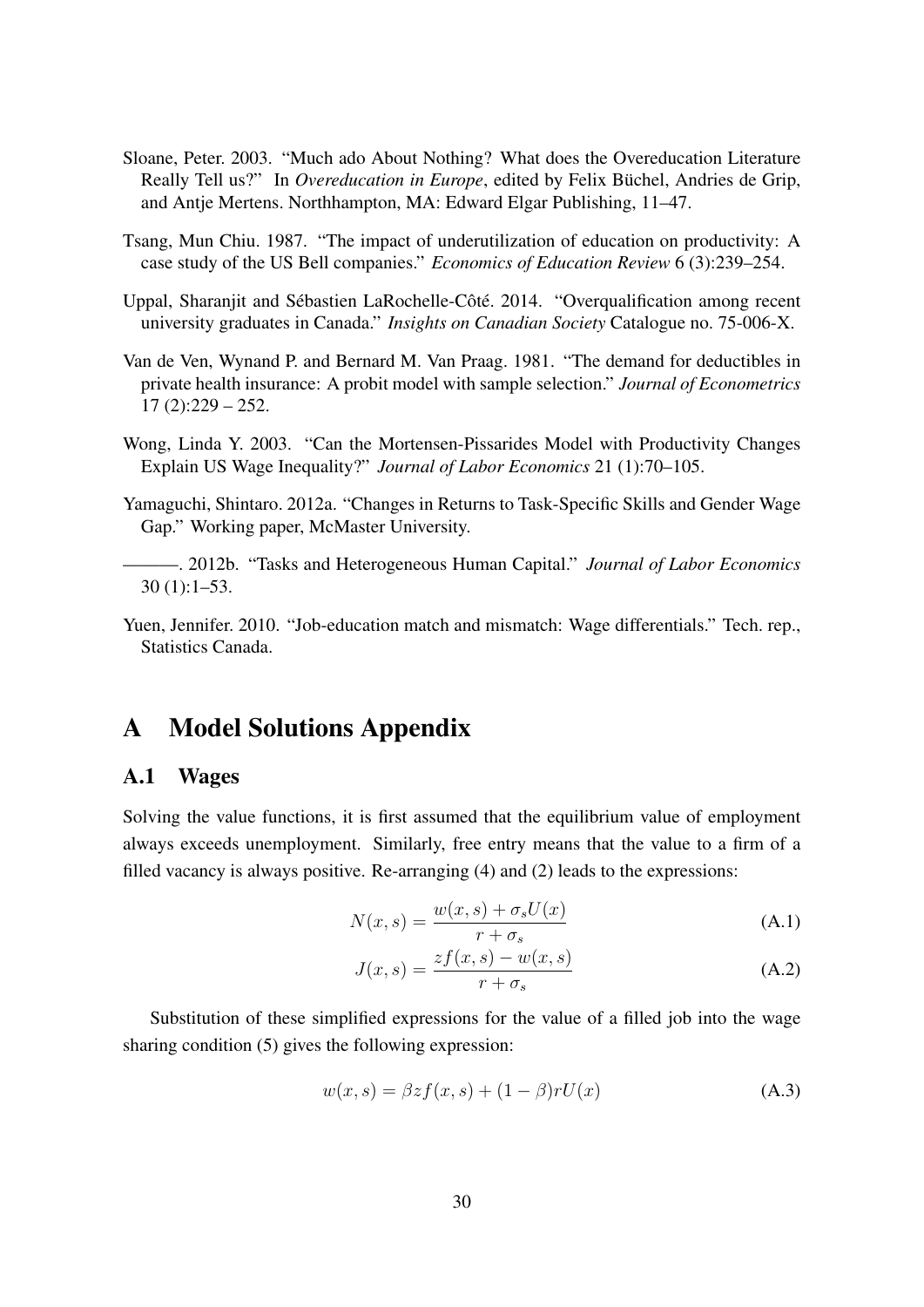Therefore the value functions for filled vacancies and employed workers can be written as

$$
N(x,s) = \frac{\beta z f(x,s) + [(1-\beta)r + \sigma_s]}{r + \sigma_s} U(x)
$$
 (A.4)

<span id="page-31-2"></span><span id="page-31-0"></span>
$$
J(x,s) = \frac{(1-\beta)zf(x,s) - (1-\beta)r}{r + \sigma_s}U(x)
$$
 (A.5)

It is also necessary to simplify the expression for the value of unemployment. Substituting  $(A.4)$  into  $(1)$  gives an expression for the asset value of an unemployed worker x.

$$
rU(x) = b + m(\theta) \left( \frac{\phi}{r + \sigma_M} \left[ z\beta f(x, s_M) + (r(1 - \beta) + \sigma_M)U(x) \right] + \frac{1 - \phi}{r + \sigma_C} \left[ z\beta f(x, s_C) + (r(1 - \beta) + \sigma_C)U(x) \right] - U(x) \right)
$$
(A.6)

which simplifies to

<span id="page-31-1"></span>
$$
U(x) = \frac{b + z\beta m(\theta) \left[ \frac{\phi}{r + \sigma_M} f(x, s_M) + \frac{1 - \phi}{r + \sigma_C} f(x, s_C) \right]}{r + r\beta m(\theta) \left[ \frac{\phi}{r + \sigma_M} + \frac{1 - \phi}{r + \sigma_C} \right]}
$$
(A.7)

Combining  $(A.3)$  and  $(A.7)$  leads to  $(6)$ :

$$
w(x,s) = \beta z f(x,s) + (1-\beta)r \left( \frac{b + z\beta m(\theta) \left[ \frac{\phi}{r+\sigma_M} f(x,s_M) + \frac{1-\phi}{r+\sigma_C} f(x,s_C) \right]}{r + r\beta m(\theta) \left[ \frac{\phi}{r+\sigma_M} + \frac{1-\phi}{r+\sigma_C} \right]} \right)
$$

## A.2 Equilibrium Conditions

From the expressions for the free entry of firms, and the observation  $\gamma = \psi$  the following two conditions along with [\(9\)](#page-11-2) will describe an equilibrium:

$$
k_M = \frac{m(\theta)}{\theta} (\psi J(x_L, s_M) + (1 - \psi) J(x_H, s_M))
$$
 (A.8)

$$
k_C = \frac{m(\theta)}{\theta} (\psi J(x_L, s_C) + (1 - \psi) J(x_H, s_C))
$$
 (A.9)

Solving the free entry for manual vacancies gives

<span id="page-31-3"></span>
$$
\theta = \frac{(1-\beta)m(\theta)}{k_M(r+\sigma_M)} \left( zF_M - \frac{rb + zr\beta m(\theta) \left[ \frac{\phi F_M}{r+\sigma_M} + \frac{(1-\phi)F_C}{r+\sigma_C} \right]}{r+r\beta m(\theta) \left[ \frac{\phi}{r+\sigma_M} + \frac{(1-\phi)}{r+\sigma_C} \right]} \right)
$$
(A.10)

A similar solution is found for cognitive vacancies. Because both free entry conditions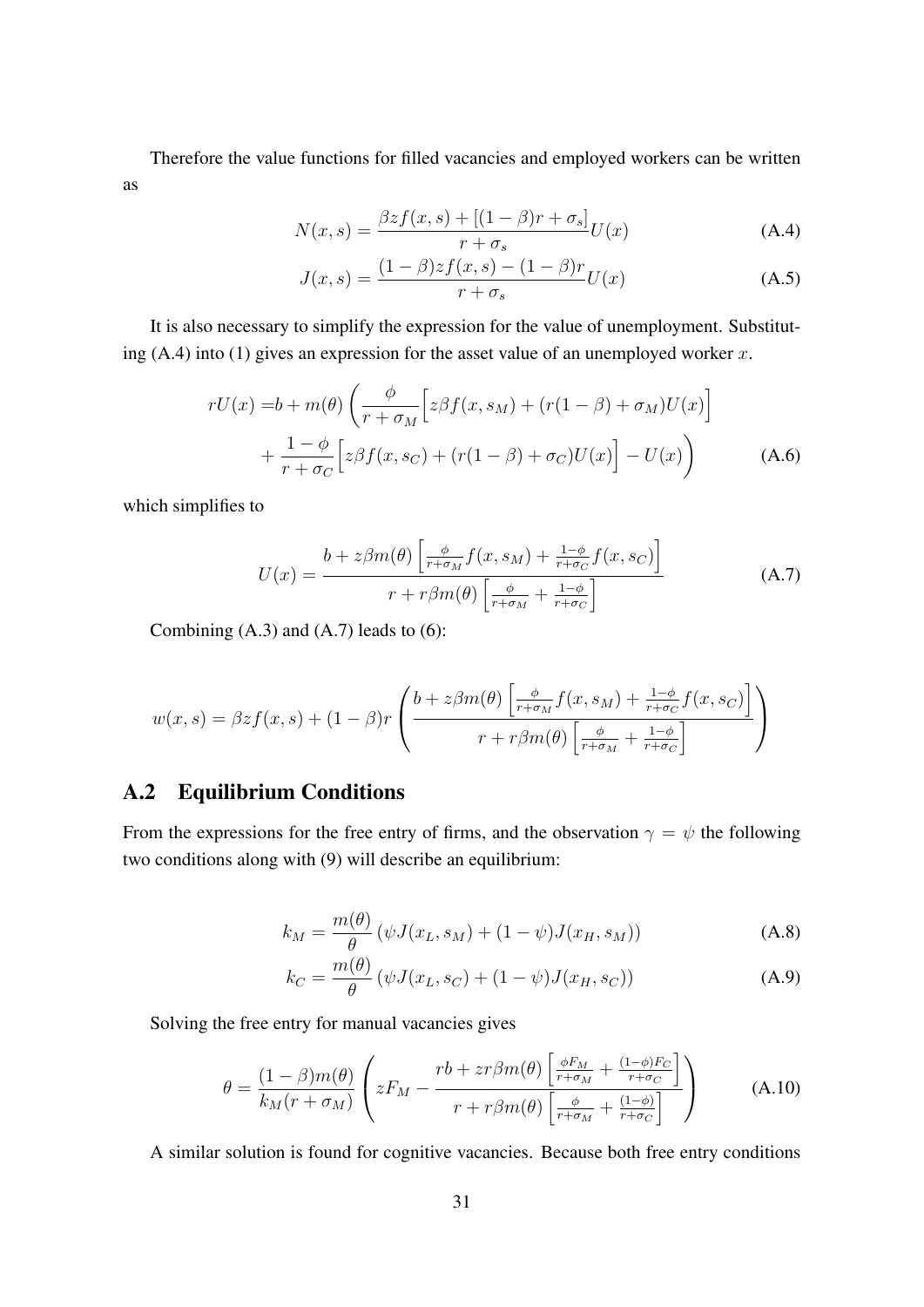equate to zero, these two solutions can also be equated and solved for the share of manual vacancies the firm will post,  $\phi$ .

<span id="page-32-0"></span>
$$
\phi = \frac{r \left[ k_C(r + \sigma_C) - k_M(r + \sigma_M) \right] \left( b + F_C \frac{z \beta m(\theta)}{r + \sigma_C} \right)}{D}
$$
  
- zr 
$$
\frac{\left( 1 + \frac{\beta m(\theta)}{r + \sigma_C} \right) \left[ F_M k_C(r + \sigma_C) - F_C k_M(r + \sigma_M) \right]}{D}
$$
(A.11)

where

$$
F_M = \gamma f(x_L, s_M) + (1 - \gamma) f(x_H, s_M)
$$

$$
F_C = \gamma f(x_L, s_C) + (1 - \gamma) f(x_H, s_C)
$$

$$
D = zr\beta m(\theta) \left\langle \frac{1}{r + \sigma_M} - \frac{1}{r + \sigma_C} \right\rangle \left[ F_M k_C(r + \sigma_C) - F_C k_M(r + \sigma_M) \right]
$$

$$
-zr\beta m(\theta) \left[ k_C(r + \sigma_C) - k_M(r + \sigma_M) \right] \left( \frac{F_M}{r + \sigma_M} - \frac{F_C}{r + \sigma_C} \right).
$$

Because D simplifies to  $zr\beta m(\theta)[F_M - F_C](k_M - k_C)$ , the expression [\(A.11\)](#page-32-0) above may also be written as

$$
\phi = \frac{r \left[ k_C(r + \sigma_C) - k_M(r + \sigma_M) \right] \left( b + F_C \frac{z \beta m(\theta)}{r + \sigma_C} \right)}{z r \beta m(\theta) \left[ F_M - F_C \right] \left( k_M - k_C \right)}
$$

$$
- z r \frac{\left( 1 + \frac{\beta m(\theta)}{r + \sigma_C} \right) \left[ F_M k_C(r + \sigma_C) - F_C k_M(r + \sigma_M) \right]}{z r \beta m(\theta) \left[ F_M - F_C \right] \left( k_M - k_C \right)}
$$

Combining over the common denominator, the numerator reduces to

$$
k_C(r + \sigma_C)[b - zrF_M] - k_M(r + \sigma_M)[b - zrF_C] + zr\beta m(\theta)k_C[F_M - F_C]
$$

Therefore,

$$
\phi = \frac{k_C(r + \sigma_C)[b - zrF_M] - k_M(r + \sigma_M)[b - zrF_C]}{zr\beta m(\theta)[F_M - F_C](k_M - k_C)} + \frac{k_C}{k_M - k_C}
$$
(A.12)

Finally  $\phi$  may be substituted back into the low skill vacancy condition to obtain an expression for  $\theta$ :

$$
\theta = \frac{m(\theta)(1-\beta)z(F_M - F_C)}{(r+\sigma_M)k_M - (r+\sigma_C)k_C}
$$
\n(A.13)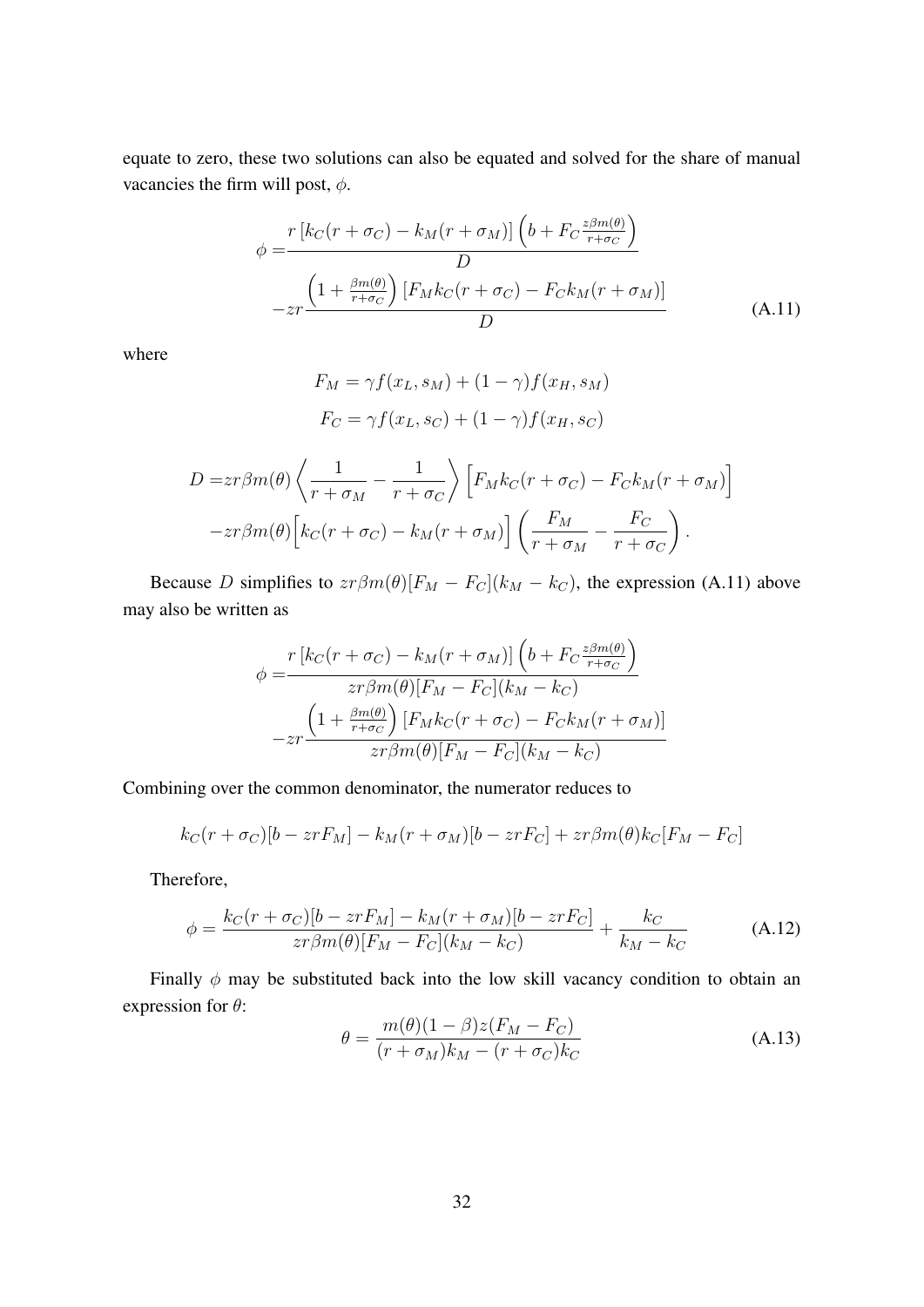### <span id="page-33-0"></span>A.3 Proofs of Existence

The mixing equilibrium exists provided that two conditions hold. This section details the proofs, which follow closely to the proofs in [Wong](#page-30-2) [\(2003\)](#page-30-2). For mixing, a high-skill worker must be willing to accept a manual skill job. This will occur only if there is a non-negative surplus to be split between the firm and the worker:

$$
N(x_H, s_M) - U(x_H) + J(x_H, s_M) \ge 0
$$

Substituting in from equations  $(A.4)$  and  $(A.5)$  we obtain

$$
zf(x_H, s_M) \ge U(x_H).
$$

Substitution of equation [\(A.7\)](#page-31-1) for  $U(x_H)$  and re-arranging gives the weak inequality

$$
zf(x_H, s_M) - b \ge \frac{z\beta m(\theta)(1-\phi)}{r+\sigma_C} \Big[ f(x_H, s_C) - f(x_H, s_M) \Big].
$$
 (A.14)

This result shows that in order to support a mixing equilibrium, it is necessary for the marginal cost of a high-skill worker rejecting a manual job offer to exceed the marginal benefit of waiting for a cognitive offer to arrive.

The mixing equilibrium also requires firms that post cognitive vacancies to be willing to accept a low-skill worker. If this is true, the expected surplus of filling the vacancy with a low-skill worker must not be less than the expected surplus from filling it with a high skill worker:

$$
N(x_L, s_C) + J(x_L, s_C) - U(x_L) \ge N(x_H, s_C) + J(x_H, s_C) - U(x_H)
$$

Substituting in from equations  $(A.4)$  and  $(A.5)$  we obtain the weak inequality

$$
\frac{zf(x_L, s_C) - rU(x_L)}{r + \sigma_C} \ge \frac{zf(x_H, s_C) - rU(x_H)}{r + \sigma_C}
$$
\n(A.15)

Substitution of equation [\(A.7\)](#page-31-1) for  $U(x_H)$  gives

$$
[f(x_H, s_C) - f(x_L, s_C)] \leq \frac{\beta m(\theta)\phi}{r + \sigma_M} \Big\langle [f(x_H, s_M) - f(x_L, s_M)] - [f(x_H, s_C) - f(x_L, s_C)] \Big\rangle \tag{A.16}
$$

This relation is true when the output loss from employing a low-skill worker in a cognitive job is low enough. The right hand side will exceed the left hand side when the discounted losses from low-skill workers in manual jobs exceed the losses for low-skill workers in cognitive jobs by a sufficient amount.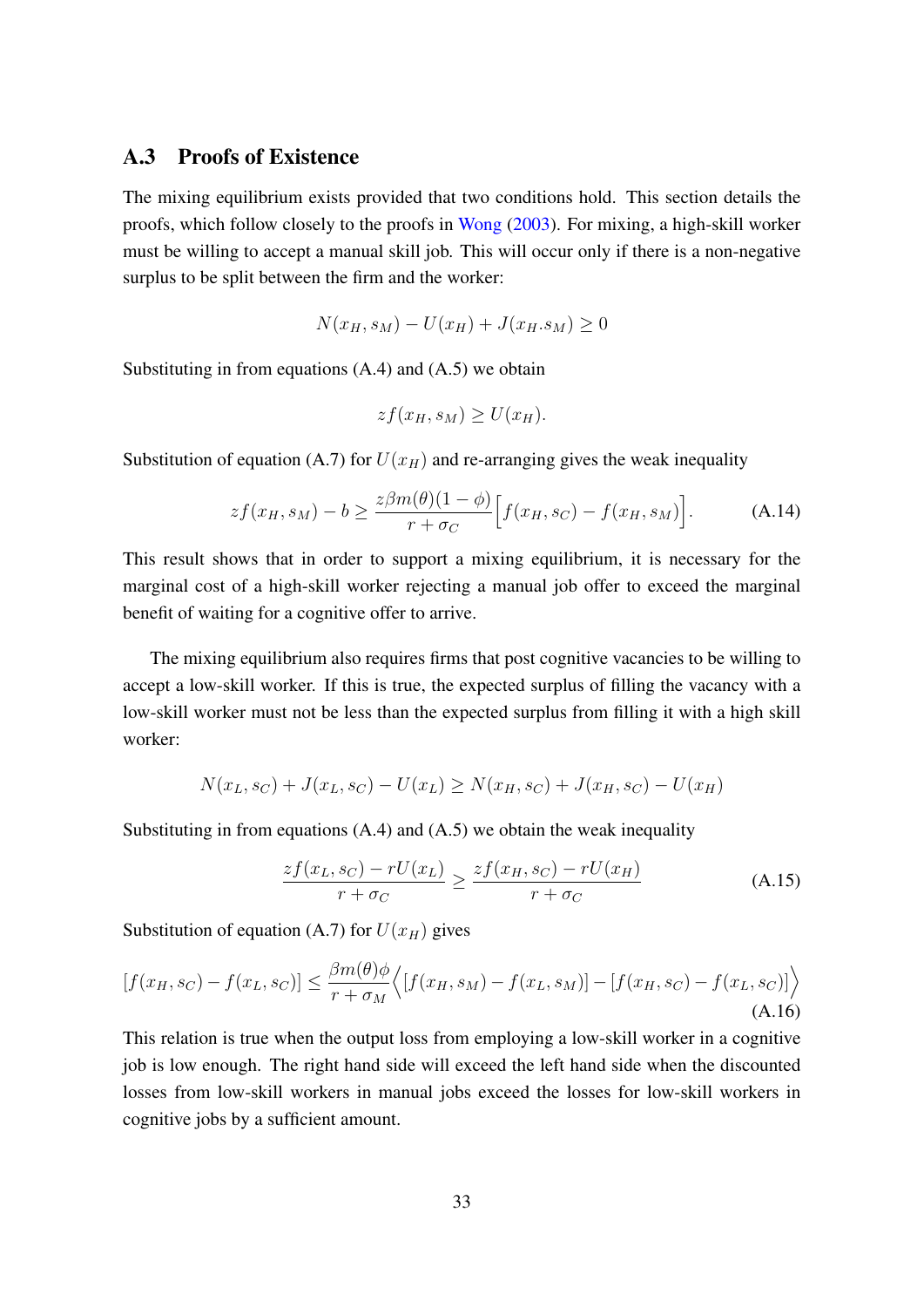## <span id="page-34-0"></span>A.4 A Closed Form Solution with Cobb-Douglas Matching Technology

This section demonstrates that it is possible to solve the model explicitly when the matching function is a Cobb-Douglas. Parameterizing the matching function as  $m(u, v) = u^{\xi}v^{1-\xi}$  we may also write:  $m(\theta) = \theta^{1-\xi}$ . Substituting this expression into equation [\(A.10\)](#page-31-3) gives

<span id="page-34-1"></span>
$$
\theta = \left[ \frac{(1-\beta)z(F_M - F_C)}{(r+\sigma_M)k_M - (r+\sigma_C)k_C} \right]^{\frac{1}{\xi}}
$$
(A.17)

Finally, substituting equation [\(A.17\)](#page-34-1) into [\(9\)](#page-11-2) and simplifying:

$$
\phi = \frac{k_C}{(k_C - k_M)} + \frac{k_M(r + \sigma_M)[zF_C - b] - k_C(r + \sigma_C)[zF_M - b]}{z\beta(k_C - k_M)(F_C - F_M)\left(\frac{(1-\beta)z(F_C - F_M)}{k_C(r + \sigma_C) - k_M(r + \sigma_M)}\right)^{(1-\xi)/\xi}}
$$
(A.18)

Substituting the above two expressions into equation [\(9\)](#page-11-2) gives

$$
v = \left[ \left( \frac{(1-\beta)z(F_C - F_M)}{k_C(r + \sigma_C) - k_M(r + \sigma_M)} \right)^{1/\xi} \times \left( z\beta(F_C - F_M)(k_M\sigma_C - k_C\sigma_M) \left( \frac{(1-\beta)z(F_C - F_M)}{k_C(r + \sigma_C) - k_M(r + \sigma_M)} \right)^{(1-\xi)/\xi} \right. \\ + k_M(r + \sigma_M)[zF_C - b] - k_C(r + \sigma_C)[zF_M - b] \right) \Bigg] / \left. \left[ z\beta(k_M - k_C)(F_C - F_M) \left( \frac{(1-\beta)z(F_C - F_M)}{k_C(r + \sigma_C) - k_M(r + \sigma_M)} \right)^{2(1-\xi)/\xi} \right. \\ + z\beta(F_C - F_M)(k_M\sigma_C - k_C\sigma_M) \left( \frac{(1-\beta)z(F_C - F_M)}{k_C(r + \sigma_C) - k_M(r + \sigma_M)} \right)^{(1-\xi)/\xi} \right. \\ + k_M(r + \sigma_M)[zF_C - b] - k_C(r + \sigma_C)[zF_M - b] \Bigg] \tag{A.19}
$$

## B Figures and Tables Appendix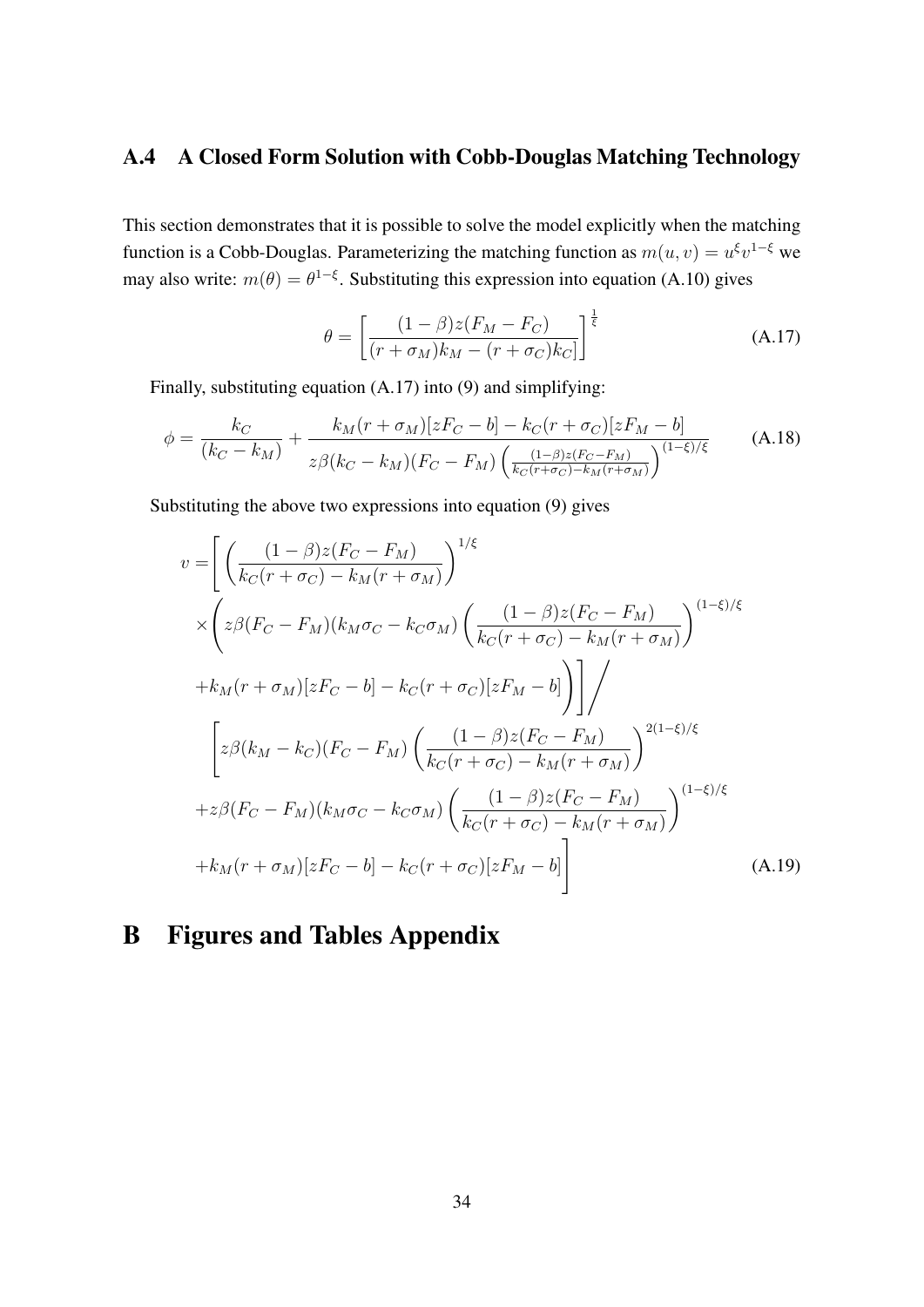<span id="page-35-0"></span>

Figure B.1: Small Changes in Productivity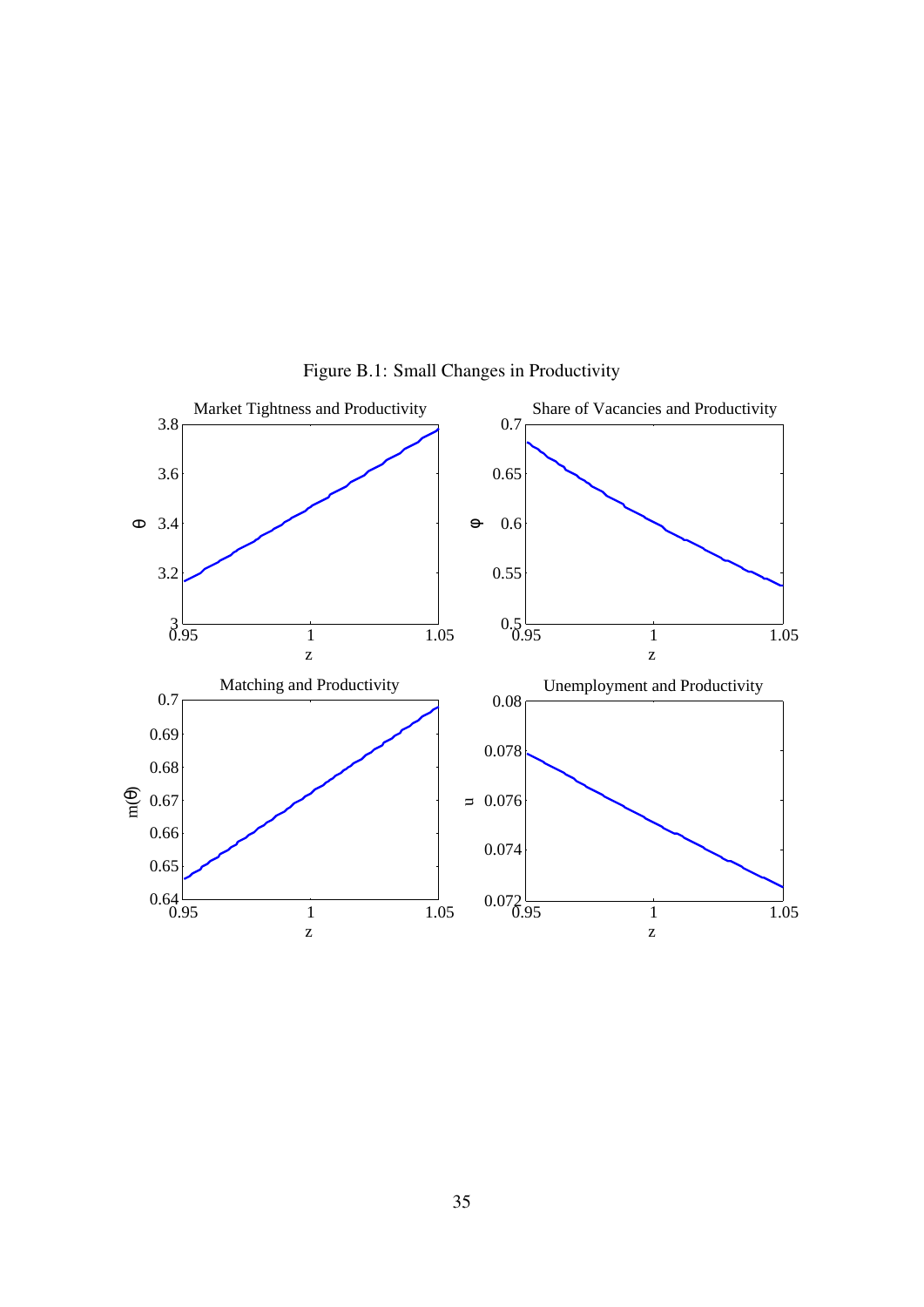Table B.1: Calibration Results

|  | <b>Panel A: Parameters Calibrated from Model Moments</b> |
|--|----------------------------------------------------------|
|--|----------------------------------------------------------|

<span id="page-36-0"></span>

| Model Element                 | Parameter     | <b>Calibrated Value</b> |
|-------------------------------|---------------|-------------------------|
| Low worker Cog Job Output     | $f(x_L, s_C)$ | 1.139                   |
| High worker Man Job Output    | $f(x_H, s_M)$ | 1.080                   |
| High worker Cog Job Output    | $f(x_H, s_C)$ | 1.198                   |
| <b>Manual Posting Cost</b>    | $k_M$         | 0.138                   |
| <b>Cognitive Posting Cost</b> | $k_C$         | 3.314                   |
| Cobb-D Matching Parameter     |               | 0.627                   |

Panel B: Calibrated Model Moments

| т анст р. Сандгавса мюаст моніснь |                           |       |       |  |  |  |
|-----------------------------------|---------------------------|-------|-------|--|--|--|
| Model Element                     | Variable                  | Model | Data  |  |  |  |
| <b>Unemployment Rate</b>          | $\boldsymbol{u}$          | 0.072 | 0.072 |  |  |  |
| <b>Share Man vacancies</b>        | Ø                         | 0.600 | 0.600 |  |  |  |
| Prob. Find a Job                  | $m(\theta)$               | 0.671 | 0.671 |  |  |  |
|                                   | $w(x_L, s_C)/w(x_L, s_M)$ | 1.072 | 1.046 |  |  |  |
| Wage Ratios                       | $w(x_H, s_M)/w(x_L, s_M)$ | 1.072 | 1.150 |  |  |  |
|                                   | $w(x_H, s_C)/w(x_L, s_M)$ | 1.133 | 1.159 |  |  |  |
|                                   |                           |       |       |  |  |  |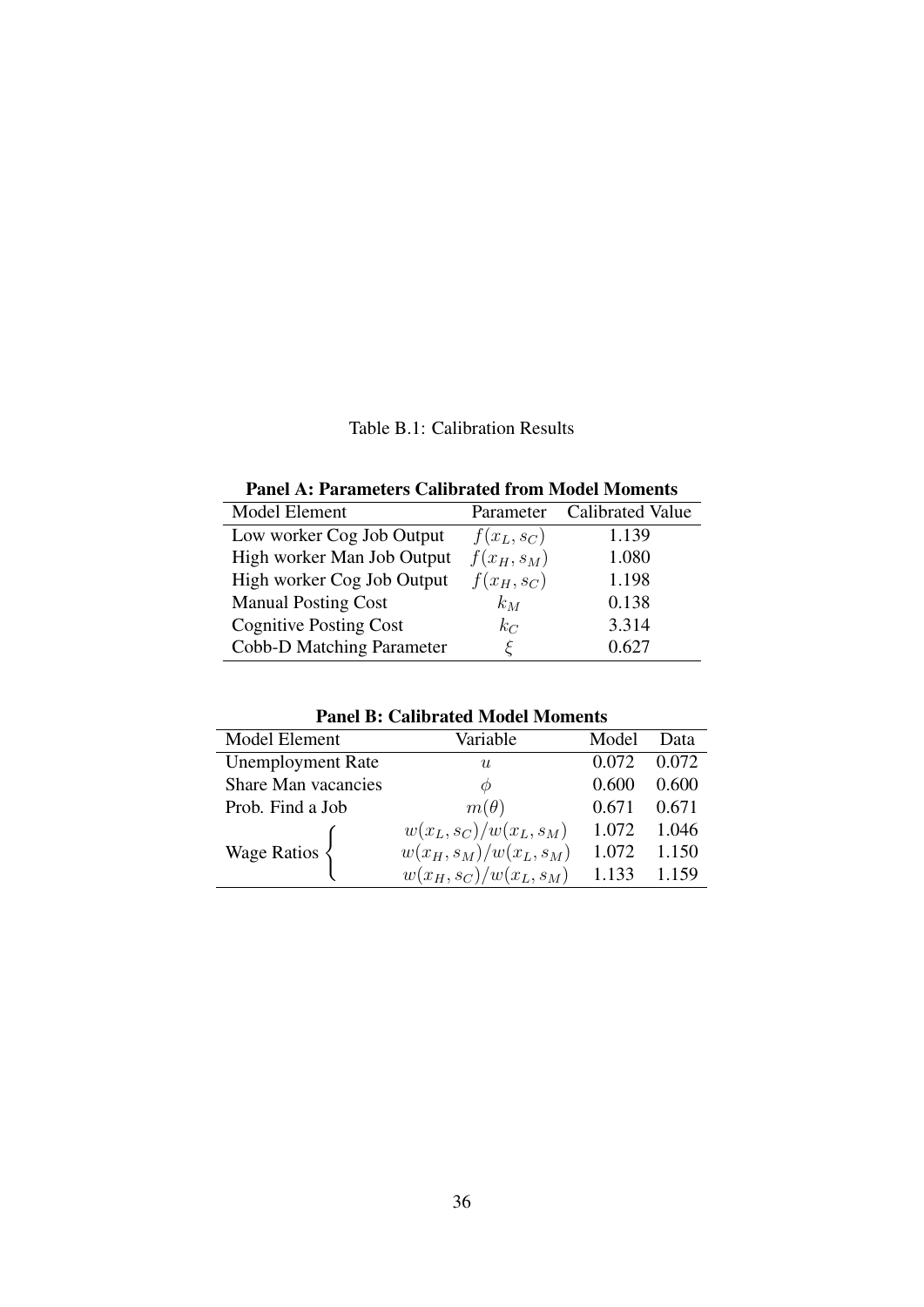|                    | (1)          | (2)        | (3)         | (4)         |
|--------------------|--------------|------------|-------------|-------------|
| <i>Outcome</i>     | Pr(OQ)       | Pr(OQ)     | Pr(OQ)      | Pr(OQ)      |
| Urate at           | $0.138***$   | $0.051*$   | $-0.057$    | $-0.005$    |
| Hire $\times$ 100  | (0.066)      | (0.027)    | (0.077)     | (0.020)     |
| $S_1$              |              |            | $-0.205***$ | $-0.053***$ |
| (COG)              |              |            | (0.005)     | (0.002)     |
| $S_2$              |              |            | $0.061***$  | $0.016***$  |
| (COG)              |              |            | (0.005)     | (0.001)     |
| $S_3$              |              |            | $0.092***$  | $0.023***$  |
| (COG)              |              |            | (0.003)     | (0.001)     |
| $\mathcal{S}_4$    |              |            | $-0.001$    | $-0.000$    |
| (COG)              |              |            | (0.004)     | (0.001)     |
| $S_5$              |              |            | $-0.035***$ | $-0.009***$ |
| (COG)              |              |            | (0.003)     | (0.001)     |
| Prov <sub>FE</sub> |              |            |             |             |
| Year FE            | $\checkmark$ |            |             |             |
|                    |              |            |             |             |
| Dem. Controls      |              |            |             |             |
| <b>Selection</b>   |              |            |             |             |
| Fraction of        |              | $0.998***$ |             | 0.998 ***   |
| Peers Stay         |              | (0.026)    |             | (0.026)     |
|                    |              |            |             |             |
| ${\bf N}$          | 504915       | 572263     | 504915      | 572263      |
| $R^2$              | 0.268        |            | 0.457       |             |
| $\chi^2$           |              | 1.24       |             | 0.37        |

<span id="page-37-0"></span>Table B.2: Task Measures and The Cyclicality of Overqualification: O\*NET Measure with Immigrant Subsample

Urate coefficients are the effect of increases in regional unemployment rates  $(\times 100)$  on measures of overqualification, corrected for sample selection bias. Sample selection indicates whether workers selected out of their current job. The selection equation is identified using an exclusion restriction for the selection decisions of peers. Coefficients reported are marginal effects from probit estimates of the probability of overqualification. O\*NET overqualification measure is based on expert ratings of required education. Demographic controls include dummies for education (LHS HS PS BA PG), experience and its quadratic, marital status and job tenure. Results also conditional on current unemployment rate. Standard errors in parentheses clustered at the economic region. Results weighted with LFS final weights.  $S_r$  are tasks generated from factor analysis of occupations. Tasks 1 and 5 represent cognitive, while 2-4 represent manual, job requirements.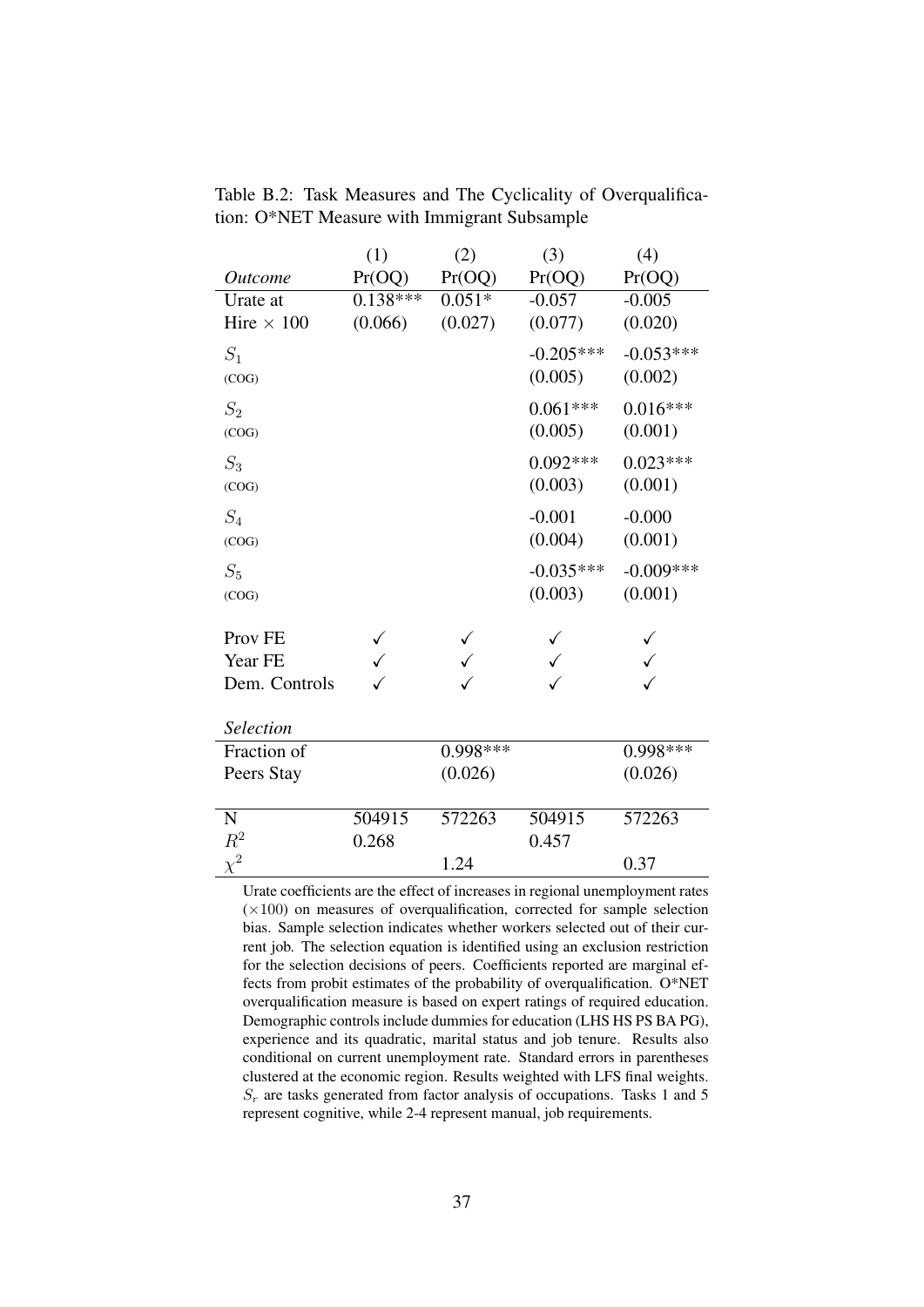|                    | (1)       | (2)        | (3)         | (4)         |
|--------------------|-----------|------------|-------------|-------------|
| <i>Outcome</i>     | Pr(OQ)    | Pr(OQ)     | Pr(OQ)      | Pr(OQ)      |
| Urate at           | $0.157**$ | $0.142***$ | 0.025       | 0.022       |
| Hire $\times$ 100  | (0.042)   | (0.038)    | (0.051)     | (0.050)     |
| $S_1$              |           |            | $-0.127***$ | $-0.127***$ |
| (COG)              |           |            | (0.003)     | (0.003)     |
| $S_2$              |           |            | $0.074***$  | $0.074***$  |
| (COG)              |           |            | (0.001)     | (0.001)     |
| $S_3$              |           |            | $0.060***$  | $0.058***$  |
| (COG)              |           |            | (0.001)     | (0.001)     |
| $S_4$              |           |            | $-0.034***$ | $-0.034***$ |
| (COG)              |           |            | (0.007)     | (0.007)     |
| $S_5$              |           |            | $-0.017***$ | $-0.018***$ |
| (COG)              |           |            | (0.034)     | (0.003)     |
| Prov <sub>FE</sub> |           |            |             |             |
| Year FE            |           |            |             |             |
|                    |           |            |             |             |
| Dem. Controls      |           |            |             |             |
| Selection          |           |            |             |             |
| Fraction of        |           | $1.155***$ |             | 1.19032     |
| Peers Stay         |           | (0.038)    |             | (0.042)     |
|                    |           |            |             |             |
| $\mathbf N$        | 2082638   | 1596323    | 1656874     | 1302349     |
| $\mathbb{R}^2$     | 0.331     |            | 0.433       |             |
| $\chi^2$           |           | 7.09****   |             | 11.13***    |

<span id="page-38-0"></span>Table B.3: Task Measures and The Cyclicality of Overqualification: Median Measure with Immigrant Subsample

Urate coefficients are the effect of increases in regional unemployment rates  $(\times 100)$  on measures of overqualification, corrected for sample selection bias. Sample selection indicates whether workers selected out of their current job. The selection equation is identified using an exclusion restriction for the selection decisions of peers. Coefficients reported are marginal effects from probit estimates of the probability of overqualification. O\*NET overqualification measure is based on expert ratings of required education. Demographic controls include dummies for education (LHS HS PS BA PG), experience and its quadratic, marital status and job tenure. Results also conditional on current unemployment rate. Standard errors in parentheses clustered at the economic region. Results weighted with LFS final weights.  $S_r$  are tasks generated from factor analysis of occupations. Tasks 1 and 5 represent cognitive, while 2-4 represent manual, job requirements.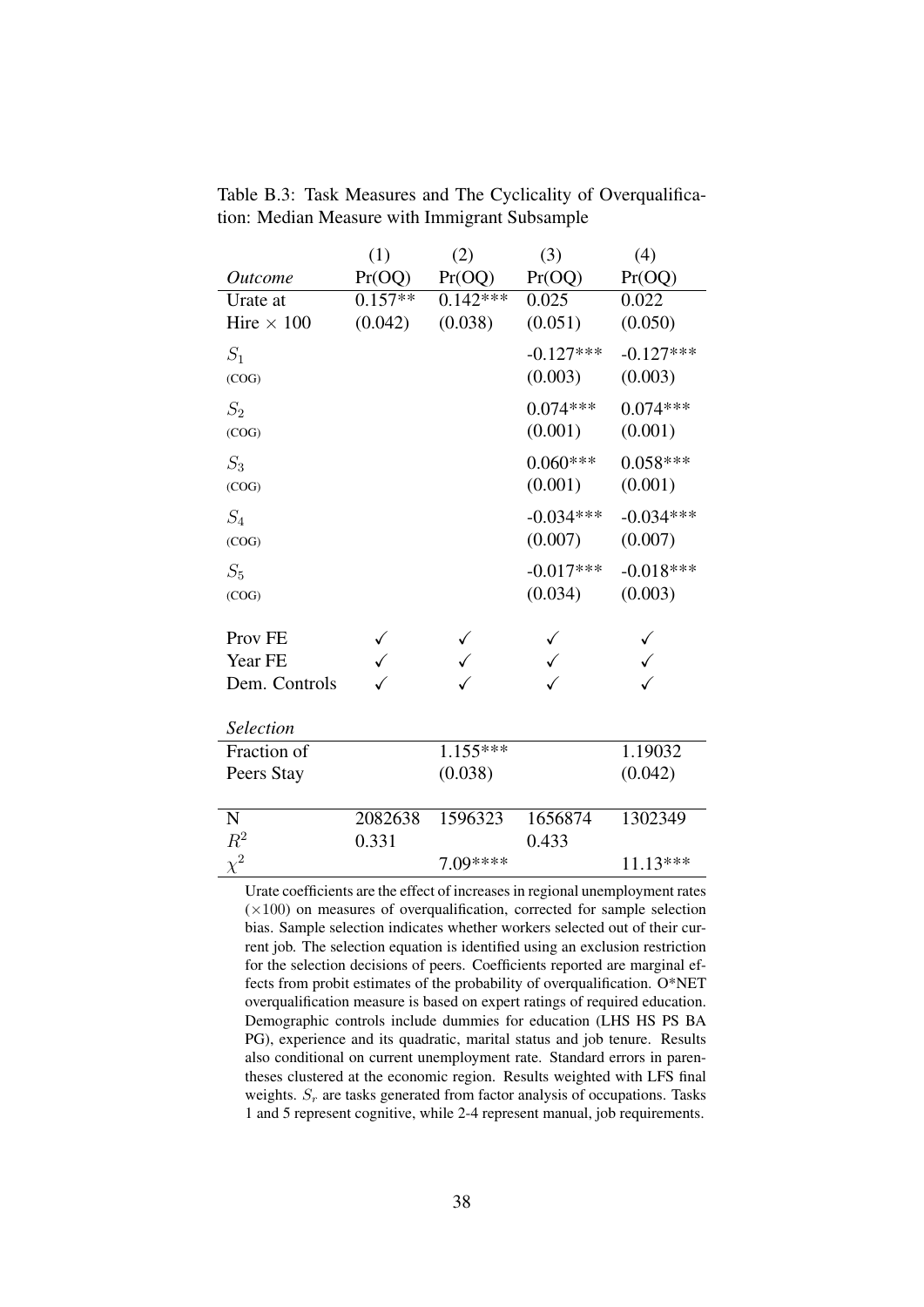## C Data Appendix

### C.1 The O\*NET

The O\*NET database, which is the successor to the Dictionary of Occupational Titles (DOT), represents the most detailed source of job characteristics available in North America. The current paper makes use of version 17.0 of the O\*NET database, which has 974 different occupations classified on a more detailed version of the SOC coding system. The purpose of the O\*NET is to attribute characteristics to each occupation, which are divided into six groups: "Worker Characteristics," "Worker Requirements," "Experience Requirements," "Occupational Requirements," "Workforce Characteristics" and "Occupation-Specific Information." Each of these six groups contains up to four sub-categories of information, leading to a great deal of overlap. For example, mathematics is represented both as a "Skill" under "Experience Requirements" and an "Ability" under "Worker Characteristics."

To merge the LFS and the O\*NET data, the O\*NET job categories were collapsed to the SOC level. A concordance provided by the standards division of Statistics Canada allows the Standard Occupational Classification system (SOC) codes, and associated O\*NET data, to be integrated into the LFS.[23](#page-39-0) After collapsing to the SOC level and merging with the LFS, the sample contains workers in 327 different occupations.

#### C.1.1 The O\*NET Overqualification Measure

This paper uses education requirements to generate one measure of overqualification. In recent versions of the O\*NET, education requirements are assessed by a group of occupational experts. An occupational expert is a worker in the occupation who is deemed, due to rank or experience, to have expert knowledge about the occupation. Education requirement rankings, using discrete education milestones, are reported for each surveyed expert (See Figure [C.3](#page-45-0) for the questionnaire). To generate an index of educational requirements from the average response, categories are converted to years of education. Fortunately the LFS data are collected with similar discrete measures and major categories such as high school and undergraduate education correspond directly. The LFS has more detail on workers who have less than high school education, but does not detail postgraduate studies. By contrast, the O\*NET is quite detailed beyond the undergraduate level, but has a lower bound of less than high school. Because of this lower bound, it is not possible for workers with less than

<span id="page-39-0"></span> $^{23}$ This paper uses the O\*NET database version 17.0, where the job data are coded according to the SOC 2010 system. A concordance (or "crosswalk"), from the National Crosswalk Service Center, transform these to SOC 2000 codes. There is minimal information loss in this process because code changes from 2000 through 2010 versions are limited to 8 occupations. The final concordance between the US SOC 2000 codes and the Canadian NOCS06 codes was provided by Statistics Canada. At the time this paper was written it had been verified by the custodians of the NOCS06, but not the SOC.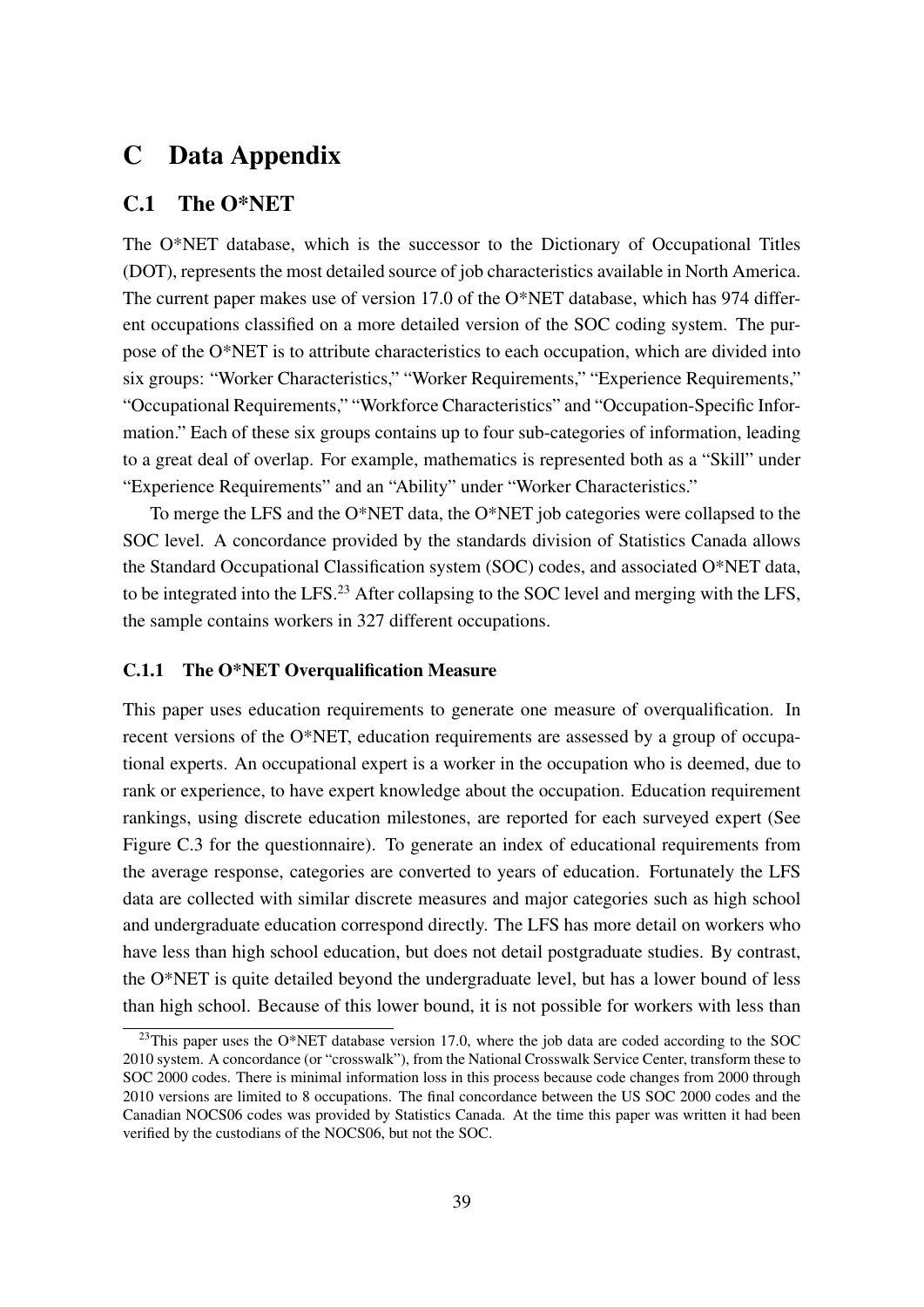high school education to be overqualified.

The O\*NET binary overqualification measure labels a worker as overqualified when the distance between worker education and occupation requirements  $D_{ij} = E_j - E_i$  exceeds a threshold of  $\sigma_D/2$ . This threshold is half of a standard deviation of the distance D, and classifies workers with one "excess" year of education as overgualified.<sup>[24](#page-40-0)</sup> Appendix Figure [C.2](#page-40-1) gives a visual representation of these measures from the O\*NET.

Figure C.2: A Binary Measure for Assessing Mismatch

<span id="page-40-1"></span>

### C.2 Task Measures

In addition to characterizing occupations in terms of education requirements, task measures are generated from the O\*NET data. These measures provide job characteristics that are much more informative to the econometrician than occupation codes, and can be used to compare occupations in a meaningful way.<sup>[25](#page-40-2)</sup> An important way the task measures in this paper differ from those in the polarization literature [\(Autor, Levy, and Murnane,](#page-26-5) [2003;](#page-26-5) [Firpo,](#page-28-13) [Fortin, and Lemieux,](#page-28-13) [2011\)](#page-28-13), is the subset of the O\*NET data from which they are generated.

The methodology in this paper is purposely agnostic about which O\*NET elements might best describe a task. Instead, information is drawn from the entire "ability" category, which appears to be the most comprehensive and consistent grouping of occupation characteristics.[26](#page-40-3) Performing factor analysis on the 52 abilities in the O\*NET, occupation

<span id="page-40-0"></span> $\frac{24}{30}$   $\approx$  1.9 years of education. Sensitivity reveals that results are robust to a range 0.5-1.5 years of schooling. This measure classifies 25% of the workers in the sample as overqualified, and approximately 30% as underqualified. Standard deviation measures of match quality are common in the literature, however, these typically compare workers to the reported education of other workers within occupation, rather than comparing workers to measures deemed education requirements.

<span id="page-40-2"></span> $25$ Because overqualification measures are constructed using worker education and occupation education requirements, it is not possible to control for education requirements in empirical analysis. The task approach not only provides a richer understanding of the nature of certain jobs, but it also provides job characteristics which are not collinear.

<span id="page-40-3"></span><sup>&</sup>lt;sup>26</sup>The choice of the ability category is admittedly subjective. In contrast to the approach of this paper, papers in the polarization literature pick particular elements from various categories of the O\*NET, or its predecessor the Dictionary of Occupational Titles (DOT), which may be well suited to illustrate job characteristics which are routine or manual in nature. These elements might best be chosen individually because they relate to the possibility that jobs are off-shored or replaced by new technology.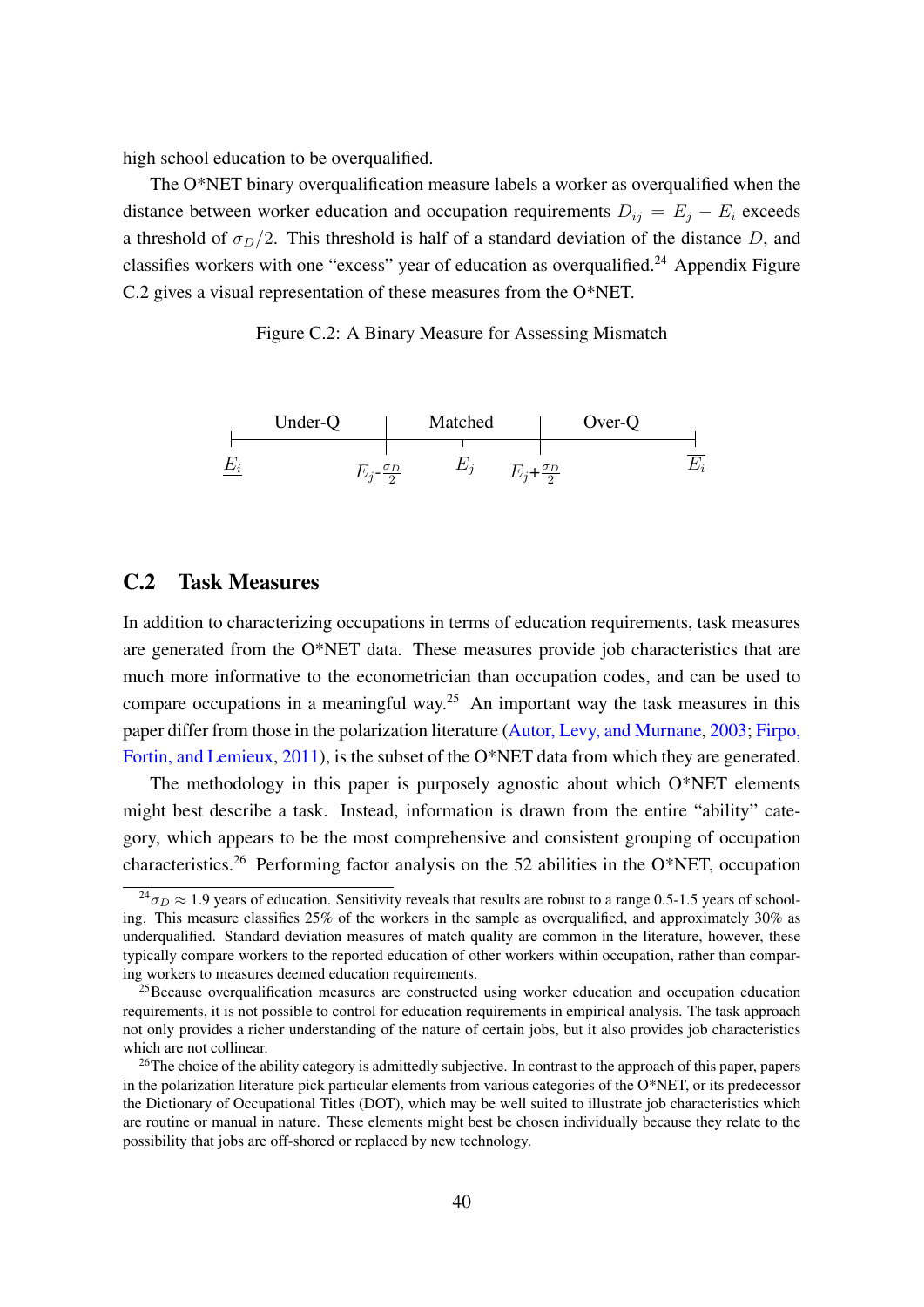codes are replaced by a vector of 5 orthogonal tasks, S. The procedure follows closely to [Poletaev and Robinson](#page-29-3) [\(2008\)](#page-29-3).

Measures of the tasks for each occupation are derived from the O\*NET category "Abilities." This category was chosen because it appears to have the most comprehensive and general set of elements. Each of the 52 abilities, indexed by  $k$ , has a measure of "importance,"  $I_k$ , as well as a "level of complexity,"  $C_k$ , for a particular occupation. Both measures are standardized to a scale  $\in (0, 10)$  and combined to generate a single measure,  $a_{kj}$ , for each ability, k, in each occupation, j, according to  $a_{jk} = I_{jk}^a \times C_{jk}^{1-a}$ .<sup>[27](#page-41-0)</sup> The common factor model estimation procedure identifies the relevant underlying factors from the 52 different abilities.

#### C.2.1 Factor Analysis

To extract the relevant information about occupation specific skill, summary measures of tasks  $S_{ri}$ ,  $r = 1, \ldots, 5$  are generated from these 52 ability measures using factor analysis. Although some of the literature on specific skills uses principal component analysis, [\(Ya](#page-30-8)[maguchi,](#page-30-8)  $2012a$ , [b\)](#page-30-9), factor analysis was chosen for this application because the goal is to identify underlying commonalities among the various ability ratings rather than simply reducing the dimensionality of the data. Unlike principal component analysis, factor analysis ignores the unique variation in underlying skill measures when generating the main factors. Because of the propensity for duplicate information in the O\*NET, it is likely that much of the unique variation is attributable to noise. In addition, factor analysis is more suitable for orthogonal rotation. This rotation leads to superior interpretability without sacrificing the order of factors (which may be the case with principal components).

Factor analysis is able to identify unique sources of variation, or eigenvectors, in the O\*NET ability data of dimension  $k$  by estimating the common factor model:

$$
A = S\Lambda' + e,\tag{C.20}
$$

where  $\vec{A}$  is the vector of ability ratings and  $\vec{S}$  is the resulting vector of factors. The matrix Λ, referred to as the factor loading matrix, attributes the original ability ratings to the resulting factors, akin to assigning them weights. The common factor model assumes that the correlation matrix of  $A$  is given by;

$$
R = \Lambda I \Lambda' + \Psi, \tag{C.21}
$$

<span id="page-41-0"></span><sup>&</sup>lt;sup>27</sup>These two measures,  $I_k$  and  $C_k$  are highly correlated, and principal factors generated for the combined measures are remarkably similar to those generated for individual measures. The ability questionnaire is provided in Figure [C.4.](#page-46-0) Results reported in this paper use  $a=1/2$ , but results are robust to variation in this parameter.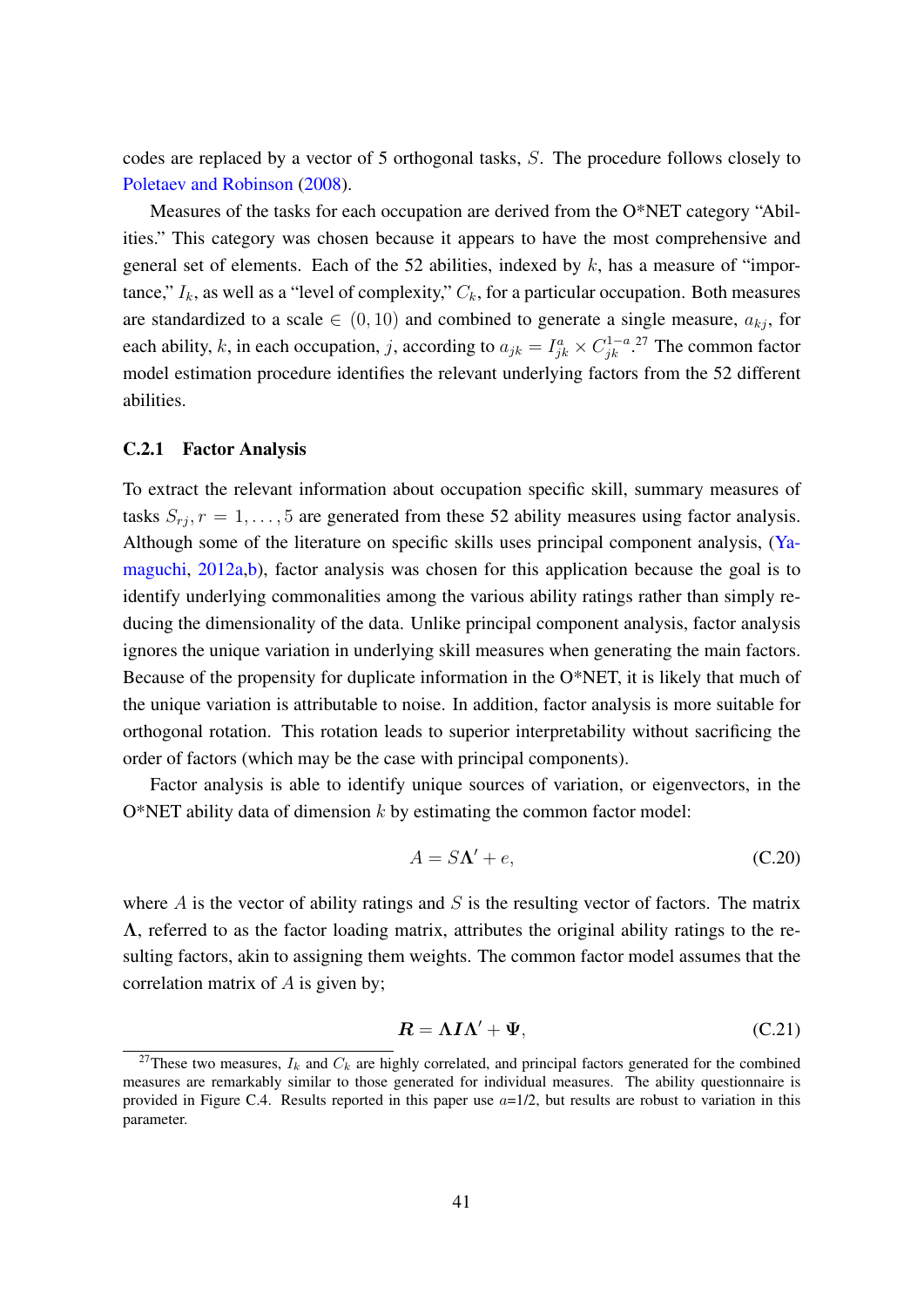and that  $\Psi$  represents the uniqueness element in the ability measures which will not be attributed to common factors. The model estimates  $\Psi$  first, then computes each column of the factor loading matrix  $\Lambda$  in succession for all factors, 1, ..., 52. Because the common variation is attributed successively to the leading factors in order, not all of the resulting factors will be relevant. In this case, only the leading 5 factors appear to be meaningful, and are kept for analysis. The scree test, borrowed from [Cattell](#page-27-16) [\(1966\)](#page-27-16), is used to select factors which have eigenvalues exceeding the mean, a popular rule of thumb in the literature.

The factor analysis procedure is manipulated in two ways to assist in the interpretation of the resulting factors. First, weights from the LFS data are applied based on the population of employed males in each occupation. This step is common in the literature and affects the scaling of the factors. A standard deviation in the resulting factor therefore represents a standard deviation of the corresponding task in the Canadian occupation distribution. The second manipulation is an orthogonal factor rotation, as described in [Kaiser](#page-28-14) [\(1958\)](#page-28-14). The original factors are generated so that the factors account for the maximum amount of variance possible, in successive order. As a result, a large number of the 52 ability measures will contribute heavily to multiple factors, making it difficult to distinguish how the factors, S, relate to the original abilities. By contrast, the "Varimax" rotation procedure maximizes the factor loading variance for each factor, so that each ability measure will contribute more heavily to a single factor. Because the rotation is orthogonal, it re-organizes the data to improve factor interpretability without sacrificing independence.

By examining how each ability contributes to a factor (see the factor loading Table [C.6\)](#page-44-0) it is possible to interpret each task [\(Ingram and Neumann,](#page-28-15) [2006\)](#page-28-15). For example, the leading factor,  $S_1$ , is highly correlated with O\*NET abilities such as "deductive reasoning" and "written expression," while being uncorrelated with abilities such as "finger dexterity." Therefore this factor appears to represent reasoning and communication tasks, and could be classified as a cognitive measure. By contrast,  $S_2$  correlates positively with manual abilities including several aspects of visual perception, "reaction time" and the "speed of limb movement." Similar interpretations are developed for the remaining factors, leading to the tasks presented in Table [C.4.](#page-43-0) [28](#page-42-0) The scale of the tasks is set by weighting during the factor analysis procedure, and affects the cardinal interpretation. A single standard deviation in each factor represents a standard deviation of that task in the distribution of occupations in the Canadian economy.<sup>[29](#page-42-1)</sup> Table [C.5](#page-43-1) presents the five occupations scoring highest for each

<span id="page-42-0"></span><sup>&</sup>lt;sup>28</sup>The first and fifth are measures of cognitive tasks, while factors 2-4 appear to represent manual tasks. It is also possible to distinguish between factors which report the level of a category of skill from those which further distinguish different subsets of the main categories. Factors 1-3 appear to identify the scale of various tasks, while factors 4 and 5 provide some differentiation within these broader tasks.

<span id="page-42-1"></span> $^{29}$ Although this scaling ambiguity diminishes the possibility to make cardinal comparisons between the tasks of individual jobs, each task has an ordinal meaning and the variation in the scale of the tasks contains information. For example, a higher minimum level for one task than another indicates that the baseline re-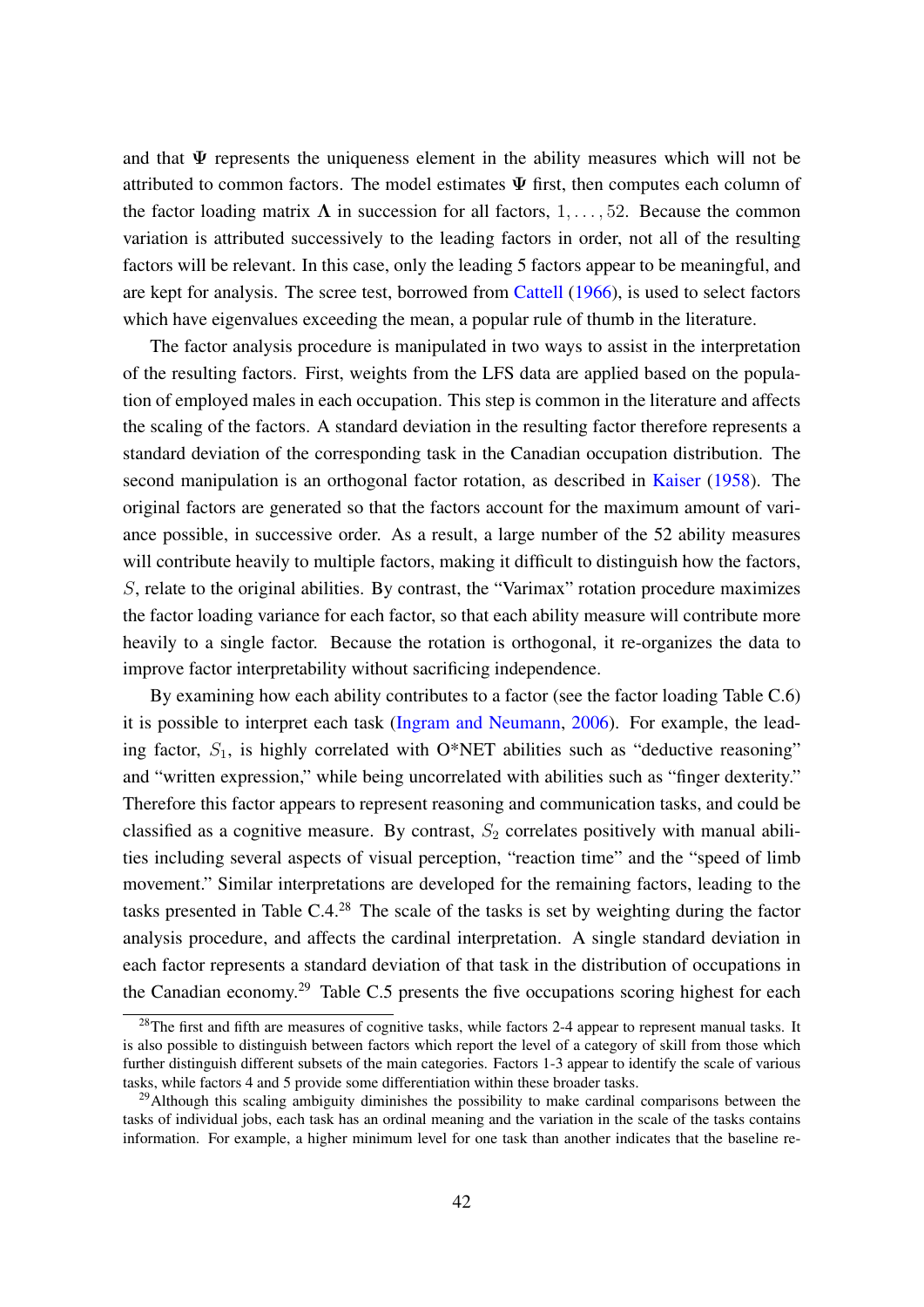<span id="page-43-0"></span>of the two leading factor scores.

| Component Cog/Man |            | Requirement Interpretation | Proportion |
|-------------------|------------|----------------------------|------------|
|                   | COG        | Reasoning / Communication  | 34         |
| $S_2$             | <b>MAN</b> | Sensory / Coordination     | 28         |
| $S_3$             | <b>MAN</b> | <b>Physical Strength</b>   | 14         |
| $S_4$             | <b>MAN</b> | Coordination vs Strength   |            |
| $S_{5}$           | COG        | Numeracy vs Communication  |            |

|  |  |  | Table C.4: Factor Analysis Output |  |
|--|--|--|-----------------------------------|--|
|--|--|--|-----------------------------------|--|

Five task measures are the leading significant factors from factor analysis on the O\*NET database of "abilities." These measures represent recommended job requirements, and are categorized as cognitive or manual. Factors weighted by the population of employed males in a given occupation. Proportion represents the amount of variation in the O\*NET abilities explained by a given factor after orthogonal rotation.

#### Table C.5: NOCS06 Occupations with Highest Factor Scores

#### *Highest Cognitive Scores*

<span id="page-43-1"></span>

|                   | NOCS06 Occupation Title                     |       | $S_2$    |
|-------------------|---------------------------------------------|-------|----------|
| D011              | <b>Specialist Physicians</b>                | 3.202 | $-0.245$ |
| D <sub>0</sub> 12 | General Practitioners and Family Physicians | 3.202 | $-0.245$ |
| C <sub>011</sub>  | Physicists and Astronomers                  | 2.870 | $-0.584$ |
| E021              | Psychologists                               | 2.307 | $-1.093$ |
| C172              | Air Traffic Control and Related Occupations | 2.430 | 0.058    |

#### *Highest Manual Scores*

|                  | NOCS06 Occupation Title                                   |          |       |
|------------------|-----------------------------------------------------------|----------|-------|
| C <sub>171</sub> | Air Pilots, Flight Engineers $&$ Flying Instructors 1.111 |          | 2.677 |
| G722             | <b>Outdoor Sport and Recreational Guides</b>              | 1.111    | 2.677 |
| H711             | <b>Truck Drivers</b>                                      | $-0.390$ | 2.671 |
| H712             | <b>Transit Operators</b>                                  | 0.057    | 2.547 |
| H736             | <b>Boat Operators</b>                                     | 0.087    | 2.443 |

quirement for all jobs in the economy is higher in this first skill. Because this paper does not make any claims about the magnitudes of any individual job's tasks, further manipulation of the factors is avoided.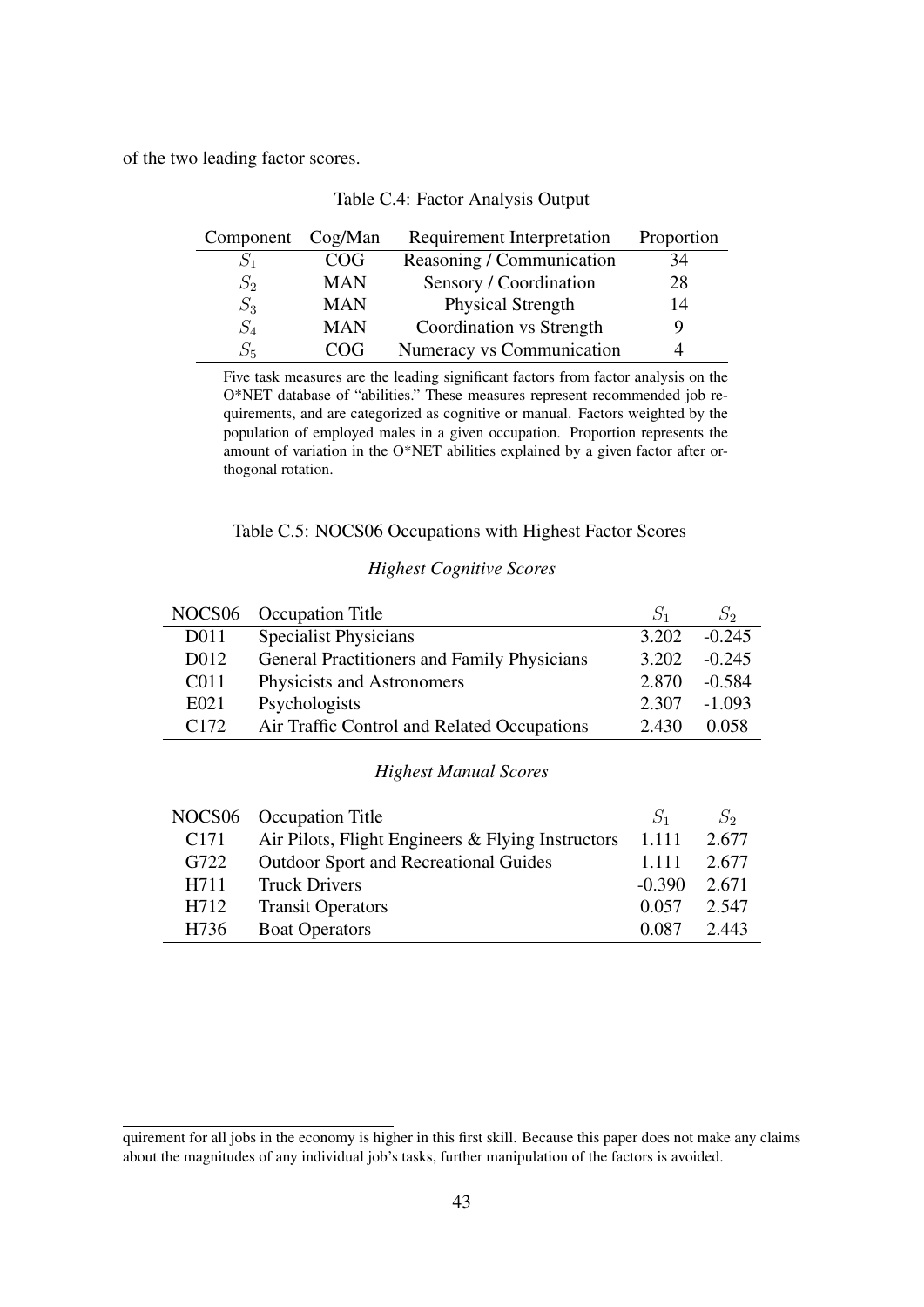<span id="page-44-0"></span>

| O*NET Ability                  | Factor1         | Factor <sub>2</sub> | Factor3      | Factor4            | Factor <sub>5</sub> |
|--------------------------------|-----------------|---------------------|--------------|--------------------|---------------------|
| Oral Comprehension             | 0.88            | $-0.30$             | $-0.23$      | $-0.06$            | $-0.07$             |
| Written Comprehension          | 0.85            | $-0.28$             | $-0.31$      | $-0.06$            | 0.12                |
| Oral Expression                | 0.85            | $-0.28$             | $-0.29$      | $-0.14$            | $-0.08$             |
| Written Expression             | 0.85            | $-0.27$             | $-0.32$      | $-0.08$            | 0.05                |
| Fluency of Ideas               | 0.89            | $-0.21$             | $-0.13$      | 0.00               | 0.04                |
| Originality                    | 0.88            | $-0.18$             | $-0.12$      | 0.00               | 0.01                |
| Problem Sensitivity            | 0.90            | $-0.02$             | $-0.11$      | 0.11               | 0.13                |
| <b>Deductive Reasoning</b>     | 0.91            | $-0.18$             | $-0.15$      | 0.04               | 0.11                |
| <b>Inductive Reasoning</b>     | 0.91            | $-0.19$             | $-0.12$      | 0.08               | 0.04                |
| <b>Information Ordering</b>    | 0.84            | $-0.10$             | $-0.15$      | 0.14               | 0.29                |
| <b>Category Flexibility</b>    | 0.78            | $-0.22$             | $-0.12$      | 0.17               | 0.31                |
| <b>Mathematical Reasoning</b>  | 0.67            | $-0.20$             | $-0.18$      | 0.07               | 0.61                |
| <b>Number Facility</b>         | 0.63            | $-0.13$             | $-0.19$      | 0.04               | 0.63                |
| Memorization                   | 0.81            | $-0.04$             | $-0.13$      | 0.05               | 0.16                |
| Speed of Closure               | 0.74            | 0.23                | $-0.03$      | 0.16               | 0.30                |
| <b>Flexibility of Closure</b>  | 0.63            | 0.09                | 0.02         | 0.53               | 0.25                |
| Perceptual Speed               | 0.38            | 0.27                | 0.06         | 0.66               | 0.32                |
| <b>Spatial Orientation</b>     | $-0.13$         | 0.94                | 0.18         | $-0.03$            | 0.05                |
| Visualization                  | 0.39            | 0.35                | 0.20         | 0.55               | 0.11                |
| <b>Selective Attention</b>     | 0.59            | 0.17                | $-0.04$      | 0.46               | 0.13                |
| Time Sharing                   | 0.65            | 0.37                | $-0.02$      | 0.18               | $-0.19$             |
| <b>Arm-Hand Steadiness</b>     | $-0.37$         | 0.38                | 0.59         | 0.46               | $-0.16$             |
| <b>Manual Dexterity</b>        | $-0.48$         | 0.41                | 0.56         | 0.41               | $-0.16$             |
| <b>Finger Dexterity</b>        | $-0.12$         | 0.26                | 0.47         | 0.66               | $-0.07$             |
| <b>Control Precision</b>       | $-0.39$         | 0.65                | 0.35         | 0.43               | $-0.17$             |
| Multilimb Coordination         | $-0.40$         | 0.67                | 0.47         | 0.27               | $-0.14$             |
| <b>Response Orientation</b>    | $-0.22$         | 0.85                | 0.30         | 0.21               | $-0.14$             |
| Rate Control                   | $-0.36$         | 0.74                | 0.28         | 0.31               | $-0.16$             |
| <b>Reaction Time</b>           | $-0.28$         | 0.76                | 0.31         | 0.36               | $-0.11$             |
| Wrist-Finger Speed             | $-0.20$         | 0.51                | 0.34         | 0.50               | $-0.20$             |
| Speed of Limb Movement         | $-0.32$         | 0.62                | 0.60         | 0.16               | 0.04                |
| <b>Static Strength</b>         | $-0.42$         | 0.56                | 0.64         | 0.11               | $-0.10$             |
| <b>Explosive Strength</b>      | 0.25            | 0.18                | 0.50         | $-0.19$            | $-0.02$             |
| Dynamic Strength               | $-0.41$         | 0.54                | 0.67         | 0.08               | 0.03                |
| Trunk Strength                 | $-0.46$         | 0.39                | 0.69         | 0.14               | $-0.08$             |
| Stamina                        | $-0.37$         | 0.46                | 0.75         | 0.06               | $-0.08$             |
| <b>Extent Flexibility</b>      | $-0.45$         | 0.43                | 0.67         | 0.22               | $-0.08$             |
| <b>Dynamic Flexibility</b>     | $-0.05$         | 0.16                | 0.42         | $-0.15$            | $-0.02$             |
| <b>Gross Body Coordination</b> | $-0.37$         | 0.51                | 0.72         | 0.09               | $-0.02$             |
| Gross Body Equilibrium         | $-0.13$         | 0.60                | 0.62         | 0.21               | 0.03                |
| Near Vision                    | 0.63            | $-0.08$             | $-0.12$      | 0.29               | 0.26                |
| Far Vision                     | 0.33            | 0.72                | $-0.03$      | 0.23               | 0.15                |
| Visual Color Discrimination    | 0.18            | 0.46                | 0.26         | 0.58               | 0.15                |
| Night Vision                   | $-0.15$         | 0.93                | 0.16         | $-0.03$            | 0.04                |
| Peripheral Vision              | $-0.15$         | 0.95                | 0.16         | $-0.02$            | $-0.02$             |
| Depth Perception               | $-0.18$         | 0.80                | 0.25         | 0.27               | $-0.09$             |
| Glare Sensitivity              | $-0.18$         | 0.88                | 0.23         | 0.11               | 0.01                |
| <b>Hearing Sensitivity</b>     |                 |                     |              |                    |                     |
| <b>Auditory Attention</b>      | 0.14            | 0.67                | 0.18<br>0.20 | 0.49<br>0.57       | $-0.15$             |
| Sound Localization             | 0.02<br>$-0.09$ | 0.58<br>0.92        | 0.20         | 0.05               | $-0.05$<br>0.03     |
|                                |                 |                     |              |                    |                     |
| Speech Recognition             | 0.84<br>0.81    | $-0.15$<br>$-0.20$  | $-0.26$      | $-0.20$<br>$-0.27$ | $-0.14$<br>$-0.12$  |
| Speech Clarity                 |                 |                     | $-0.30$      |                    |                     |

## Table C.6: Rotated Factor Loadings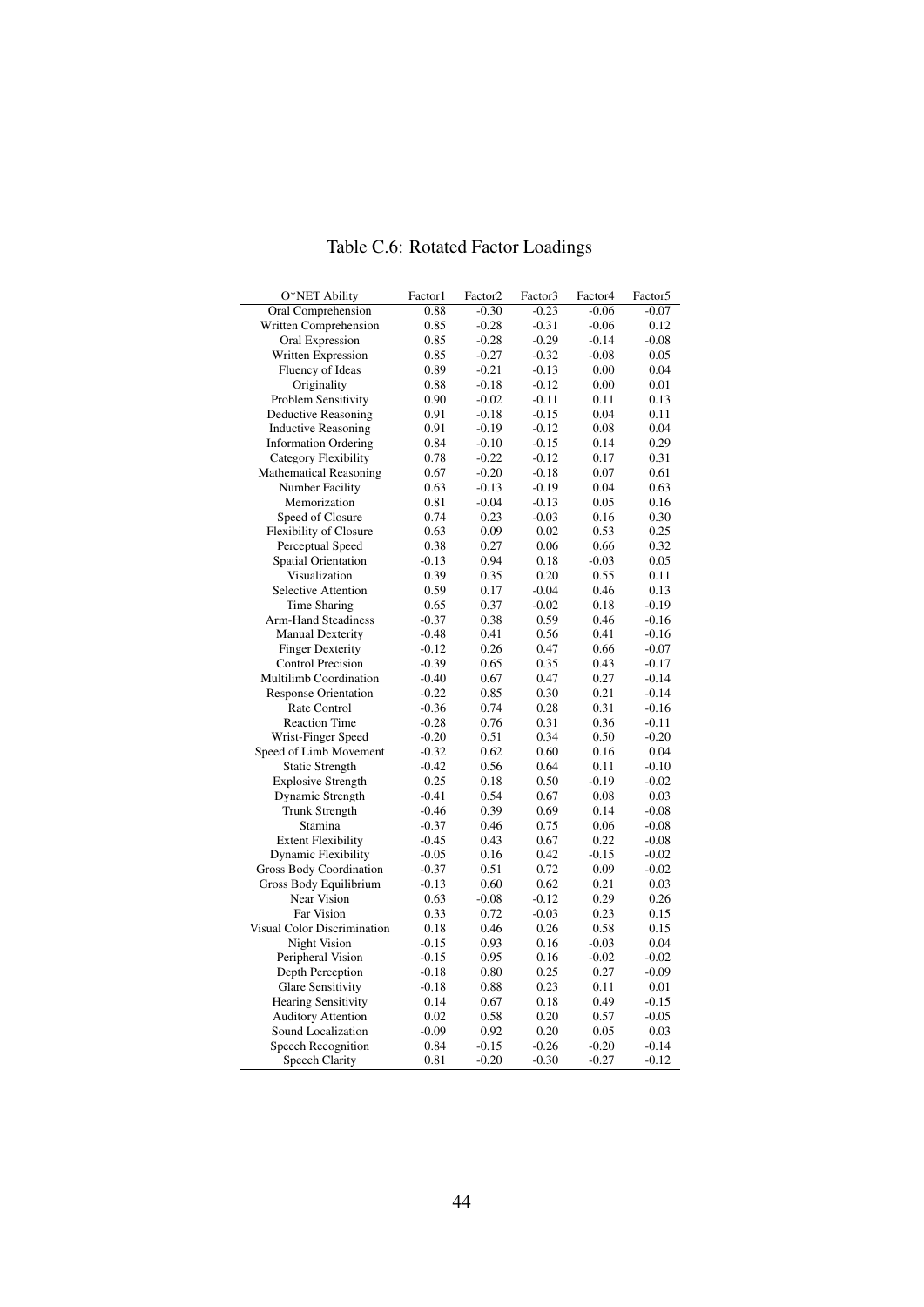### <span id="page-45-0"></span>Figure C.3: O\*NET Questionnaire: Educational Requirements

#### **Instructions for Completing Education and Training Questions**

In these questions, you are asked about the education and experience requirements for this job. Please read each question carefully and mark your answer by putting an **X** in the box beside your one best answer.

#### **REQUIRED LEVEL OF EDUCATION**

| If someone were being hired to perform this job, indicate the level of |
|------------------------------------------------------------------------|
| education that would be required:                                      |

*(Note that this does not mean the level of education that you personally have achieved.)*

| Less than a High School Diploma                                                                                                                                                                                                                                            |
|----------------------------------------------------------------------------------------------------------------------------------------------------------------------------------------------------------------------------------------------------------------------------|
| High School Diploma (or GED or High School Equivalence Certificate)                                                                                                                                                                                                        |
| <b>Post-Secondary Certificate</b> - awarded for training completed after high<br>school (for example, in Personnel Services, Engineering-related<br>Technologies, Vocational Home Economics, Construction Trades,<br>Mechanics and Repairers, Precision Production Trades) |
| <b>Some College Courses</b>                                                                                                                                                                                                                                                |
| <b>Associate's Degree</b> (or other 2-year degree)                                                                                                                                                                                                                         |
| <b>Bachelor's Degree</b>                                                                                                                                                                                                                                                   |
| <b>Post-Baccalaureate Certificate</b> - awarded for completion of an organized<br>program of study; designed for people who have completed a Baccalaureate<br>degree but do not meet the requirements of academic degrees carrying the<br>title of Master                  |
| <b>Master's Degree</b>                                                                                                                                                                                                                                                     |
| <b>Post-Master's Certificate</b> - awarded for completion of an organized<br>program of study; designed for people who have completed a Master's<br>degree but do not meet the requirements of academic degrees at the<br>doctoral level.                                  |
| First Professional Degree - awarded for completion of a program that                                                                                                                                                                                                       |
| requires at least 2 years of college work before entrance into the<br>$\circ$<br>program,                                                                                                                                                                                  |
| includes a total of at least 6 academic years of work to complete, and<br>$\circ$                                                                                                                                                                                          |
| provides all remaining academic requirements to begin practice in a<br>$\circ$<br>profession.                                                                                                                                                                              |
| <b>Doctoral Degree</b>                                                                                                                                                                                                                                                     |
| <b>Post-Doctoral Training</b>                                                                                                                                                                                                                                              |
|                                                                                                                                                                                                                                                                            |

1 O\*NET Education and Training Questionnaire